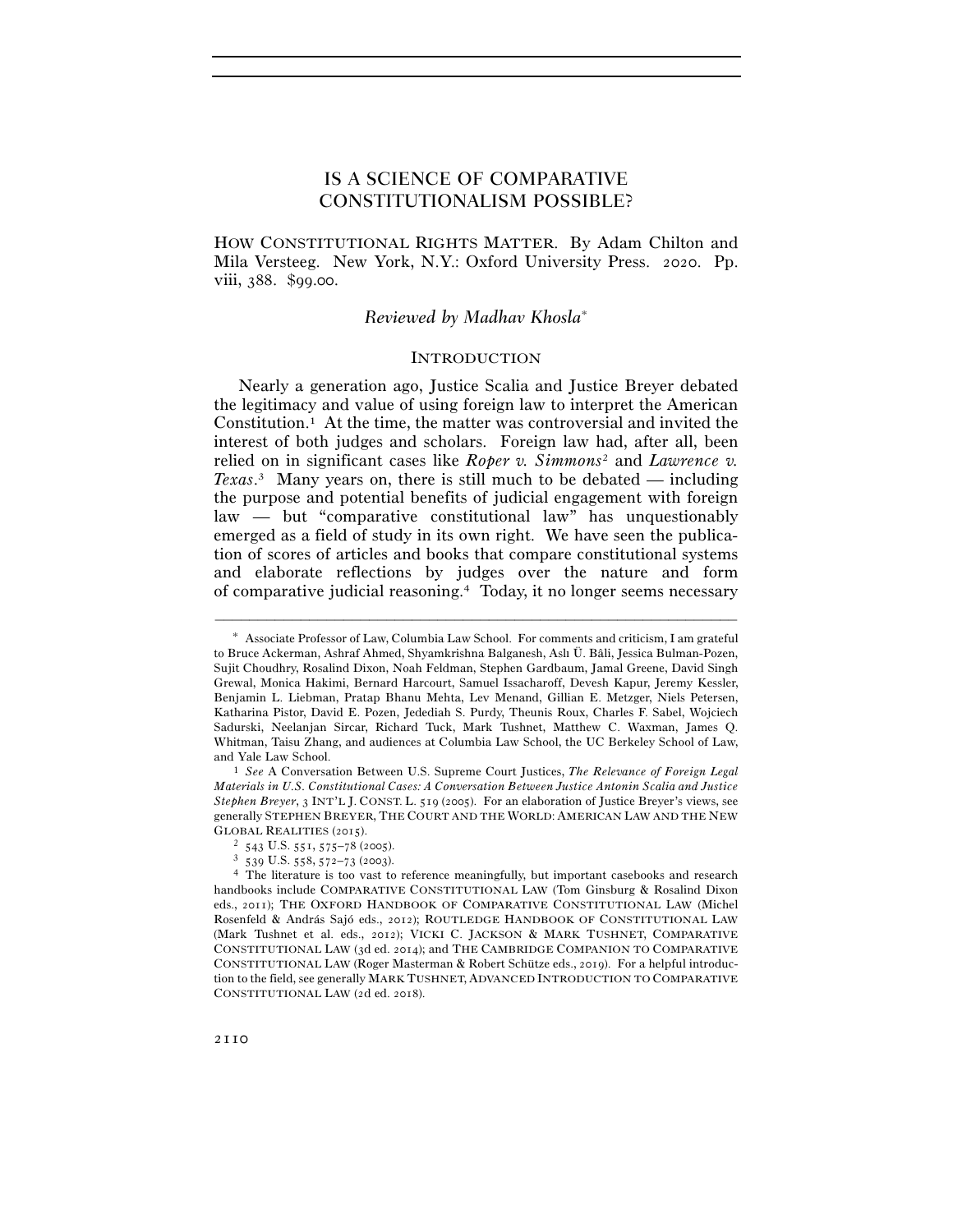to demonstrate, as Professor Mark Tushnet once did, "the possibilities of comparative constitutional law."5

Though the study of comparative constitutional law may not quite require a defense at present, much remains to be settled. In the late 1990s and early 2000s, the question — crudely put — was *whether* we could compare the constitutional law of different nations. Could a comparison between rules and developments in country *A* and country *B* occur in an intelligible and meaningful fashion? Though comparative constitutional law was not new to the American legal academy, it had declined in importance over the years, thereby requiring the field to be somewhat reborn.6 Now that comparisons between constitutional orders are commonplace, greater attention is being devoted to a different question: *how* is comparative constitutionalism to be conducted?<sup>7</sup> The question implicates tasks that stretch far beyond the judicial citation of foreign legal materials. The recent crisis of constitutional democracy and the phenomenon of democratic backsliding has, for example, led to an outpouring of comparative literature.8 It seems natural, even important, to compare the authoritarian turn in, say, Hungary, where Viktor Orbán was recently reelected as Prime Minister, with

<sup>–––––––––––––––––––––––––––––––––––––––––––––––––––––––––––––</sup> <sup>5</sup> Mark Tushnet, *The Possibilities of Comparative Constitutional Law*, 108 YALE L.J. 1225,

<sup>1225</sup> (<sup>1999</sup>). 6 On comparative constitutionalism's historical fortunes, see generally David Fontana, *The Rise and Fall of Comparative Constitutional Law in the Postwar Era*, 36 YALE J. INT'L L. 1 (2011). On the fortunes of comparative law more broadly, see generally Mathias Reimann, *The Progress and Failure of Comparative Law in the Second Half of the Twentieth Century*, 50 AM. J. COMPAR. L. 671 (<sup>2002</sup>). 7 *See* Mark Tushnet, *Some Reflections on Method in Comparative Constitutional Law*, *in* THE

MIGRATION OF CONSTITUTIONAL IDEAS 67–83 (Sujit Choudhry ed., 2006); Vicki C. Jackson, *Comparative Constitutional Law: Methodologies*, *in* THE OXFORD HANDBOOK OF COMPARATIVE CONSTITUTIONAL LAW, *supra* note 4, at 54, 54–74; RAN HIRSCHL, COMPARATIVE MATTERS: THE RENAISSANCE OF COMPARATIVE CONSTITUTIONAL LAW (2014); Vicki C. Jackson, *Comparative Constitutional Law, Legal Realism, and Empirical Legal Science*, 96 B.U. L. REV. 1359 (2016); Stephen Gardbaum, *How Do and Should We Compare Constitutional Law?*, *in* COMPARING COMPARATIVE LAW 109 (Samantha Besson et al. eds., 2017); Theunis Roux, *Comparative Constitutional Studies: Two Fields or One?*, 13 ANN. REV. L. &

SOC. SCI. 123 (<sup>2017</sup>). 8 *See, e.g.*, David Landau, *Abusive Constitutionalism*, 47 U.C. DAVIS L. REV. 189 (2013); CONSTITUTIONAL DEMOCRACY IN CRISIS? (Mark A. Graber et al. eds., 2012); Kim Lane Scheppele, *Autocratic Legalism*, 85 U. CHI. L. REV. 545 (2018); TOM GINSBURG & AZIZ Z. HUQ, HOW TO SAVE A CONSTITUTIONAL DEMOCRACY (2018); Samuel Issacharoff, *The Corruption of Popular Sovereignty,* 18 INT'L J. CONST. L. 1109 (2020). There have also been several countryspecific studies. *See, e.g.*, ALLAN R. BREWER-CARÍAS, DISMANTLING DEMOCRACY IN VENEZUELA (2010); Nadiv Mordechay & Yaniv Roznai, *A Jewish and (Declining) Democratic State? Constitutional Retrogression in Israel*, 77 MD. L. REV. 244 (2017); ANDRÁS L. PAP, DEMOCRATIC DECLINE IN HUNGARY (2018); WOJCIECH SADURSKI, POLAND'S CONSTITUTIONAL BREAKDOWN (2019); Michael J. Klarman, *The Supreme Court,* 2019 *Term — Foreword: The Degradation of American Democracy* — *And the Court*, 134 HARV. L. REV. 1 (2020); Madhav Khosla & Milan Vaishnav, *The Three Faces of the Indian State*, 32 J. DEMOCRACY 111  $(2021)$ .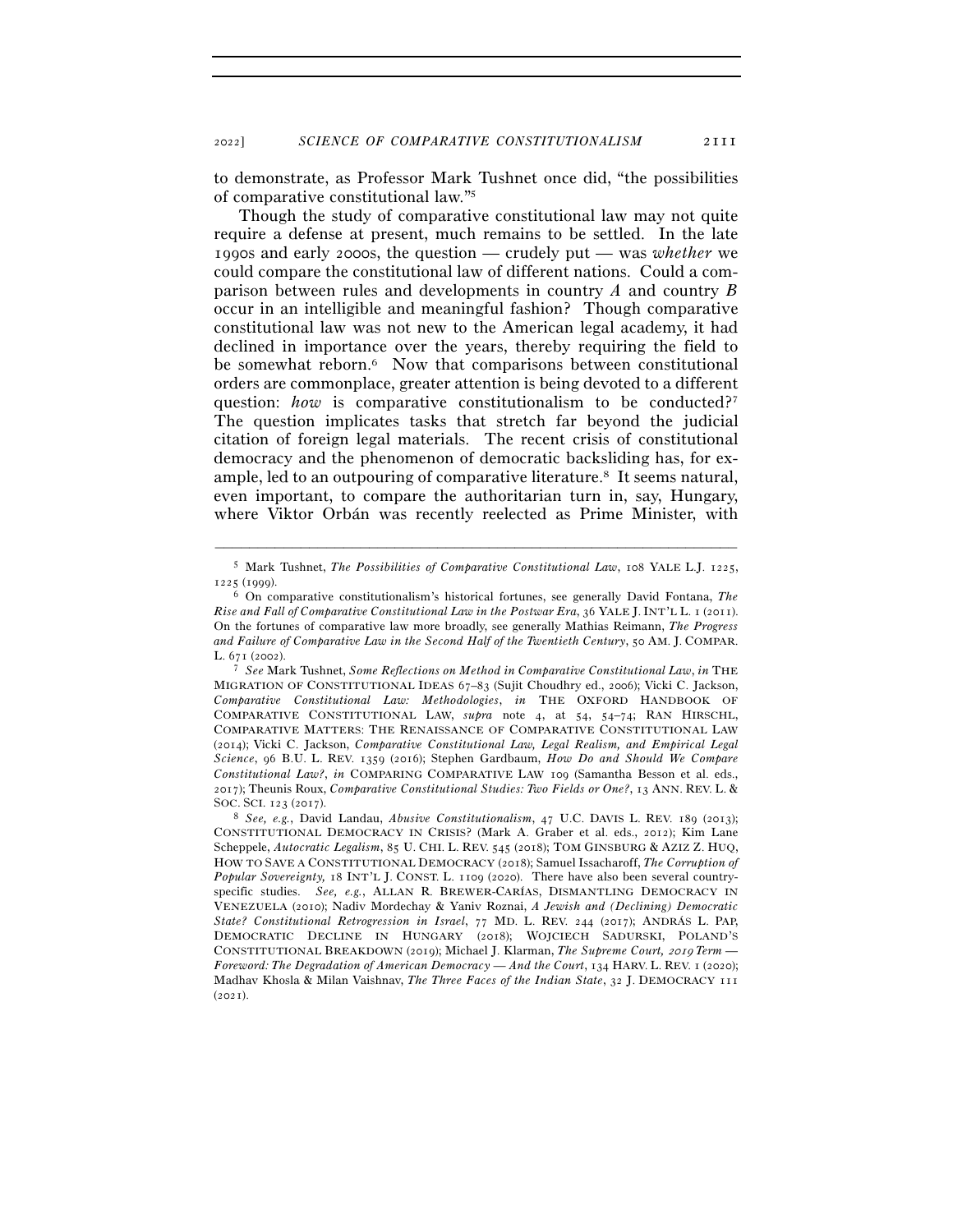developments in countries such as India, Poland, Russia, Turkey, and Venezuela — and perhaps to reflect on President Donald Trump's term in office in light of the global experience.<sup>9</sup> But the ease of making such comparisons masks the hard question of precisely how to conduct such inquiries.

A recent wave of writing has offered a powerful and distinct answer to this question. It urges us to consider global patterns that relate to legal phenomena. It has suggested that we should observe variations in behavior and offer generalizations in lawlike terms across cultures. In other words, the aim has been to develop a kind of science of comparative constitutionalism that can, among other things, offer causal narratives that are cross-national. Such efforts — that are typically "large-N" and involve a great many nations — are familiar to social scientists.10 The potential uses and limitations of cross-country data to test hypotheses, make observations, and present causal theories are also well known to comparative law scholars who work in areas other than constitutional law.11 Yet, in the field of comparative constitutional law,

<sup>9</sup> *See* Francis Fukuyama, *America: The Failed State*, PROSPECT (Dec. 13, 2016), https:// www.prospectmagazine.co.uk/magazine/america-the-failed-state-donald-trump [https://perma.cc/ 52RT-SG9C] ("The triumph of the Trump brand of nationalism is arguably of a piece with authoritarian advances in disparate countries, from Recep Tayyip Erdoğan's Turkey to Viktor Orbán's Hungary.") 10 My interest lies in studies similar to those that Professor Alasdair MacIntyre scrutinizes in

his notable assessment of the science of comparative politics. *See* ALASDAIR MACINTYRE, *Is a Science of Comparative Politics Possible?*, *in* AGAINST THE SELF-IMAGES OF THE AGE: ESSAYS ON IDEOLOGY AND PHILOSOPHY 260 (1978). As readers will immediately notice — not least of all in my title — my work draws on MacIntyre's contribution in important ways. *See id.* at 260–<sup>79</sup>. 11 For a helpful overview, see generally Holger Spamann, *Empirical Comparative Law*, 11 ANN.

REV. L. & SOC. SCI. 131 (2015). Within comparative law, the most important scholarship in this regard has been in law and finance. *See, e.g.*, Rafael La Porta et al., *Legal Determinants of External Finance*, 52 J. FIN. 1131 (1997); Rafael La Porta et al., *Law and Finance*, 106 J. POL. ECON. 1113 (1998); Mark Roe, *Legal Origin, Politics, and Modern Stock Markets*, 120 HARV. L. REV. 460 (2006); Rafael La Porta et al., *The Economic Consequences of Legal Origins*, 46 J. ECON. LITERATURE 285 (2008); John Armour et al., *How Do Legal Rules Evolve? Evidence from a Cross-Country Comparison of Shareholder, Creditor, and Worker Protection*, 57 AM. J. COMPAR. L. 579 (2009); John Armour et al., *Shareholder Protection and Stock Market Development: An Empirical Test of the Legal Origins Hypothesis*, 6 J. EMPIRICAL LEGAL STUD. 343 (2009); Curtis J. Milhaupt, *Beyond Legal Origin: Rethinking Law's Relationship to the Economy — Implications for Policy*, 57 AM. J. COMPAR. L. 831 (2009); Ralf Michaels, *Comparative Law by Numbers? Legal Origins Thesis,*  Doing Business *Reports, and the Silence of Traditional Comparative Law*, 57 AM. J. COMPAR. L. 765 (2009); Holger Spamann, *The "Antidirector Rights Index" Revisited*, 23 REV. FIN. STUD. 467 (2010); Daniel M. Klerman et al., *Legal Origin or Colonial History?*, 3 J. LEGAL ANALYSIS 379 (2011). I leave for a future occasion the question of whether — and if so how and to what extent — my argument applies more broadly to comparative law. There has been much work that considers comparability within comparative law. *See, e.g.*, Mathias Siems, *The Power of Comparative Law: What Types of Units Can Comparative Law Compare?*, 67 AM. J. COMPAR. L. 861 (2019). The question of empirical analyses has also been an important one in the context of international law. *See generally* Oona A. Hathaway, *Do Human Rights Treaties Make a Difference?*, 112 YALE L.J. 1935 (2002); Ryan Goodman & Derek Jinks, *Measuring the Effects of Human Rights*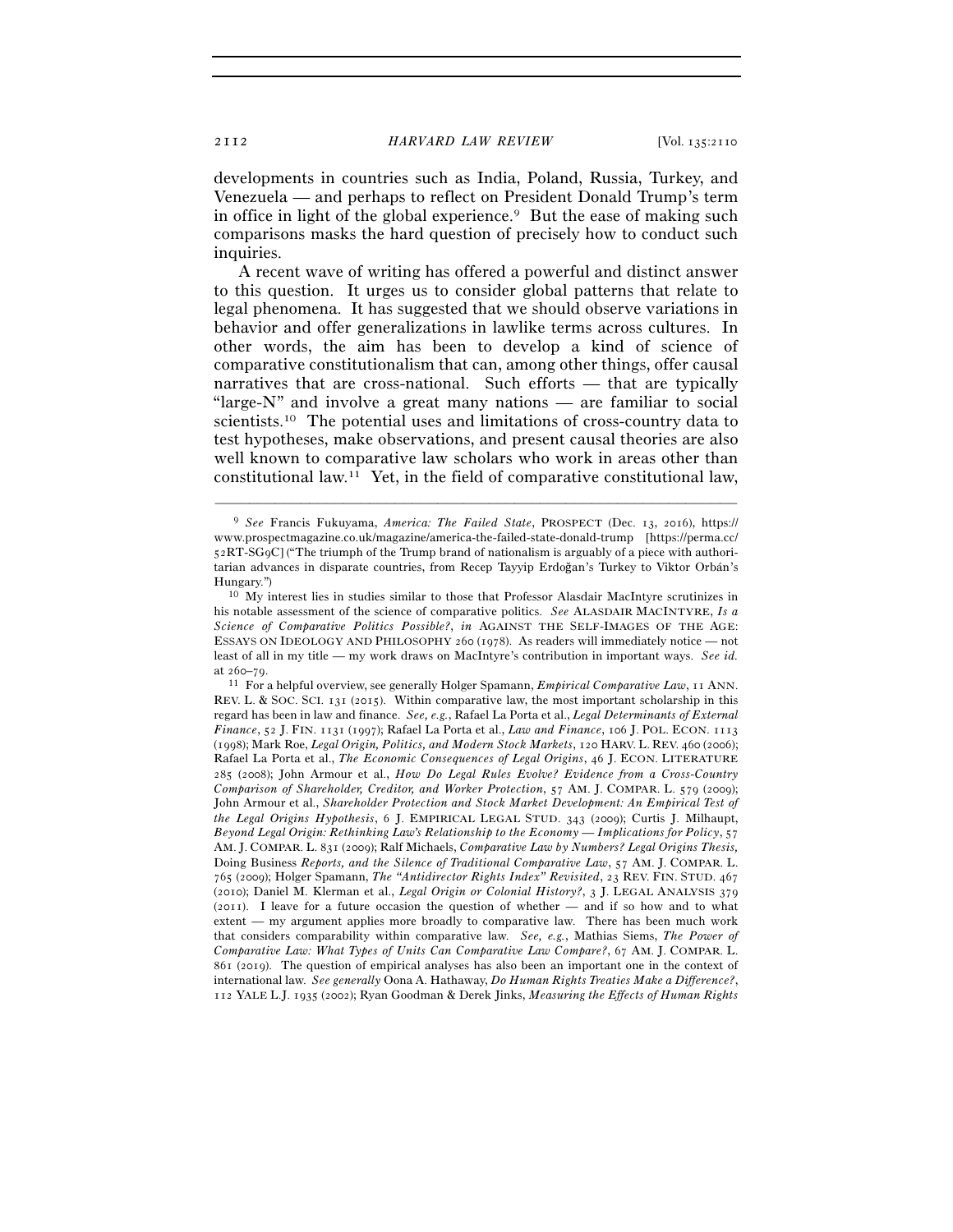the performance of large-scale statistical work that transcends national boundaries and provides us with findings about the workings of different legal measures is a relatively new if burgeoning phenomenon. This method has, as such, been subject to little interrogation.<sup>12</sup>

This new positivist approach has asked questions of considerable importance. Such questions range from the value of constitutional rights and guarantees, such as a prohibition on torture, to the role played by legal institutions and structures, such as courts. The number and range of countries that are evaluated make the enterprise all the more noteworthy. If its findings are indeed accurate, these findings may well encourage us to revisit some of the normative and descriptive assumptions that have shaped constitutional theory for decades. In general, the positivist work that has emerged is reasonably sensitive to expected methodological concerns, such as controlling for confounding variables, coding with care, and so forth. It is worth noting that I use the term "positivist" because, strictly speaking, the work under consideration need not be quantitative.<sup>13</sup> Its key feature is a Martian perspective that is, the external observation of behavior. The Martian looks through the telescope and sees what we do. But does the Martian *understand* it?

Within this body of scholarship, few contributions have been as ambitious and thought-provoking as Professors Adam Chilton and Mila Versteeg's recent book *How Constitutional Rights Matter*. Chilton and Versteeg's focus is on "whether and how constitutional rights matter" (p. 6). In particular, they hope to shed light on the relationship between the de jure protection for a right and the de facto reality of rights enjoyment (p. 6). For instance, does a prohibition on torture decrease the instances of torture (p. 6)? In pursuing such inquiries, the authors present an overall theoretical framework that places emphasis on formal organizations in the enforcement of rights, considers data from 194 countries over a six-decade period to assess rights practices, and supplements the data with select, if limited, illustrative case studies, involving visits and interviews, and certain survey experiments (pp.  $13-14$ ). Although the

*Treaties*, 14 EUR. J. INT'L L. 171 (2003); Oona Hathaway, *Testing Conventional Wisdom*, 14 EUR. J. INT'L L. 185 (2003); BETH A. SIMMONS, MOBILIZING FOR HUMAN RIGHTS (2009); Samuel Moyn, *Do Human Rights Treaties Make Enough of a Difference?*, *in* THE CAMBRIDGE COMPANION TO HUMAN RIGHTS LAW <sup>329</sup>–47 (Conor Gearty & Costas Douzinas eds., <sup>2012</sup>). 12 For a rare and valuable critique, see Niels Petersen & Konstantin Chatziathanasiou,

*Empirical Research in Comparative Constitutional Law: The Cool Kid on the Block or All Smoke and Mirrors?*, 19 INT'L J. CONST. L. 1810 (2021). *See also* BRUCE ACKERMAN, REVOLUTIONARY CONSTITUTIONS: CHARISMATIC LEADERSHIP AND THE RULE OF LAW

 $38-40$  (2019).<br><sup>13</sup> The term "positivist" is not used as an alternative to "normative," as it is often used nowadays, but rather in the classical sense where one refrains from relying on attributions of mental states in explaining social phenomena. On positivism in the social sciences, see MARTIN HOLLIS, THE PHILOSOPHY OF SOCIAL SCIENCE: AN INTRODUCTION 40-65 (rev. ed. 2002).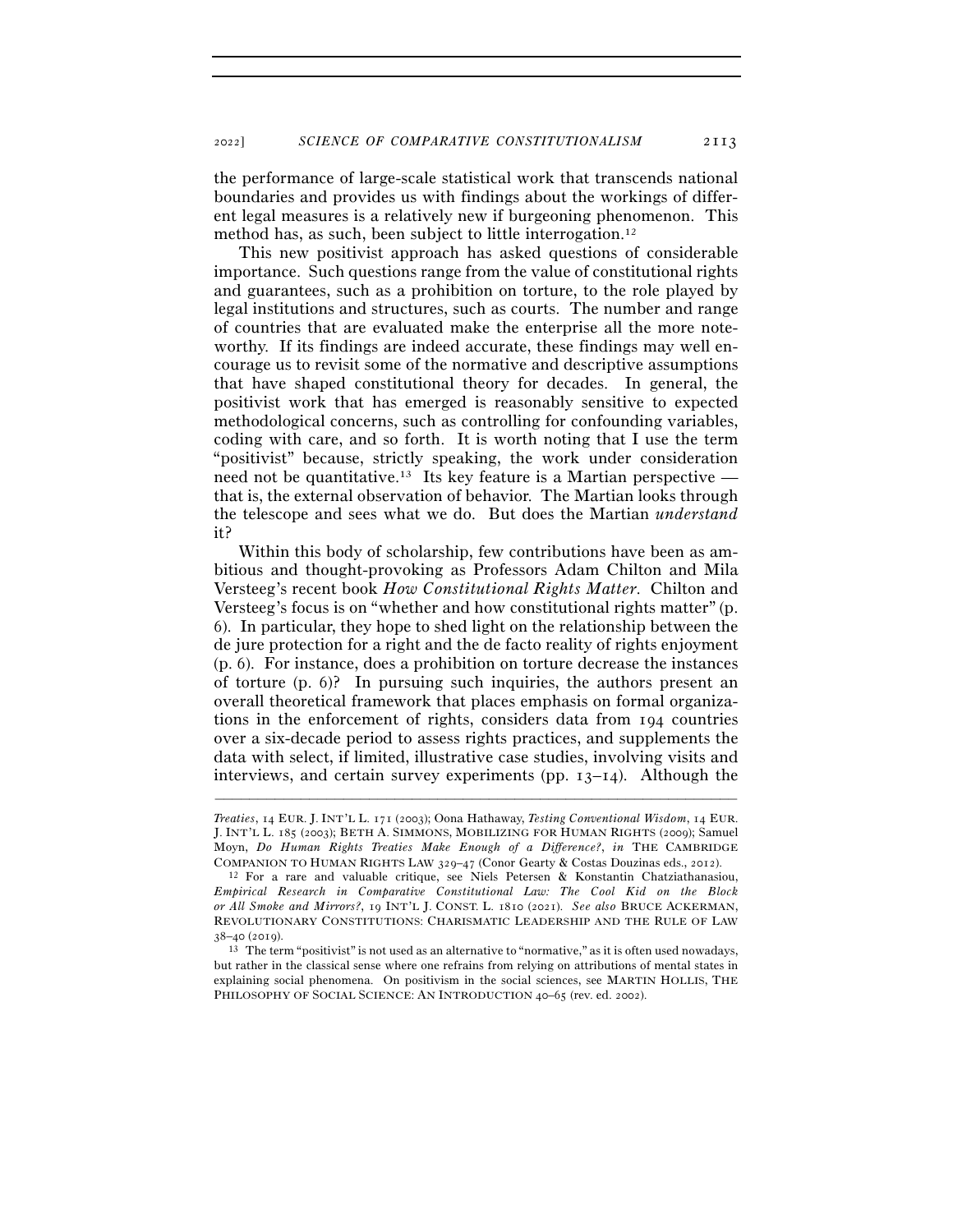data-driven work is supplemented in these ways, the authors make it clear that their "primary method is large-N statistical analysis" (p. 102).14

*How Constitutional Rights Matter* presents three key findings: rights, by themselves, can achieve little in the face of government action; certain rights "are harder to violate than others" when constitutionalized; and, finally, "including rights in a constitution is not a panacea . . . [because] a government [that] is determined to erode the protections provided by certain rights" will usually succeed in doing so (p. 7). A central conclusion of the book is that "what matters is the type of right being threatened, not the type of institutions in the country" (p. 48). As one might guess, the main target here is courts, whose importance has long been underlined by those who make the case for rights.15 Chilton and Versteeg, by contrast, are keen to shift the focus away from judicial institutions to the role of organizations. Rights that are granted to organizations and rights that operate within organizations are, they argue, better protected than other rights (pp. 6–12).

Whether the formal presence of a right has a bearing on the practical realization of that right is a question whose significance cannot be overestimated.16 As the authors acknowledge, there are a wide range of arguments that have been posited in favor of rights; and the lived experience of rights may encourage us to revisit some of these arguments (p. 60).17 It is one of the singular achievements of *How Constitutional Rights Matter* that it encourages us to question familiar truths within constitutional theory. In the book, the authors present "the most comprehensive dataset on constitutional rights compiled to date" (p. 81). In working with this dataset, they take pains to establish the robustness of their results: they compare countries that have and do not have a given constitutional right; they compare countries before and after the adoption of a right; they create control events that involve other countries that

<sup>14</sup> The supplementing of the large-N analysis not only is rather limited, as the authors themselves recognize, but also invites concerns. To present but one example, as Tushnet notes, the reliance on specific experts on issues of constitutional politics is potentially problematic because their views will likely reflect their own political judgments and perspectives. *See* Mark Tushnet, *"Sometimes the Magic Works. Sometimes It Doesn't": A Comment on Chilton and Versteeg*, U. CHI. L. REV. ONLINE (Apr. 5, 2021), https://lawreviewblog.uchicago.edu/2021/04/05/cv-tushnet [https://perma.cc/Q5TE-APK<sup>4</sup>]. 15 For the definitive contribution that brings together courts and rights, see generally RONALD

DWORKIN, TAKING RIGHTS SERIOUSLY (<sup>1977</sup>). 16 Of course, we may believe that the formal recognition of a right is valuable regardless of the

consequences on the ground. Some of this value might pertain to other kinds of impacts that rights recognition can have, and some would relate to how recognition constitutes citizens and their place in society. On the former, see Andrew Keane Woods, Essay, *Discounting Rights*, 50 N.Y.U. J.INT'L L. & POL. 509, 516 (<sup>2018</sup>). 17 The authors describe the continued debate across countries over which rights to include or

add into a constitution's bill of rights.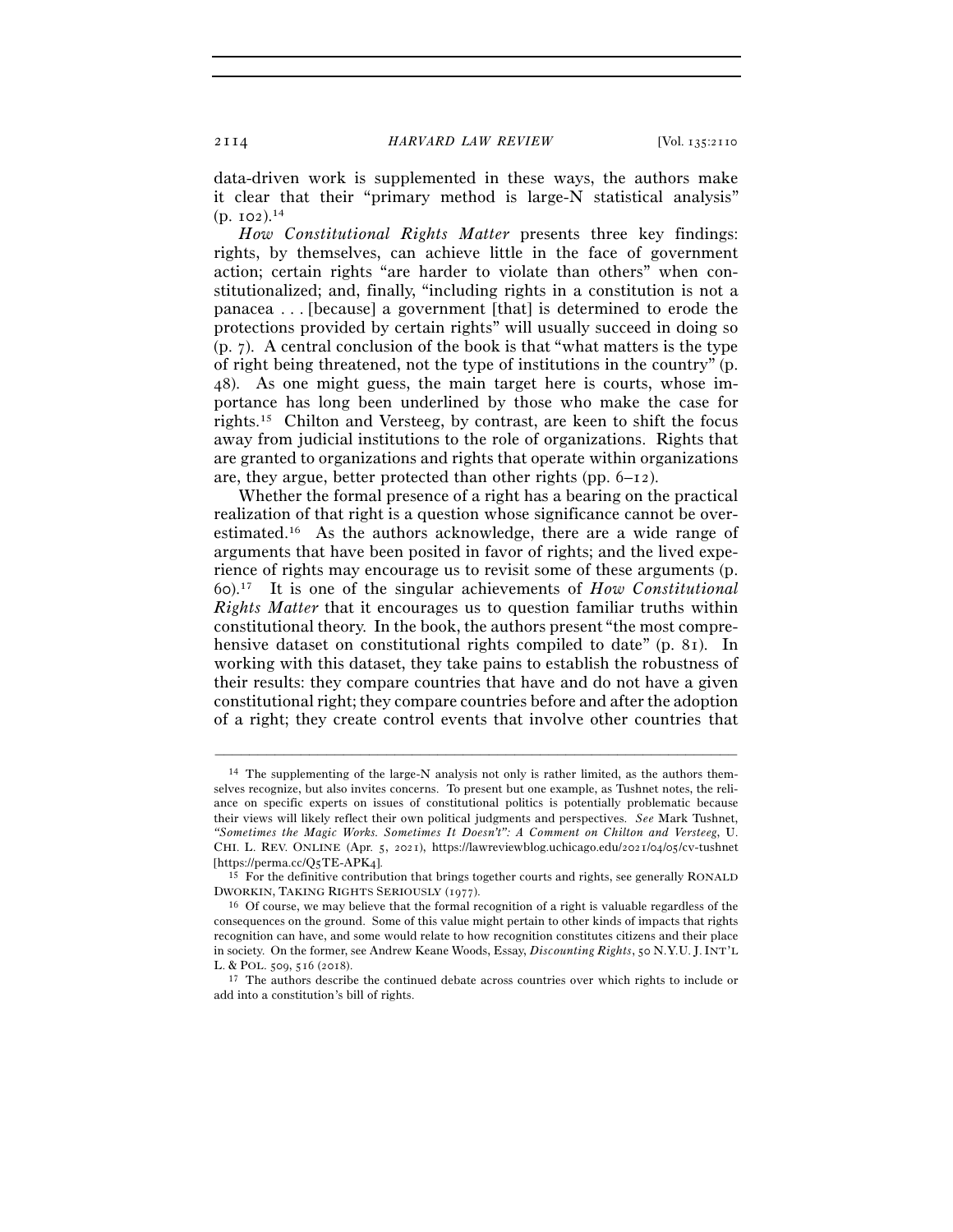had or did not have the same right during the relevant time period; and, finally, they build a regression model with control variables (pp. 106–10).

Despite these efforts and the care that the authors take, there are key questions about the kind of analyses undertaken in *How Constitutional Rights Matter*. This Review explores some of these questions. It engages with certain studies and the broader conclusions advanced by Chilton and Versteeg, both in their book and in some of their other joint work, as well as other significant contributions that typify the positivist turn in comparative constitutionalism.18 *How Constitutional Rights Matter* is emblematic of this broader turn and should therefore be carefully considered in its own right as well as alongside other notable scholarship. This Review proceeds in three parts. It first explores the issue of causality, with special attention to the phenomenon of redundant causation and to the attribution of causation. It then turns to questions of culture, interpretation, and meaning, and underlines concerns relating to identification. The concerns that arise from both causation and interpretation come together in important ways. Finally, this Review highlights the idea of agency and the promise of constitutionalism. In attending to questions of causation, interpretation, and agency, this Review underscores the importance of context in making causal and interpretive claims and in regarding people as agents who have the power to shape their collective political life. The potential limitations with large-N analyses relate to the degree to which they attribute causation, the extent to which they underemphasize differences in meanings and practices in an attempt to arrive at thin universal descriptions, and the ways in which they minimize how humans are actors and participants in the cultures and communities that they create and inhabit. By studying the positivist approach, this Review hopes to engage not only with expected concerns that might arise with regard to such an approach, but also with the very types of studies that might be possible within comparative constitutionalism.

<sup>18</sup> Chilton and Versteeg commit themselves to one of the two main approaches described by philosophers of the social sciences — a positivist one that treats social phenomena from the outside, in contrast to an interpretive one that seeks to understand social actions in the terms used by actors themselves. In my view, the latter is more suitable for social-scientific inquiries of certain kinds, and I offer critical comments from the interpretive perspective. But, of course, I do not contend that I have shown, as an absolute matter, that the interpretive perspective is better than the positivist one, for that question continues to divide philosophers of the social sciences.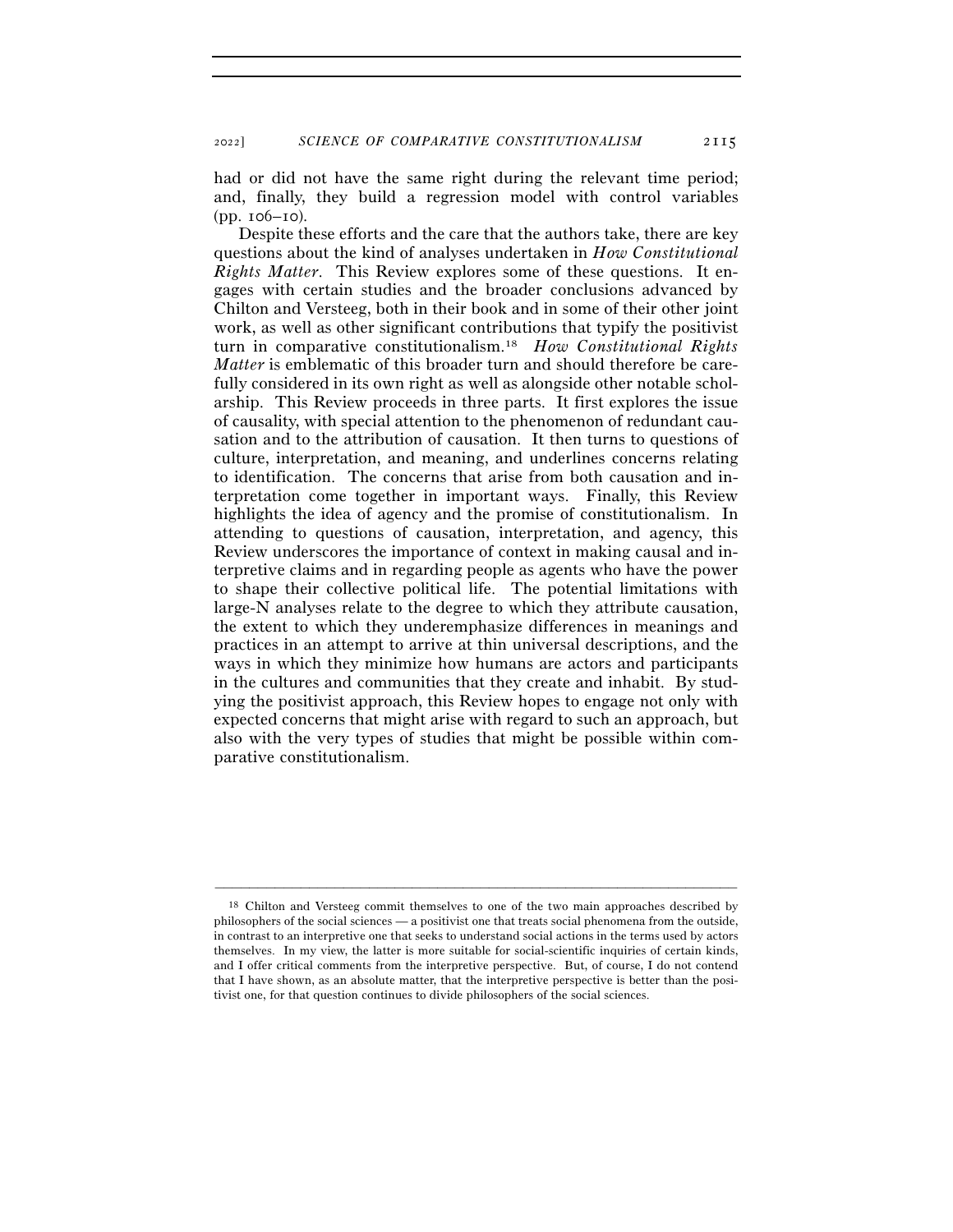## I. CAUSATION

At the heart of the positivist turn in comparative constitutionalism are claims about causation. More precisely, the approach rests on a theory of counterfactual dependence to present a case of causal relations.19 A relation between a specific legal development (say, the prohibition on torture) and a phenomenon (in this case, the practice of torture) is presented to make a causal claim. One might argue, for example, that the prohibition on torture has not impacted the practice of torture. This seems simple enough, and we are all familiar with counterfactual reasoning. We routinely use such reasoning in our lives in the course of making decisions and exercising choices. But how should such a theory be deployed in the study of legal phenomena?

Let us stay with the torture example. Chilton and Versteeg note that, "[a]s of 2016, 66 percent of countries constitutionally prohibited torture, while in 1946, only 41 percent of countries did" (p. 136). Given the rise in the prohibition of torture, what might be said about the presence of torture prohibitions and de facto torture? *How Constitutional Rights Matter* presents us with the following conclusions: first, "between countries *with* and *without* the right, countries with constitutional torture prohibitions typically see more torture"; second, "countries that constitutionally ban torture do not torture less in the first five years after [prohibiting torture]"; third, "this trend is similar for the control group of countries that did not change their torture provisions during that same period"; and fourth, "there is no difference in rates of torture between countries with a torture prohibition and those without" (pp. 146–47). The work here is "further corroborated by" a prior study by Chilton and Versteeg that establishes the same conclusion  $(p, 147)$ .<sup>20</sup> The earlier study was, like the one in *How Constitutional Rights Matter*, performed with caution. The authors acknowledged, for example, that countries with a better record on rights may well be less likely to adopt a prohibition on torture, and thus ratification of specific treaties may well be endogenous to the practices prevalent within states.<sup>21</sup> They also attended to the problem of false negatives and false positives by focusing on transitioning democracies. The logic behind this diachronic emphasis was that the "combination of not-yet-exemplary rights records, possibilities for local advocacy, and good intentions may make transitioning

<sup>19</sup> Standard examples in the study of causation describe an action and an outcome. For example, if a person throws a pottery bowl across the room, it will break. The counterfactual thought is that if the person had not thrown the pottery bowl, it would not have broken. The theory at work here

is the counterfactual theory of causation. 20 *See* Adam S. Chilton & Mila Versteeg, *The Failure of Constitutional Torture Prohibitions*, <sup>44</sup> J. LEGAL STUD. <sup>417</sup>, 446 (<sup>2015</sup>). 21 *Id.* at 430.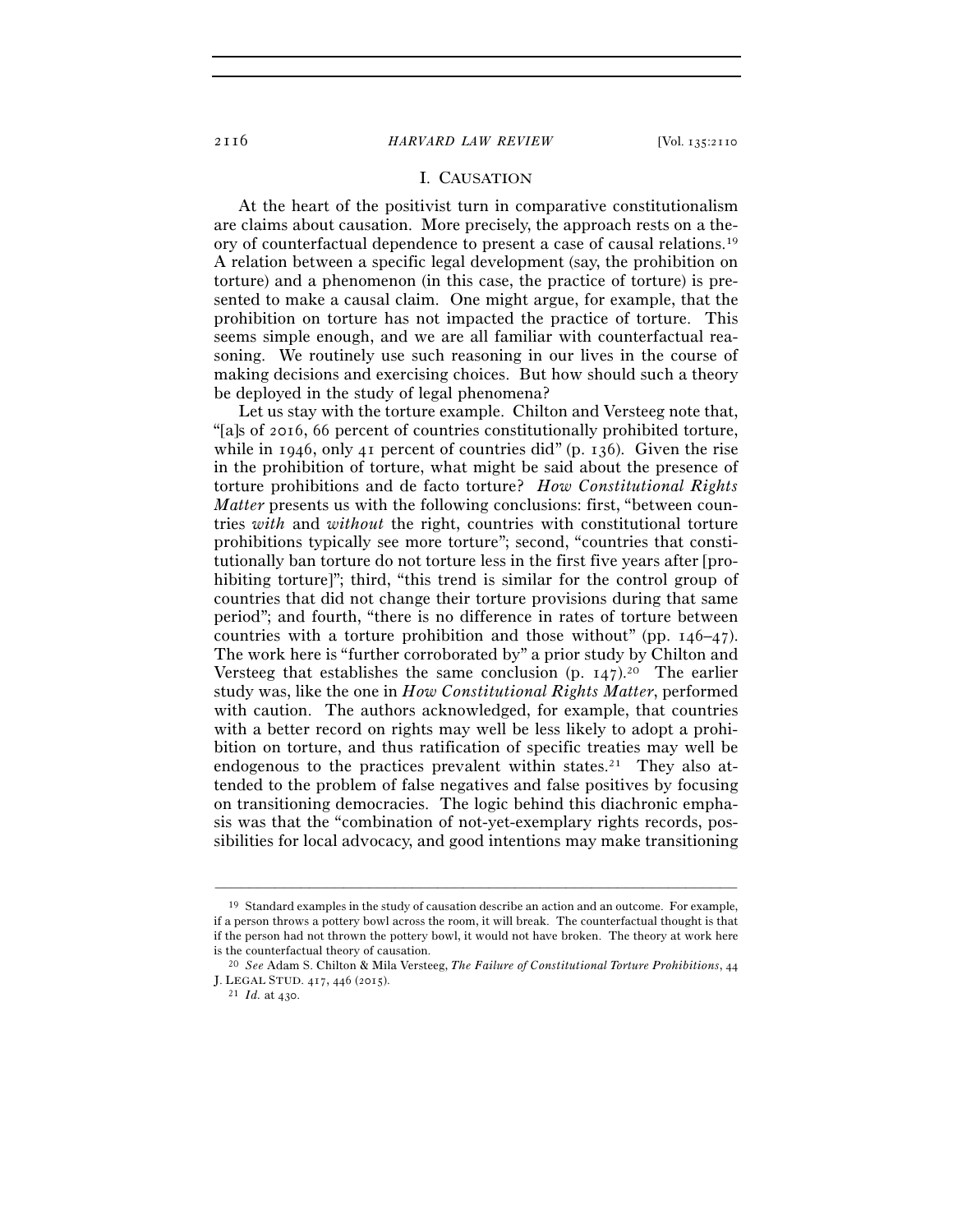democracies more likely to change their behavior because of constitutional torture prohibitions."22

The conclusion that Chilton and Versteeg present is a dramatic one: a major legal development, they suggest, has made no difference to reality. It is therefore worth reflecting on this conclusion carefully. Does the fact that torture has become more widely prohibited across the world and the fact that torture rates remain the same mean that such prohibitions have had no impact? It is not clear that this is the case because it may well be that during the same period that torture became legally prohibited, it also became more socially acceptable.23 If explanations of this kind — say, the rising social acceptability of torture — have any plausibility, then it could mean that the practice of torture had far greater acceptability than was previously the case, and, if there had been no legal prohibition on torture, torture rates would have increased substantially. In such a scenario, the prohibitions on torture have made a major difference precisely because they have maintained torture rates and have not allowed them to increase. The issue, in a case like this, seems to be that culture may also be shifting. The authors make a number of efforts to add precision to their analysis, but attempts to mitigate this problem cannot quite provide an assessment of the forces and countervailing forces within each single country. In the absence of such an assessment, the facts as they are presented are compatible with the conclusion that the prohibition on torture succeeded in preventing the practice from rising in the face of dramatic shifts taking place in a given society. We do not observe what torture rates would have been had the prohibition not taken place. As such, the counterfactuals are imputed. Even if we choose not to challenge the premises of the claim presented, the conclusion here does not seem to follow from them.24

Similar concerns arise in the study of "organizational rights," like the freedom of religion. On this matter, *How Constitutional Rights Matter*

 $^{22}$   $\emph{Id.}$  at 440.  $^{23}$  One could multiply explanations along such lines. To offer a different account, one might say that torture could be more likely to occur when overall violence is greater. The set of independent countries in 1946, when a far fewer percentage of countries prohibited torture, was a third compared to 2016, when a far greater percentage did so. The new states were, in other words, young states. Given that violence is often seen as a feature of state making, the older states may well have experienced torture in prior centuries. On violence and state making, see generally Youssef Cohen et al., *The Paradoxical Nature of State Making: The Violent Creation of Order*, 75 AM. POL. SCI. REV. 901 (1981).<br><sup>24</sup> *See* IAN HACKING, AN INTRODUCTION TO PROBABILITY AND INDUCTIVE LOGIC 3–7

<sup>(</sup>2001) (on the nature of arguments). It should be noted that given the difficulty in measuring acts like torture, there are likely to be important questions about the data in question. Some of these concerns have been raised by others. *See, e.g.*, Woods, *supra* note 16; Petersen & Chatziathanasiou, *supra* note 12. The question of cross-national measurements and the variety of the concerns that they raise have appeared in many contexts. A prominent example is global poverty estimates. *See generally* Sanjay G. Reddy & Thomas Pogge, *How* Not *to Count the Poor*, *in* DEBATES ON THE MEASUREMENT OF GLOBAL POVERTY 42 (Sudhir Anand et al. eds., 2010); Sanjay Reddy & Rahul Lahoti, *\$*1*.*90 *a Day: What Does It Say?*, 97 NEW LEFT REV. 106 (2016).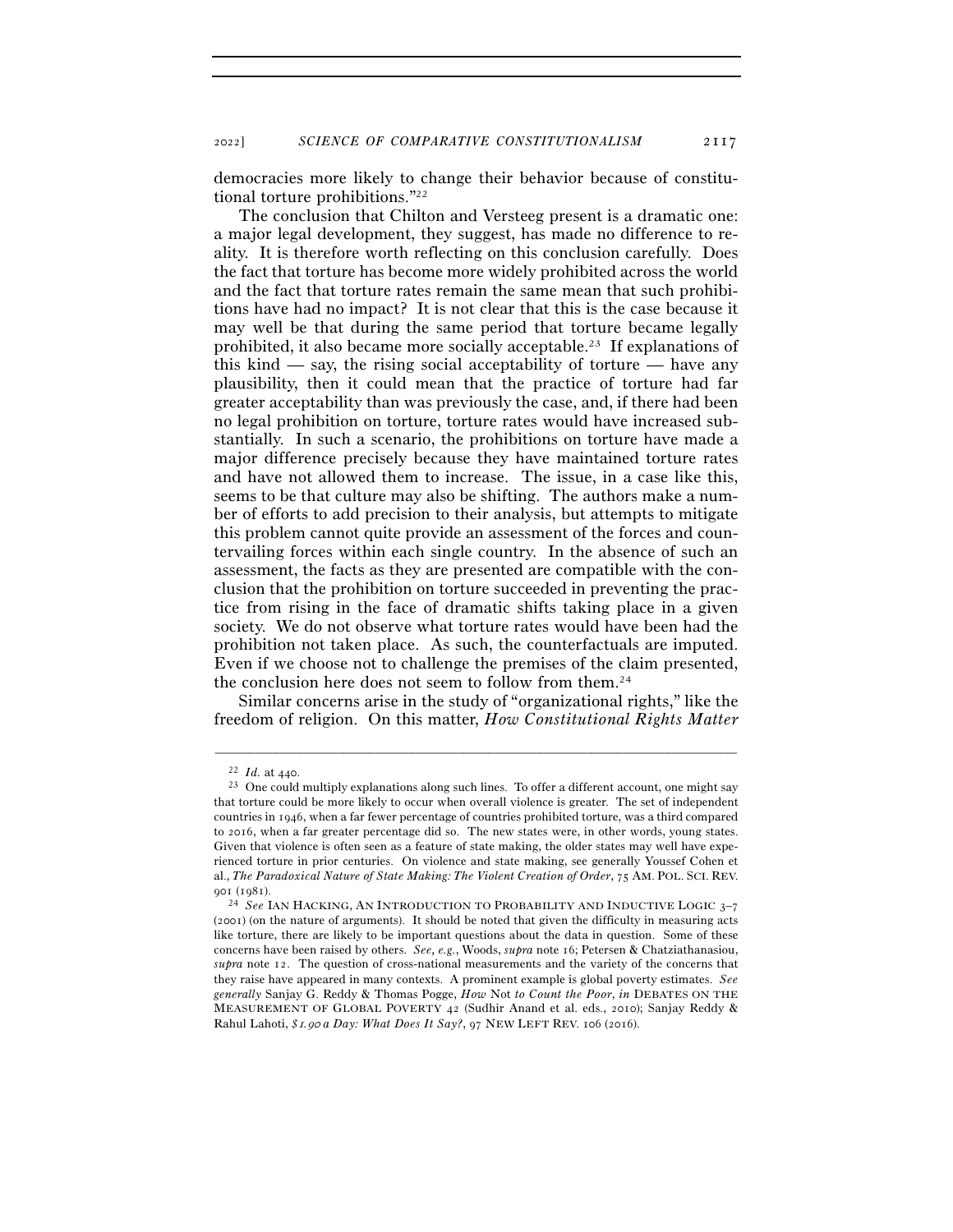concludes that "countries that constitutionally protect religious freedom show more respect for this right in practice than countries without this right" (p. 231). The authors "attribute this finding to the organizational character of religious rights"  $(p, 231)$  — that is, to the power that religious groups enjoy to safeguard their rights. Again, the methodology is carefully constructed. It compares countries that recognize the right with those that do not; it contrasts the situation in countries before and after the adoption of the right; it considers countries that did not protect the right during the same period, using them as controls; and it performs a regression analysis with specific controls that are taken to shape religious freedom. Overall, the results "suggest that the freedom of religion is associated with higher de facto respect for religious freedom" (p. 248). Despite the thoroughness with which the analysis is performed, we are confronted with the question of whether we can capture changes in the internal conception of religious freedom within a country. The respect for religious freedom may well be a consequence of an altered approach to the freedom of religion in society. Perhaps respect for religious freedom was rising within a society, and the juridification of religious freedom in the form of a right interfered with this and reduced the pace by which the respect for religious freedom increased.

We notice this challenge when we consider one of the major conclusions of *How Constitutional Rights Matter*: the potentially limited role that courts can play in the protection of rights (pp. 50–53). Chilton and Versteeg have developed this insight more fully in other work.25 In such work, they primarily study independent courts and conclude that the presence of such courts does not increase the respect that governments have toward rights. In other words, judicial institutions do not have much ability to protect rights, a conclusion that calls into question much of the literature that makes the case for judicial review.26 The authors posit a range of possible explanations for such a result: political branches might punish courts if they challenge the government, courts lack the institutional capacity to address adequately certain kinds of rights-based challenges, and so forth. Importantly, however, courts in this study are examined *qua* elements of political culture rather than *qua* courts. The key control is whether or not the relevant country has a court: "We . . . explore whether this relationship between de jure and de facto

<sup>25</sup> *See* Adam S. Chilton & Mila Versteeg, *Courts' Limited Ability to Protect Constitutional Rights*, 85 U. CHI. L. REV. 293 (2018) [hereinafter Chilton & Versteeg, *Courts' Limited Ability*]; *see also* Adam S. Chilton & Mila Versteeg, *Do Constitutional Rights Make a Difference?*, 60 AM. J. POL. SCI. 575 (2016).<br><sup>26</sup> This is because if courts cannot do very much, then we might wonder why they should exist

at all. Of course, noninstrumentalist arguments for judicial review do exist. *See, e.g.*, ALON HAREL, WHY LAW MATTERS 191–224 (2014). But if the outcomes generated by courts are indeed without consequence, then such process-based calls for review may well struggle to be persuasive.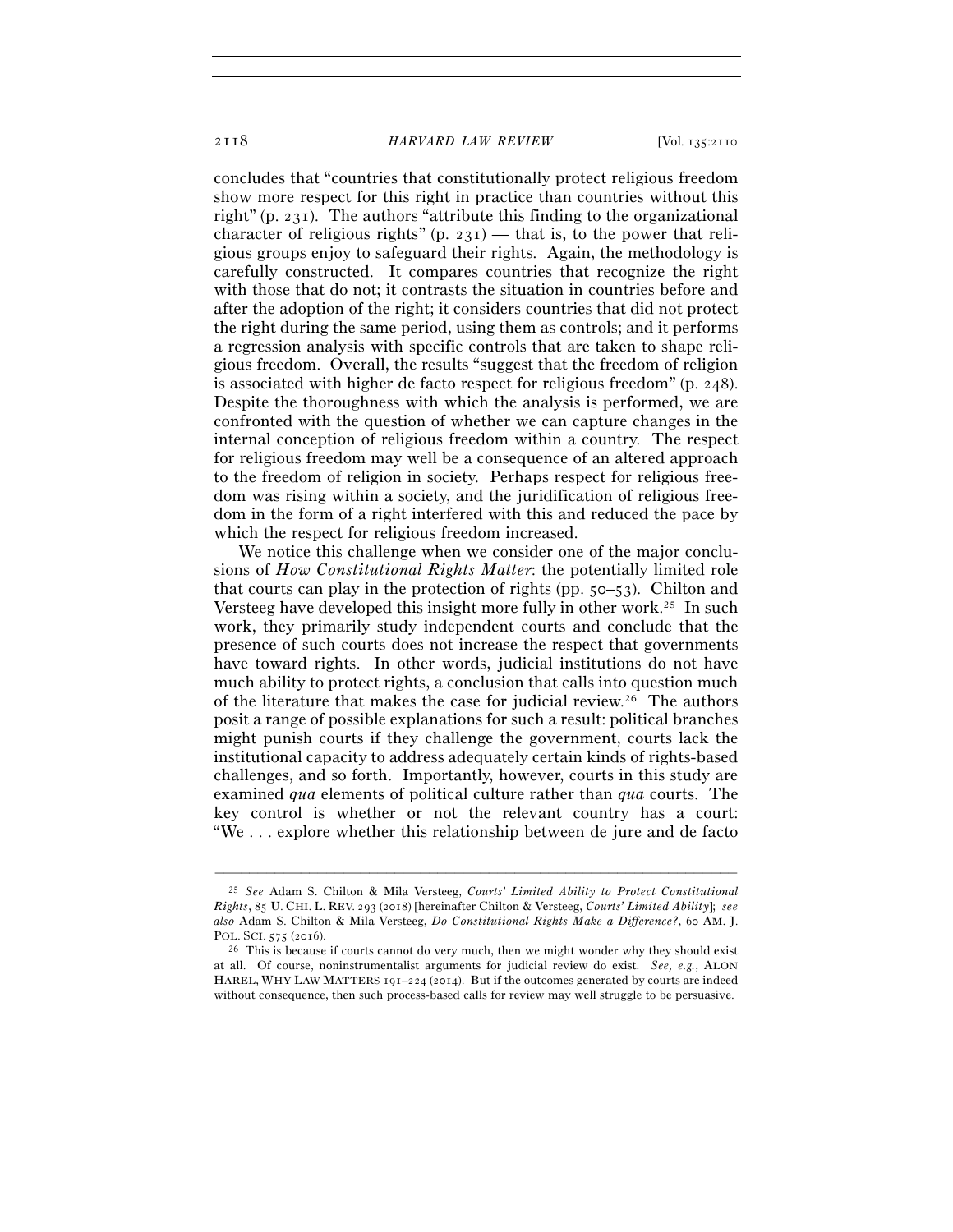rights is different in countries that have an independent judiciary equipped with the power of judicial review (a 'Constitutional Court')."27 But such a framing is, of course, compatible with courts actually enjoying a great deal of influence. Countries that establish constitutional courts could be systematically different from those that do not along a set of characteristics that are associated with the future breakdown of constitutional rights. The facts are consistent with the possibility that, in countries where courts are needed, they perform extremely well perhaps, in such countries, courts make it possible to maintain the gap between a constitutional text and the social reality, and they prevent the gap from widening.

The kind of concern that I have raised with the causal analysis presented in *How Constitutional Rights Matter* may be borne out by turning to some broader literature within the positivist approach to comparative constitutionalism. Consider a key study by Professors Tom Ginsburg and James Melton on constitutional amendment rules.28 The authors begin with the widely held concern that the American Constitution is, as a formal matter, extraordinarily difficult to amend.29 For comparative scholars, this feature of the American Constitution has long stood out when one notices the procedures in other countries, and Ginsburg and Melton perform a great service in helping us better understand its implications. They wonder whether the formal amendment process in the United States accurately reflects the reality of constitutional practice. Is the formal procedure for amending America's Constitution the reason its text has not been changed as easily as that of some other constitutions? What is the right way to measure constitutional flexibility? Departing from the conventional answers to this last question — answers that stress the textual requirements for amending a constitution — the authors turn to the idea of an amendment culture. Using a cross-national database, they "develop a proxy for amendment culture and show empirically that this does a better job of explaining patterns of amendment within constitutional systems than do any of the institutional indices or variables on offer."30

Taking into account a number of variables relating to amendment procedures (such as the stages involved in passing an amendment), the authors are able to predict the probability of amendments. What is important is their interest in the broader political culture. As they put

<sup>27</sup> Chilton & Versteeg, *Courts' Limited Ability*, *supra* note 25, at 313.

<sup>28</sup> Tom Ginsburg & James Melton, *Does the Constitutional Amendment Rule Matter at All?: Amendment Cultures and the Challenges of Measuring Amendment Difficulty*, 13 INT'L J. CONST.

L. 686 (<sup>2015</sup>). 29 *Id.* at 686. For a recent reflection on the American amendment procedure, see David E. Pozen & Thomas P. Schmidt, *The Puzzles and Possibilities of Article V*, 121 COLUM. L. REV. 2317 (<sup>2021</sup>). 30 Ginsburg & Melton, *supra* note 28, at 687.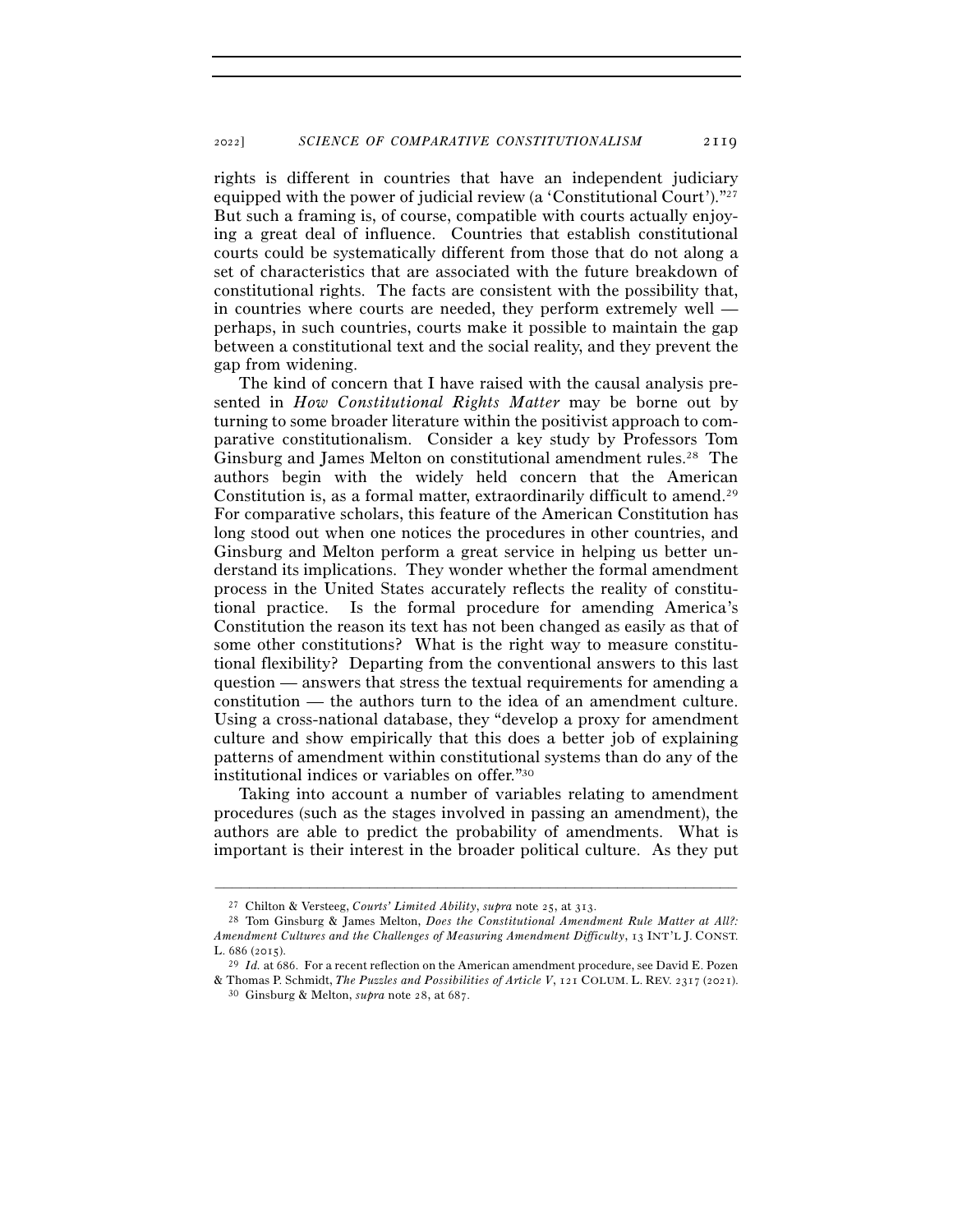it, "we regress the amendment rate on a set of amendment procedure variables as well as on a host of factors that should predict political reform more generally."31 Thus, it is the defining feature of their study that they "take into account social and political factors that are likely to put pressure on countries to amend the constitution."32 A measurement of amendment culture is undertaken through a proxy — they "operationalize amendment culture as the rate at which a country's previous constitution was amended," with the idea being that "attitudes toward amendment will be expressed through amendment practices, and that these attitudes will endure in the form of norms that outlast any particular set of institutions."33 The ultimate interest of the study lies, of course, in determining the relative importance of amendment procedures and amendment cultures, and the conclusion of the study validates the authors' investment in the latter: "The best predictor of constitutional amendment rates, it turns out, is what we have called an amendment culture, as measured by the frequency of amendment in the country's *previous* constitution."34

Ginsburg and Melton note that "attitudes about amendments matter," and they try to demonstrate the limitations of schematic studies of constitutional orders that do not pay due attention to the cultural forces that shape political behavior and generate institutional outcomes.35 The inattention toward culture that they identify is, without question, a mistake. It is an achievement of the Ginsburg-Melton analysis that they underline this point. However, it is not entirely clear whether their study helps us to remedy matters. The authors view culture as something that persists (though they often observe that it can change).<sup>36</sup> By definition, there must be something other than the structure of a constitutional system that is shaping outcomes; as they observe, "barriers to amendment are not merely institutional."37 But the potential shortcoming here appears to be that, in trying to understand the relationship between cultural attitudes and procedural rules, we cannot ignore the possibility that the nature of procedural rules may well be part of existing cultural attitudes.38 The study does not seem to show that structural constraints are of little relevance, quite simply because the constraints may shape

<sup>31</sup> *Id.* at 695.<br>
32 *Id.* at 696.<br>
33 *Id.* at 708.<br>
34 *Id.* at 709.<br>
35 *Id.* at 712.<br>
36 *Id.* at 699–700.<br>
37 *Id.* at 699.<br>
38 The authors mention a version of this possibility in passing in the conclusion to the pa even though it raises fundamental concerns for the entire study: "Note that our measurement choice allows amendment culture to vary over time, and so is not simply a reflection of unobserved national features that are fixed. It may be that amendment culture *is* shaped by institutions, but with significant lags. We leave it to further work to specify the precise relationship between amendment culture and institutional factors." *Id.* at 712.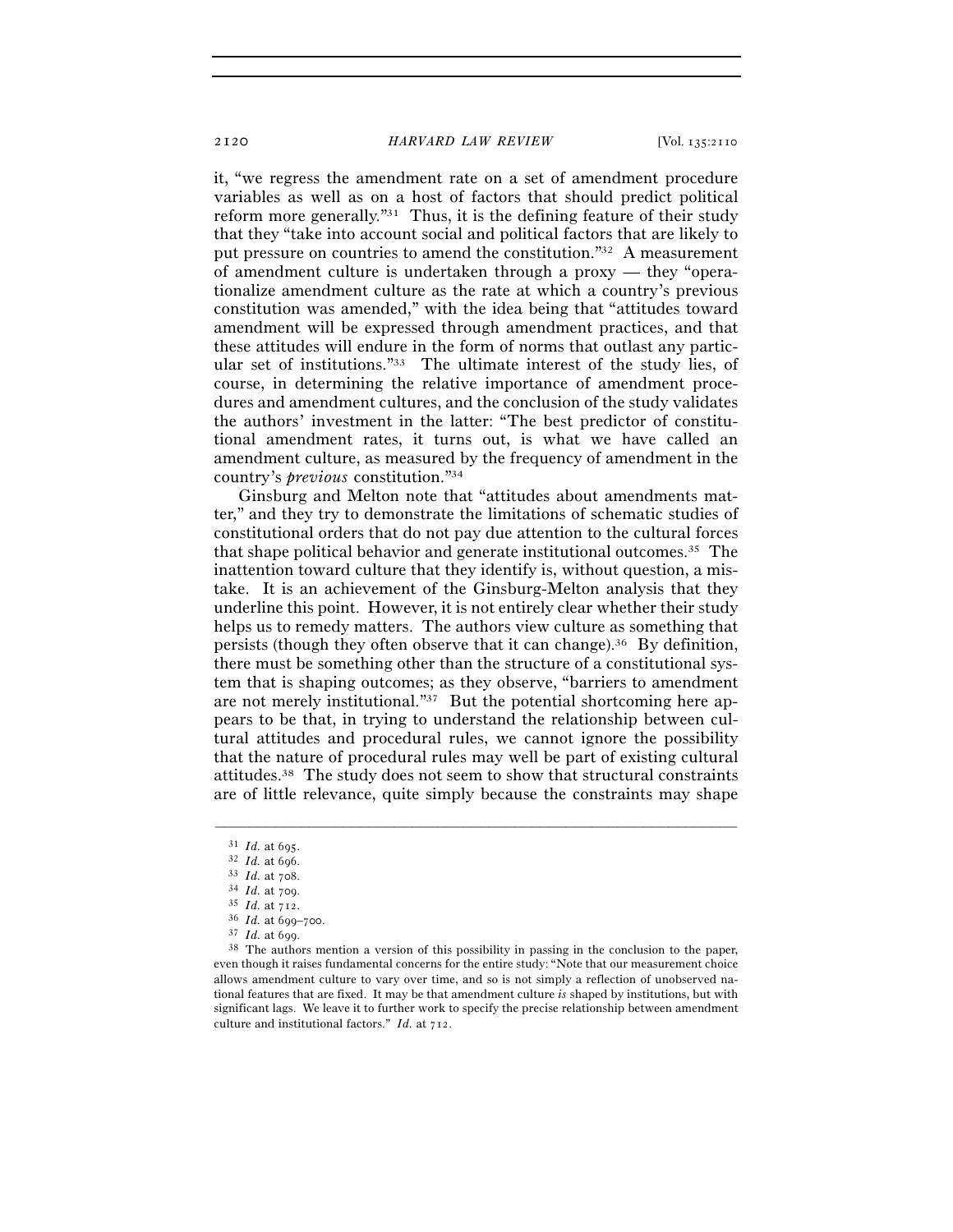culture and the dispositions that people hold. In other words, human beings may well absorb the procedural rules into their understanding; structure and culture may not be independent from one another. Because of this interconnection, we cannot confidently conclude that the amendment procedure is of little significance. Both culture and procedure may well be determined by similar factors, and in turn by one another.

These concerns do not arise because of an imperfect analysis. Ginsburg and Melton perform the study as carefully and thoughtfully as anyone can. What cross-national causal studies involve, however, is abstraction from context, and without context it is hard to present a causal account. The challenge arises from the method itself, a matter that is captured by an essay on constitutional efficacy.39 Here, Ginsburg, Melton, and Professor Zachary Elkins observe that the efficacy of constitutions changes over time, and they critique the assumption within constitutional theory that constitutional efficacy is broadly constant.40 Their specific focus is on rights — that is, on whether rights become more or less effective with the passing of time.<sup>41</sup> The study considers two possible effects of age. The first is a maturation effect, where "the gap between the demands of the constitution and social reality shrinks over time," a result that "could be because norms grow to be more venerated with age."42 With veneration, the authors observe, enforcement is likely to increase, and thus we are likely to witness greater compliance.43 In contrast, the second effect of age might be a "drift or even decay of constitutional norms as society shifts away from norms that once made sense," and it is some shared understanding rather than the content of the provisions themselves that seems to matter.<sup>44</sup>

Elkins, Ginsburg, and Melton acknowledge that both these processes can occur simultaneously.45 Over time, some aspects of a constitution may mature while others may decay, and how we assess a constitution would be an aggregate of how its different provisions are performing.46 Rather than draw conclusions about entire constitutions, they consider individual provisions to assess maturation and provide an empirical account of the efficacy of constitutional rights over time.<sup>47</sup> But notice how this framing has the potential of missing the key point that veneration and decay can occur for the same thing at the same time. If this is the

<sup>39</sup> Zachary Elkins, Tom Ginsburg & James Melton, *Time and Constitutional Efficacy*, *in* ASSESSING CONSTITUTIONAL PERFORMANCE 233, 233–67 (Tom Ginsburg & Aziz Huq eds.,  $^{2016)}$ .<br><sup>40</sup> *Id.* at 233.

<sup>40</sup> *Id.* at <sup>233</sup>. 41 *Id.*<sup>42</sup> *Id.* at <sup>234</sup>. 43 *Id.* at 234–<sup>35</sup>. 44 *Id.* at <sup>235</sup>. 45 *Id.*

<sup>46</sup> *Id.*

 $^{47}$   $\,Id.$  at  $^{235-36.}$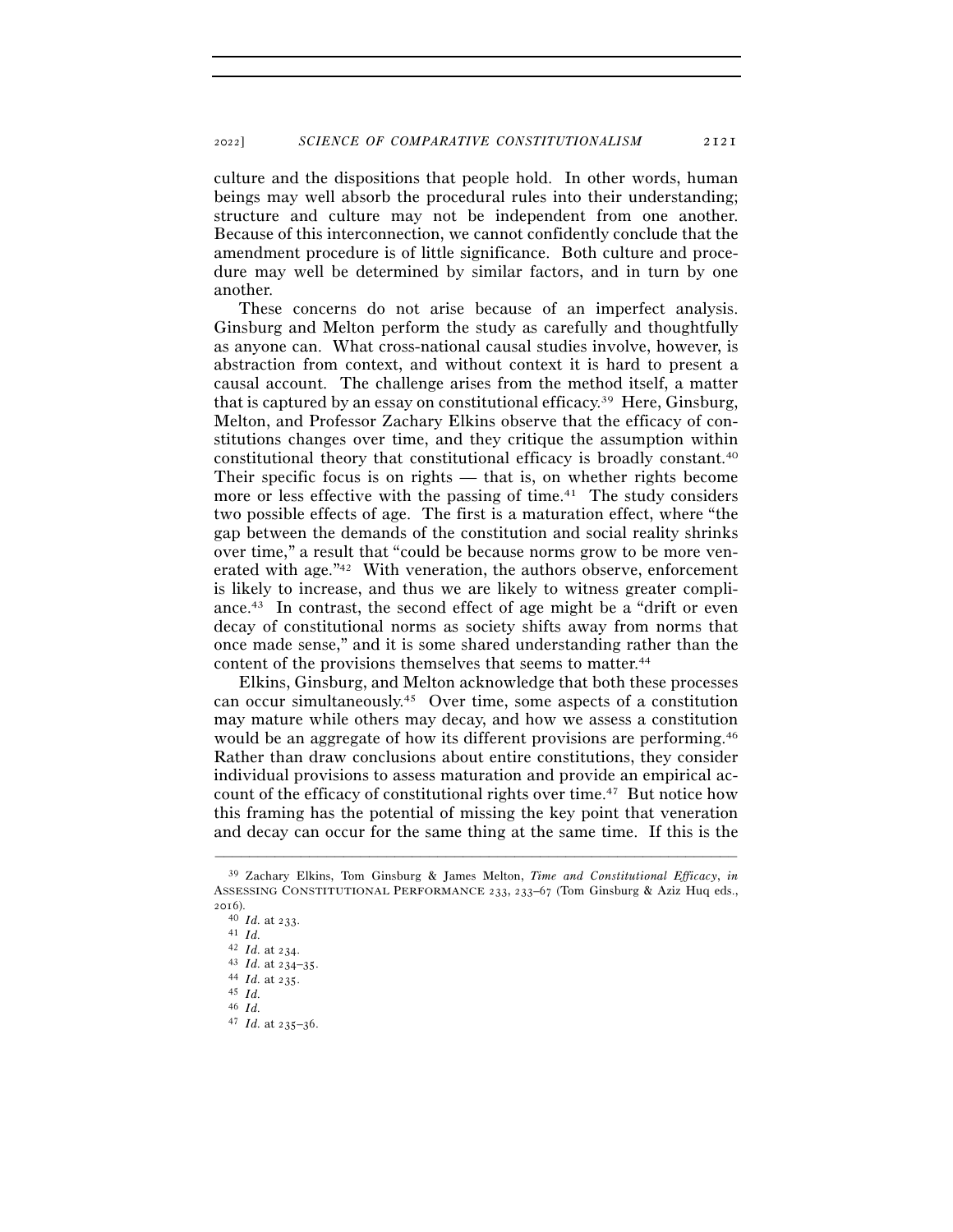case, then one simply cannot get a measurement of veneration versus decay and one cannot assess maturation through the method that is adopted. What the analysis can at best reveal is an overall story — say, over time there was slightly more veneration rather than decay — but it cannot, given its abstracted character, capture the *dynamic* that is being undertaken because it cannot tell us how the forces influencing veneration and decay interact with one another at any given point. To provide a concrete example, the British monarchy may well be an institution around which there is both veneration and decay. To understand why the monarchy survives, one would need an account of how the competing forces are interacting with one another at any given moment.48 Here, even though one is attempting to tell a causal story, there does not quite seem to be a causal account on offer. Consider the following paragraph:

The point is that gaps between text and practice — the usual way of approaching the question of whether rights "work" — are a poor indicator of constitutional efficacy because gaps do not indicate when or how a constitution makes a difference. Frequently, constitutional changes reveal the extent of a problem that previously was thought to be much smaller and so can motivate improvements. Methodologically, then, as an alternative to looking at gaps, we might instead see whether there was political and social mobilization around the constitution, which would indicate a causal mechanism. For example, if interest groups demanded enforcement of the constitutional right to housing, or if the government initiated a housing program in response to a court order, then one might say that the constitution has made a difference, assuming that the government program actually reduced homelessness. Thus, to say a constitution matters, one looks not only to the outcome of a reduction in the gap between text and practice but also to the channels by which it did so. *Mechanisms are essential to understand efficacy*, as they are for any causal study. Our chapter aspires to push scholars to the level of mechanism analysis, though we recognize our own current gap in promise and delivery.49

The goals outlined in this paragraph are laudable ones, except that they depart from the analysis offered. It is precisely the *mechanisms* regarding the gap between text and practice that become challenging to study through a positivist lens. If one wants an account of the separation between text and practice at any given point, then it seems that one would need an account of the relationship between the forces shaping

<sup>48</sup> Bertrand Russell, of course, had one explanation for the survival of the monarchy, ironically enough in an essay on causation: "The law of causality, I believe, like much that passes muster among philosophers, is a relic of a bygone age, surviving, like the monarchy, only because it is erroneously supposed to do no harm." Bertrand Russell, *On the Notion of Cause*, 13 PROC. ARISTOTELIAN SOC'Y <sup>1</sup>, 1 (<sup>1913</sup>). 49 Elkins, Ginsburg & Melton, *supra* note 39, at 238–39.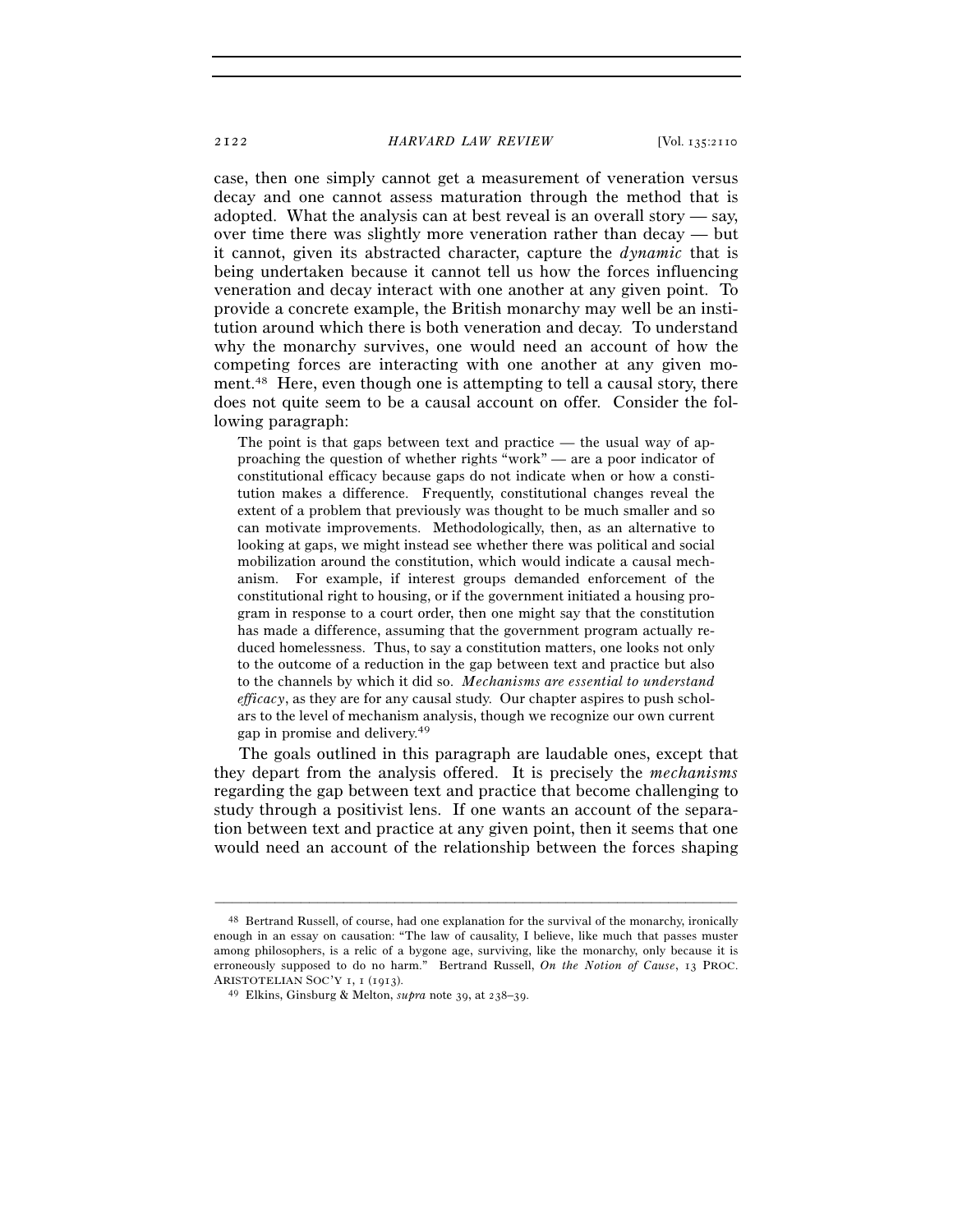veneration and decay at a particular point — how those forces interact with one another, and the reasons why some forces triumph over others.50 Without this, it would be a little difficult to arrive at the conclusion that Elkins, Ginsburg, and Melton reach. They determine that there is a "relatively small" maturation effect, conditional on regime type and judicial independence, and that this small effect is "remarkably stable across groups of rights."51 But such a conclusion is consistent with a scenario where rights have an enormous amount of causal significance, but have, on balance, limited impact because their power is being counteracted by other forces.

Whether legal measures can make any real difference is similarly posed in a Melton and Ginsburg study on judicial independence.52 In this case, the authors observe that the past few decades have witnessed greater sensitivity to judicial independence, and that this has manifested in new constitutions containing explicit provisions that intend to protect the independence of the judiciary (such as security of tenure, remuneration, and so forth).53 Given this changed landscape, they ask whether the rise in de jure judicial independence has led to a rise in de facto judicial independence. Does the presence of formal legal protections in the case of judicial independence result in judges in fact being more independent? Here, the conclusion that is offered is slightly less skeptical about the nature of the connection than in the aforementioned studies: "[D]e jure judicial independence is correlated with de facto judicial independence, but the effect is limited to those provisions that are selfenforcing as a result of competition between the executive and legislative branches."54

This study suggests that many forms of de jure protections to enable judicial independence do not lead to de facto changes. It hopes to capture the difference between protections that do make a difference (those

<sup>50</sup> It is worth noting, as an additional matter, that the examples in the excerpted paragraph are themselves not quite convincing. In the case of interest groups seeking enforcement of a right, for instance, it is hard to simply assert that the constitution has made a difference. Such a factor may be neither necessary nor sufficient but merely evidential — in other words, it might simply be evidence for the fact that some phenomenon is occurring, but it may not establish a causal relationship. One should not assume that merely because interest-group litigation of a certain kind is present in situations involving welfare rights that such litigation has caused such rights to be enforced. Even in *How Constitutional Rights Matter*, we can see that a potentially evidential matter is taken to be a causal one. In the case of religious freedom, for example, the authors state: "While it is difficult to establish the counterfactual — that is, how these same groups would have fared without the constitution — it is unclear why religious organizations would use the constitution if it did not help them"  $(0. 243)$ .

them" (p. <sup>243</sup>). 51 Elkins, Ginsburg & Melton, *supra* note 39, at <sup>263</sup>. 52 *See* James Melton & Tom Ginsburg, *Does De Jure Judicial Independence Really Matter?: A Reevaluation of Explanations for Judicial Independence*, J.L. & CTS. 187, 189 (<sup>2014</sup>). 53 *Id.* at <sup>188</sup>. 54 *Id.* at 209.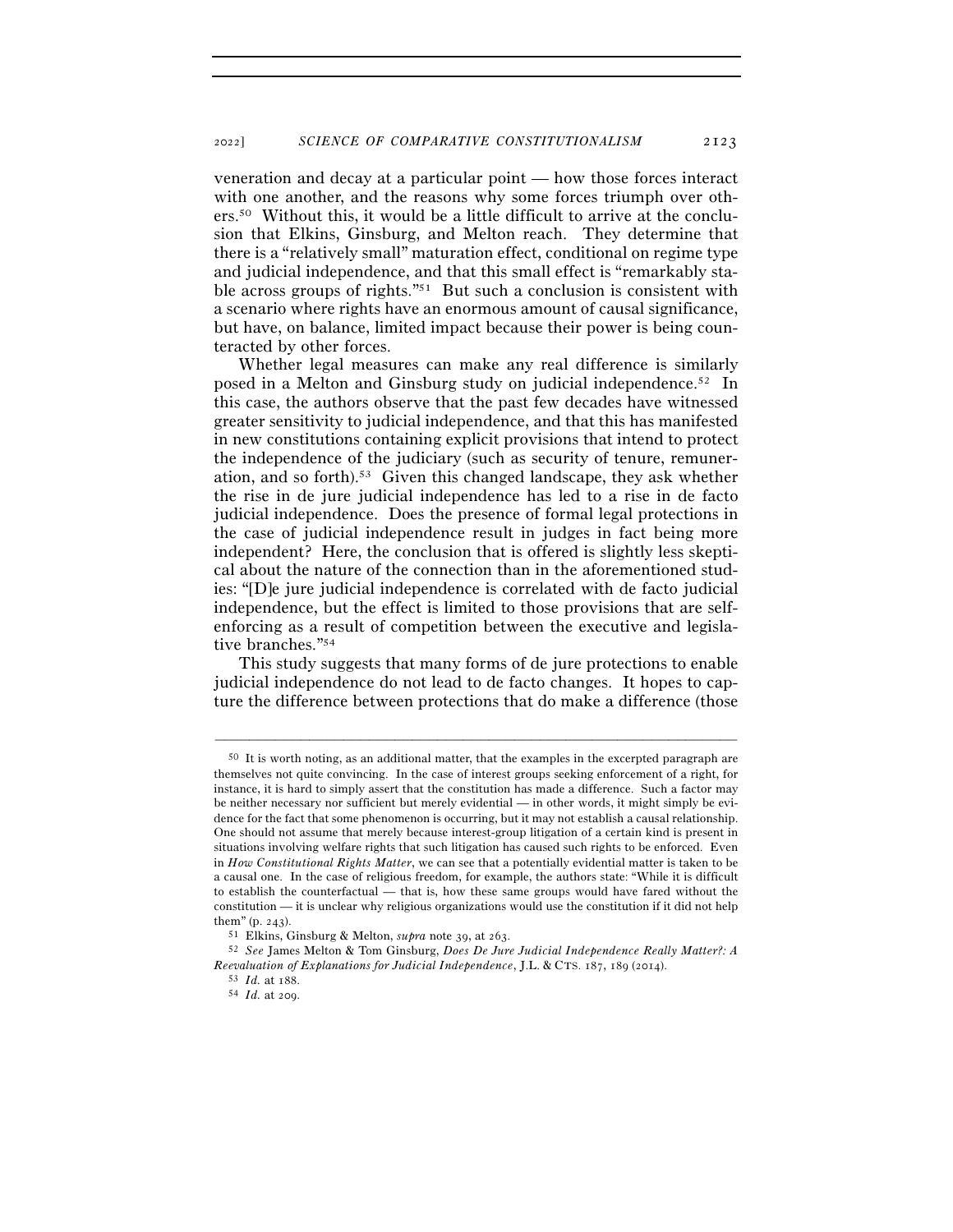that focus on the appointment and removal of judges) and those that do not.55 To see the potential limitations in this study, consider two separate observations made by the authors. The first is that countries might find it tempting to formalize judicial independence when the judiciary already has credibility; and, thus, "we might observe constitutionalization of de jure independence after increases in de facto independence."56 In other words, they note that it "would not be surprising to find a reciprocal relationship between de jure and de facto independence," and they register their interest in observing the correlation at work.57 The second observation is the authors' response to the potential concern that "some unobserved factor may be causing any correlation that we find between de jure and de facto judicial independence."58 Milton and Ginsburg proceed to state that:

For instance, deference toward the judiciary may be a societal norm, which prompts constitutional drafters to create strong protection for the judiciary's independence and politicians to respect the judiciary's independence in practice. We cannot rule out this possibility in the analysis below, but our emphasis on the specific mechanisms of appointment and removal suggests that there is something about these particular attributes of de jure judicial independence. If a third factor was causing both stronger formal protections and de facto independence, one might expect that all of the formal protections that we identify would be equally correlated with practice.59

Both of these observations are intended to insulate the findings from the potential criticism that there is no correlation to be observed — that is, from the claim that provisions relating to judicial independence in a constitutional text do not make any difference to the reality of judicial independence on the ground. Even though the major part of their conclusions is consonant with this thought, the observations are meant to defend the narrow set of instances where they find that de jure protections do indeed matter (instances, as we observed, relating to the selection/removal of judges). But, we might ask, what if we do not raise this expected objection to the analysis but instead address the large chunk of situations where the authors find that de jure safeguards have no impact? What if we turn our attention to situations where they "find that none of the de jure attributes has an independent and statistically significant effect on de facto judicial independence when control variables are included"?60 Here, it does seem that we have an analogous

<sup>55</sup> *Id.* at <sup>195</sup>. 56 *Id.* at <sup>194</sup>. 57 *Id.*

 $\begin{array}{ll} 58 & Id. \\ 59 & Id. \text{ at } 194-95. \end{array}$ 

<sup>59</sup> *Id.* at 194–<sup>95</sup>. 60 *Id.* at 203. This finding is the one that the authors use to "reconcile" an existing body of literature that reports the opposite result with "the common perception that parchment barriers are insufficient to create judicial independence in practice." *Id*. at 189. For the alternative viewpoint that Melton and Ginsburg address, see generally Bernd Hayo & Stefan Voigt, *Explaining De Facto Judicial Independence*, 27 INT'L REV. L. & ECON. 269 (2007).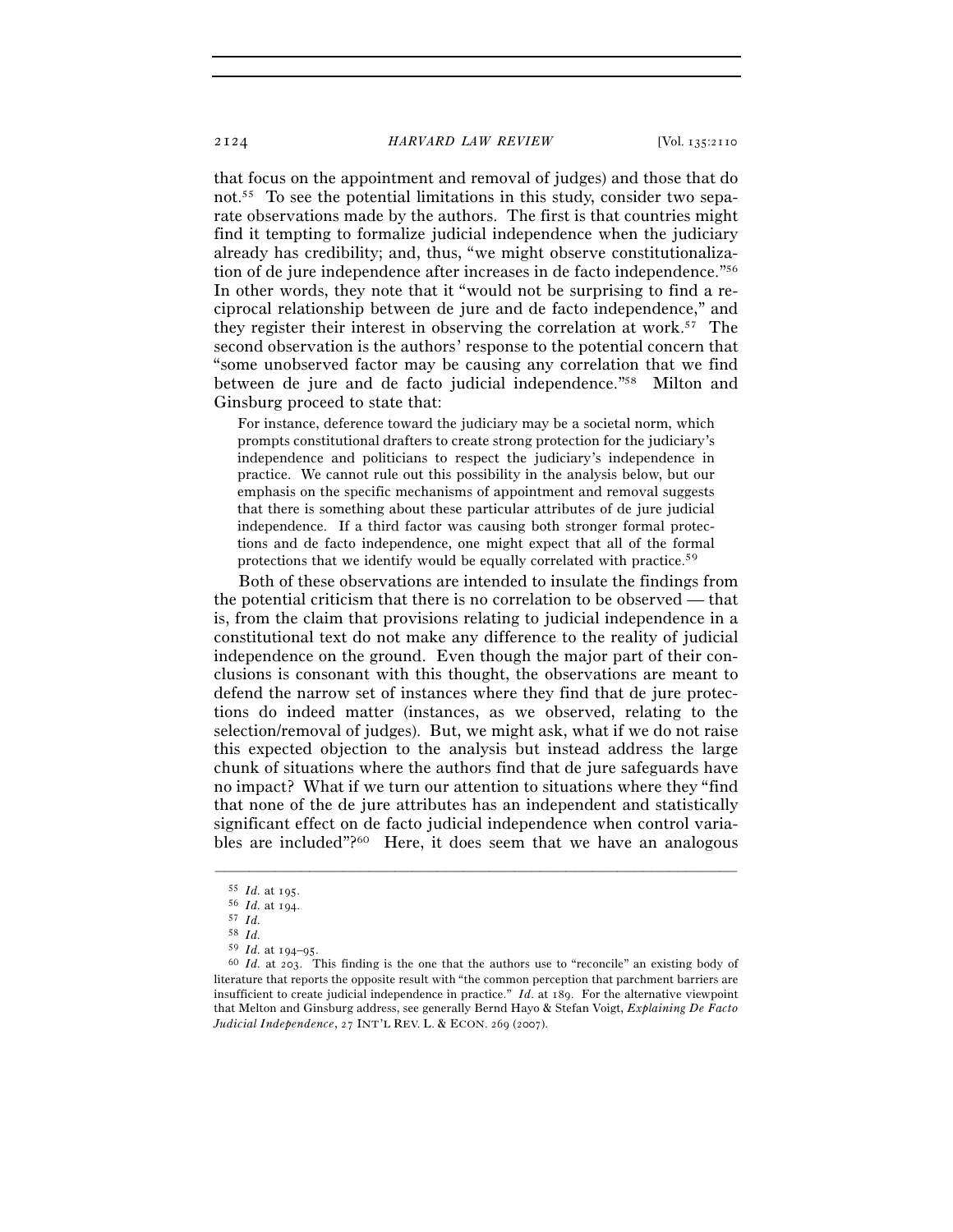situation to that observed in the aforementioned studies. The impact of de jure protections might well have been extraordinary, but, in specific societies, their presence might have had to contend with factors that made a de facto change difficult. One reason why such a hypothesis is far from implausible is that the factors that enable de facto independence are complex and varied — a matter underlined by the fact that we can have de facto independence with de jure dependence, and we can have de jure independence with de facto dependence. In the United Kingdom, for example, judges were appointed by the Lord Chancellor with no political restrictions until the Constitutional Reform Act 2005,<sup>61</sup> but there were no serious concerns about a lack of judicial independence in the country. Alternatively, as regards de jure powers, an important feature associated with them in many liberal democracies is that they are often not used. The Queen's veto in the United Kingdom is, of course, a common example.62

In discussions on causal studies in comparative constitutionalism, the concern that is typically expressed is that of an omitted-variable bias.63 The scholarship that I have studied is usually very thoughtful in this regard. In *How Constitutional Rights Matter*, for example, Chilton and Versteeg are sensitive to this matter. They acknowledge this concern and try to meet it by supplementing their statistical efforts with additional statistical efforts. As they observe, their work relies on "ten different models to estimate the effect of each of the rights."64 But though this effort is of course commendable, it is not entirely clear that it does the required work. The effort to remedy a problem within a model may not quite be resolved by additional modeling if the limitation is arising because of the methodology of modeling and not the particular model in question. If the problems arise because it is only a contextually sensitive understanding — and likely one that cannot be entirely reduced to a quantifiable unit — that can hold some promise of ascribing causation by offering us the dynamics that interact with one another at any given time and space to produce a causal effect, then a new model may not quite help us. One might also separately note that the use of multiple models will have limited value beyond a point because many outcomes are likely to be highly correlated — the social and cultural variables that are missing in one analysis are likely to be missing in others, cautioning

<sup>&</sup>lt;sup>61</sup> Constitutional Reform Act 2005, c. 4 (UK).<br><sup>62</sup> Notably, the veto was not even exercised in the recent controversial prorogation of Parliament. *See* R v. The Prime Minister [2019] UKSC 41. The impact of the nonuse of de jure powers is, of course, an interesting matter. *See generally* Adrian Vermeule, *The Atrophy of Constitutional Powers*, 32 OXFORD J. LEGAL STUD. <sup>421</sup> (<sup>2012</sup>). 63 For an emphasis on omitted variable biases, see Petersen & Chatziathanasiou, *supra* note 12,

at 4–7. For an early reflection on this problem in the context of comparative constitutionalism, see Tushnet, *supra* note 5, at 1265–<sup>69</sup>. 64 Adam Chilton & Mila Versteeg, *Measurement and Causal Identification in Constitutional* 

*Law: A Reply to Niels Petersen and Konstantin Chatziathanasiou*, 19 INT'L J. CONST. L. 1842, 1847 (2021).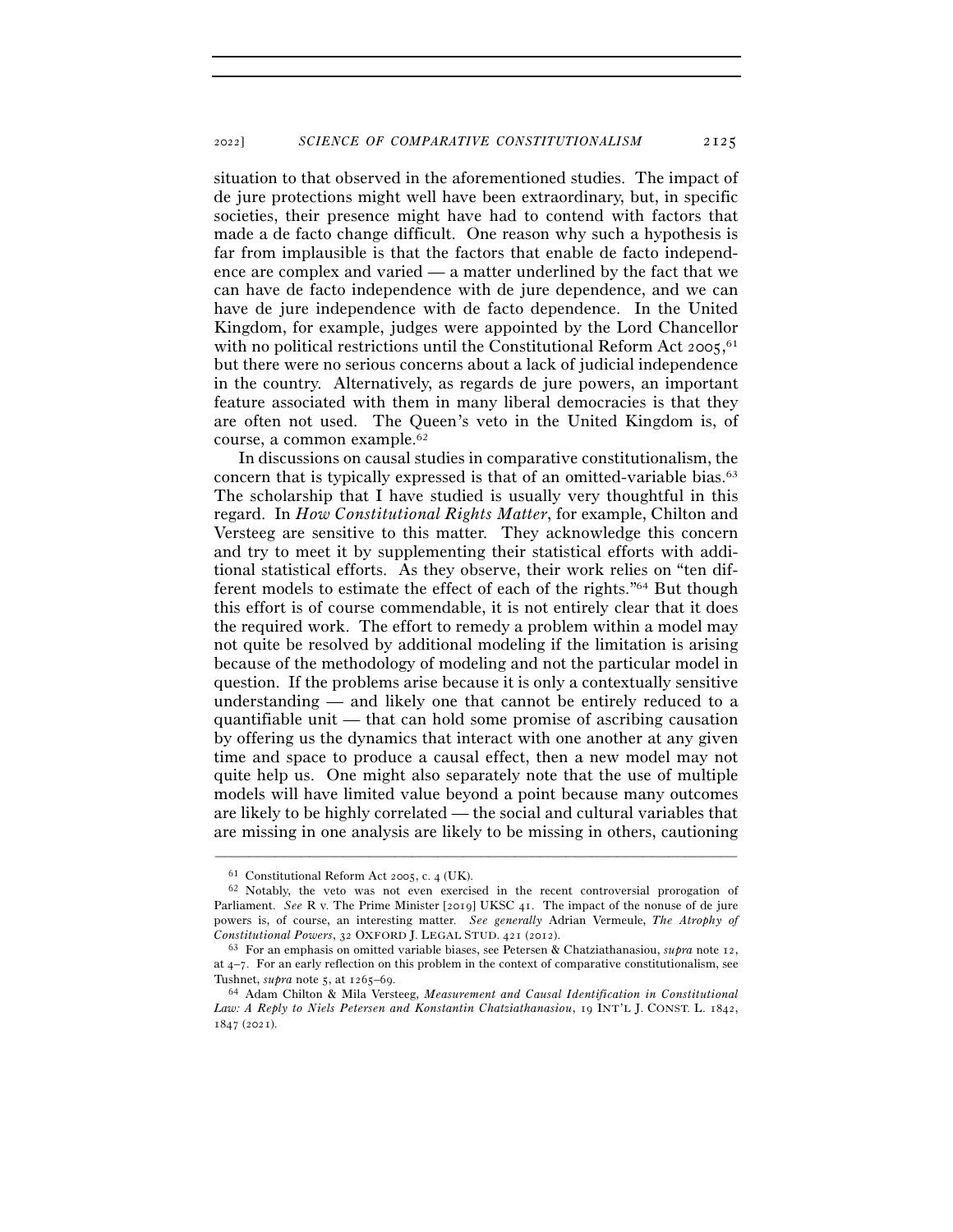us against treating each model as an independent piece of evidence. In large-scale comparative efforts, the potential problems rise to a whole new level because the social and cultural factors at play will, given the variations involved, be irreducible in different ways in different contexts.

To appreciate the kind of problem that I am gesturing at, we must go beyond merely thinking about omitted variables and focus on the ascription of causality. In order to do so, we must interrogate the counterfactual theory that is being utilized in *How Constitutional Rights Matter* and other positivist work. Simply put, counterfactual accounts rest on the idea that an outcome does not obtain if a particular action is not performed. But such a simple description is not, of course, enough for a causal theory to be successful. If, for example, we assert that the nonperformance of *X* act by *A* implies that *Y* event does not occur, then our assertion is incomplete. This is because, for our account to work, it additionally needs to be the case that *A* does not perform some other action that brings *Y* about. As it has been observed, in an example where "Suzy throws a rock at noon, breaking a bottle," the analysis "must be supposing that, in the relevant counterfactual situation in which Suzy is not, at noon, throwing a rock at the bottle, she is not doing anything else that would lead to a bottle-breaking: she is not starting to run up towards the bottle to level a kick at it; she's not throwing some other object at it; she's not shooting her slingshot at it; etc."65 There can be causation without any counterfactual dependence, and there can be a lack of counterfactual dependence without a lack of causation.66 As Professor Michael Moore once put the matter in plain and simple terms, "causation is distinct from counterfactual dependence."67

The aforementioned example of Suzy and the bottle appeals to the phenomenon of *redundant causation* — a situation that is typically understood to be one "where there is more than one event that is, in some sense, enough for the effect that occurs."68 Seen as one of the trickiest issues in the philosophy of causation, the phenomenon of redundant causation calls into question the validity of numerous straightforward counterfactual causal accounts that seem, on the face of it, to be plausible.<sup>69</sup> There are, as one might imagine, many ways for phenomena to occur. For example, there may be cases involving common causes; there may be situations of preemption, of both early and late kinds; and there may

<sup>65</sup> L.A. PAUL & NED HALL, CAUSATION: <sup>A</sup> USER'S GUIDE <sup>49</sup>–50 (<sup>2013</sup>). 66 *See* MICHAEL S. MOORE, CAUSATION AND RESPONSIBILITY: AN ESSAY IN LAW, MORALS, AND METAPHYSICS <sup>410</sup>–25 (<sup>2009</sup>). 67 *Id.* at <sup>426</sup>. 68 PAUL & HALL, *supra* note 65, at <sup>70</sup>. 69 *See id.*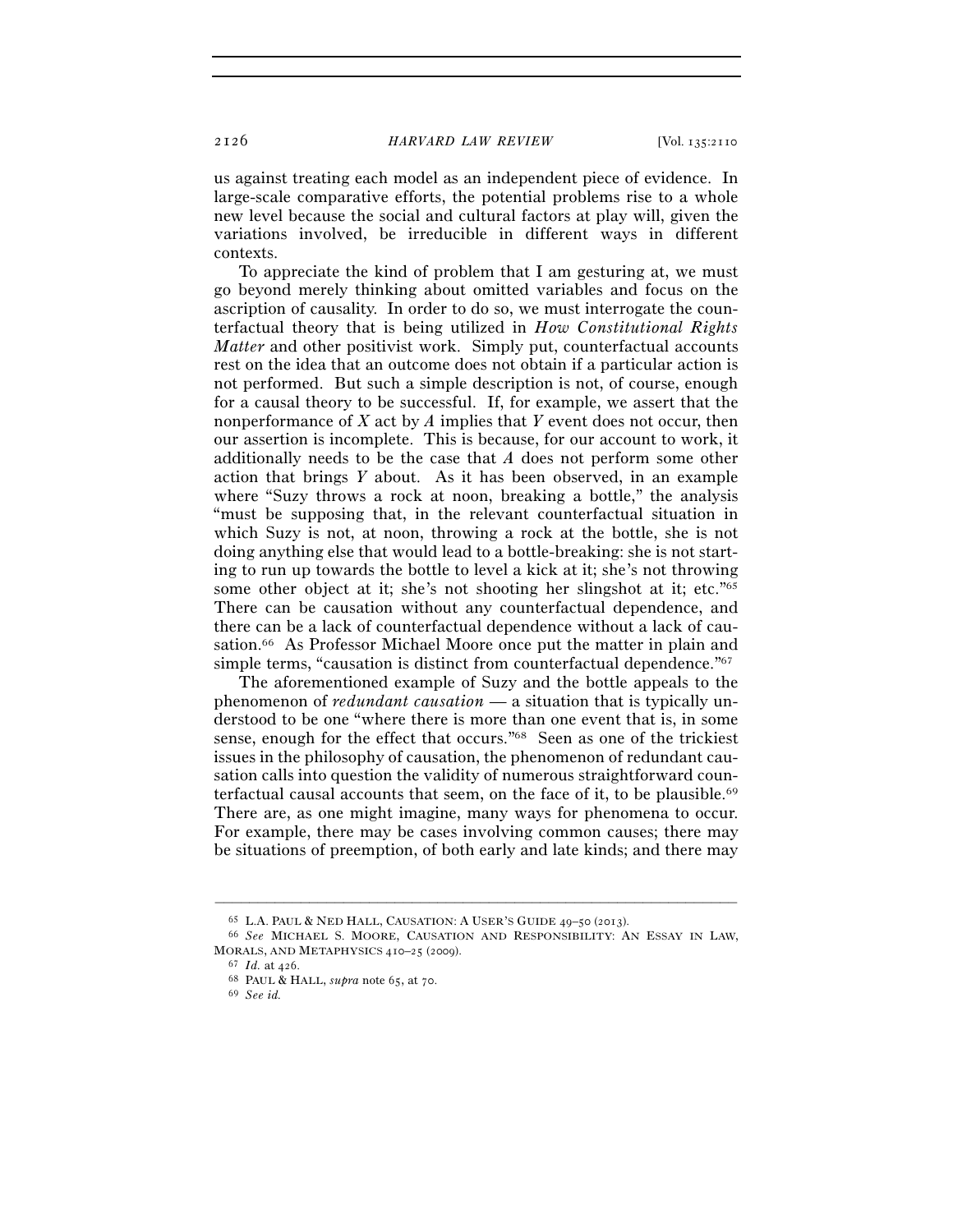be cases of overdetermination.70 And there can also be omissions that result in causation, a fact that reminds us that our interest cannot only lie in whether the performance of *X* act by *A* is enough for the occurrence of *Y* event by itself, but must also lie in actions that can interfere and intervene in the causal account.71

For present purposes, we may limit our focus to the fact that sometimes an outcome can obtain even if the action that we associate with the outcome is not performed. Professor Richard Tuck provides us with a helpful example in this regard by asking us to consider "the case of a policeman who shoots and kills a bank robber, and does so a split second before one of his colleagues would have done."72 Here, Tuck observes: "The first policeman caused the robber's death — if his action did not do so, what did? But if this policeman had not fired, the robber would still have been killed."73 The basic upshot is that, if we are to retain some notion of the idea of causation, then an easy counterfactual story may not do all the work that is required. An act can have a causal role to play in the generation of an outcome even if, in the absence of the act, a counterfactual narrative does not give way to a different outcome.

This reminds us that when we think about actions — when we attribute causality — we are thinking about sufficiency.<sup>74</sup> A person who performs an action asks whether or not their action will bring about the outcome that they desire — that is, whether their action will be *sufficient* to bring out this outcome. Our interest is not in *necessity*. Even if an outcome might have come about in some other way, and therefore the act in question was not necessary to bring about the outcome, a causal relationship is established if the action was enough for the outcome to occur. Simply put, causation takes place when our actions are adequate for something to happen. The emphasis on sufficiency rather than necessity makes it very difficult to explain matters in entirely counterfactual terms. This is because causal theories that rest on counterfactual foundations operate within the framework of necessity.75

<sup>70</sup> *See id.* at 70, 74, 99, <sup>143</sup>. 71 *See id.* at 193. The problem of redundant causation is challenging for the further reason that there may be instances, especially those involving joint causation, where one cannot establish redundancy. *See* David Coady, *Preempting Preemption*, *in* CAUSATION AND COUNTERFACTUALS 325, 326–27 (John Collins et al. eds., 2004).<br><sup>72</sup> RICHARD TUCK, FREE RIDING 51 (2008).<br><sup>73</sup> *Id.* 

<sup>74</sup> *See id.* at 57–60. For John Stuart Mill's account of causation — and his emphasis on sufficiency over necessity, upon which Tuck draws — see JOHN STUART MILL, A SYSTEM OF LOGIC, RATIOCINATIVE AND INDUCTIVE 306–14 (J.M. Robson ed., 1981) (1843).<br><sup>75</sup> As Moore observes: "The crucial notion in the sufficiency theory of causation is that of suffi-

ciency. Idiomatically, the idea is that a cause is something that guarantees that its effect will follow (and in that sense a cause 'makes' its effect happen). This stands in marked contrast to the counterfactual theory of causation, where the crucial notion is that of necessity (a cause is something necessary for the effect to occur, ie [sic] without which the effect would not have occurred)."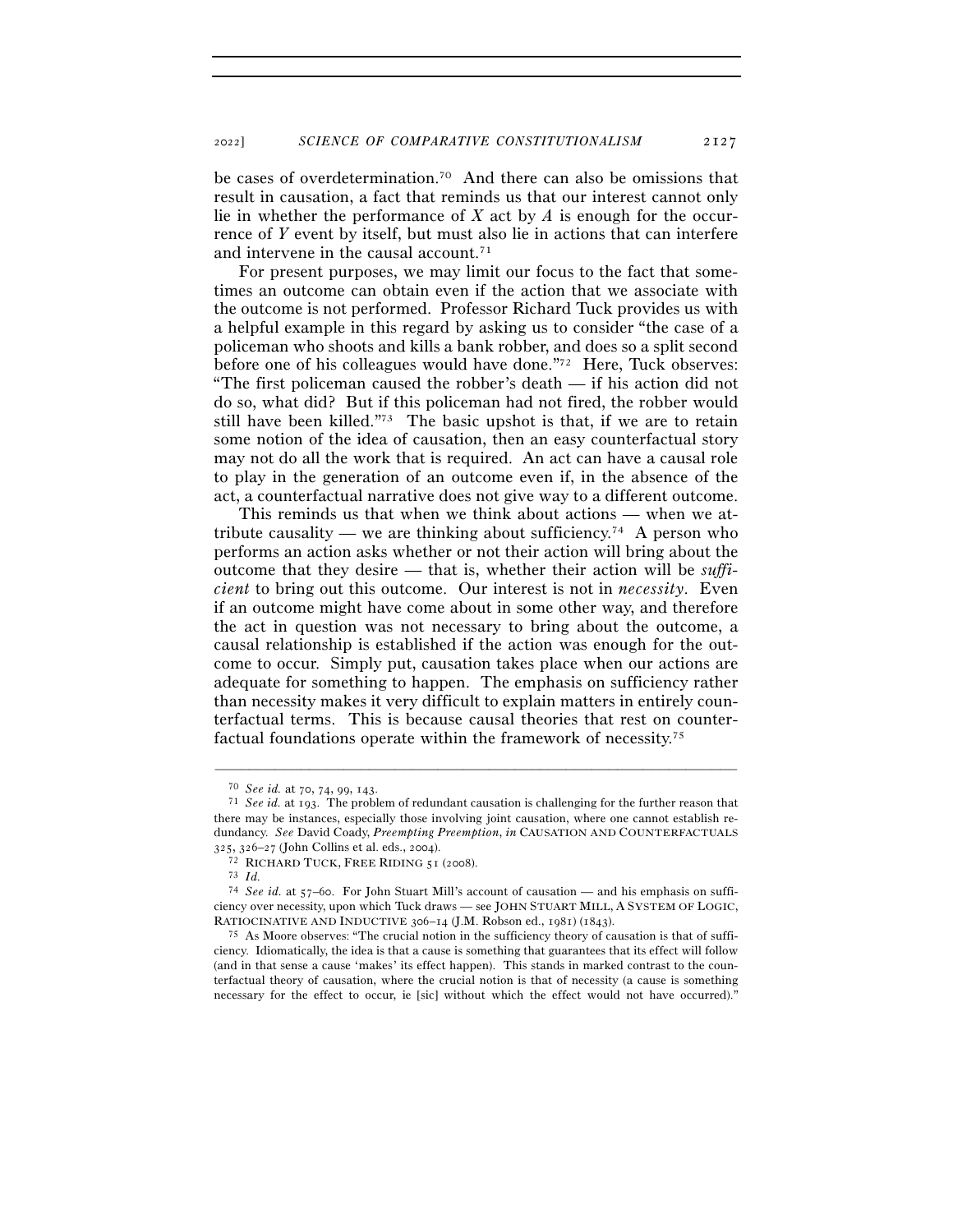The examples that we have studied, in *How Constitutional Rights Matter* and elsewhere, relate to the phenomenon of redundant causation in an interesting way. In ordinary cases of redundant causation, we are dealing with situations where an outcome would have come about even if one did not act — and the key point here, as we have noted, is that despite this fact, we still regard it to be a case of causation.76 In some of our examples, though, the facts are somewhat different. Here, the cases do not involve the same outcome being generated regardless of whether or not one acts but instead relate to the same absence of an outcome. In these situations, it does not follow that there is no causal role being played by the law or the legal institution because it may well be that the persistence of the phenomenon is now occurring because of a new phenomenon or because of some additional existing phenomenon. Thus, it may well be that there are other barriers apart from the law to the creation of a society that is free of torture, and it may well be that the legal prohibition on torture has broken down one important barrier.

As Moore observes in *Causation and Responsibility*, "cases (of more than one sufficient condition for an effect) bedevil the counterfactual theory of causation, because if each of two or more conditions is sufficient for *e* then none of such conditions is (individually) necessary for *e*."77 As one can easily notice, situations like this "present no equivalent problem for a sufficiency theorist; that each condition is sufficient is enough to count it as a cause, irrespective of the fact that such condition is not necessary."78 It is not fantastic to suppose that an outcome like the end of torture may well be conditional on additional factors beyond changes in legal rules. Inverting the standard examples, we might say that even if the legal prohibition on torture was not sufficient to end torture, it does not follow that it had no potential impact. The fact that something (such as a legal measure) was not sufficient to bring about an

MOORE, *supra* note 66, at 474; *see also* JON ELSTER, NUTS AND BOLTS FOR THE SOCIAL SCIENCES 6 (1989) ("[C]ausal explanations must be distinguished from assertions about necessitation."). The determination of legal responsibility is, of course, a somewhat different matter to the determination of the workings of a factual phenomenon, but even here it is worth underlining Professors H.L.A. Hart and Tony Honoré's important observation that "for the exposition of the law we need the idea that a cause may be merely sufficient for the occurrence of an effect that has happened, and that there are genuine cases of causal overdetermination." H.L.A. HART & TONY HONORÉ, CAUSATION IN THE LAW xlii (2d ed. 1985). To attribute a causal role to one's conduct, the emphasis is on the conduct being "normally a necessary element in a complex of conditions together sufficient to produce it." *Id.* at xlviii; *see also id.* at 109–14. The reason why an assessment of phenomena is different from assessments of legal responsibility is at least partly because the latter is concerned not only with whether an event takes place but also with the specific agent that is involved. The individuation of the inquiry is brought into sharp focus in challenges involved in the establishment of proof. By way of an illustration one might consider the issue of probabilistic liability. *See* SANDY STEEL, PROOF OF CAUSATION IN TORT LAW <sup>290</sup>–369 (<sup>2015</sup>). 76 The first policeman shooting the robber is a case of redundant causation because, if he did

not shoot him, the robber would have died because of an action by the second policeman. 77 MOORE, *supra* note 66, at <sup>474</sup>. 78 *Id.*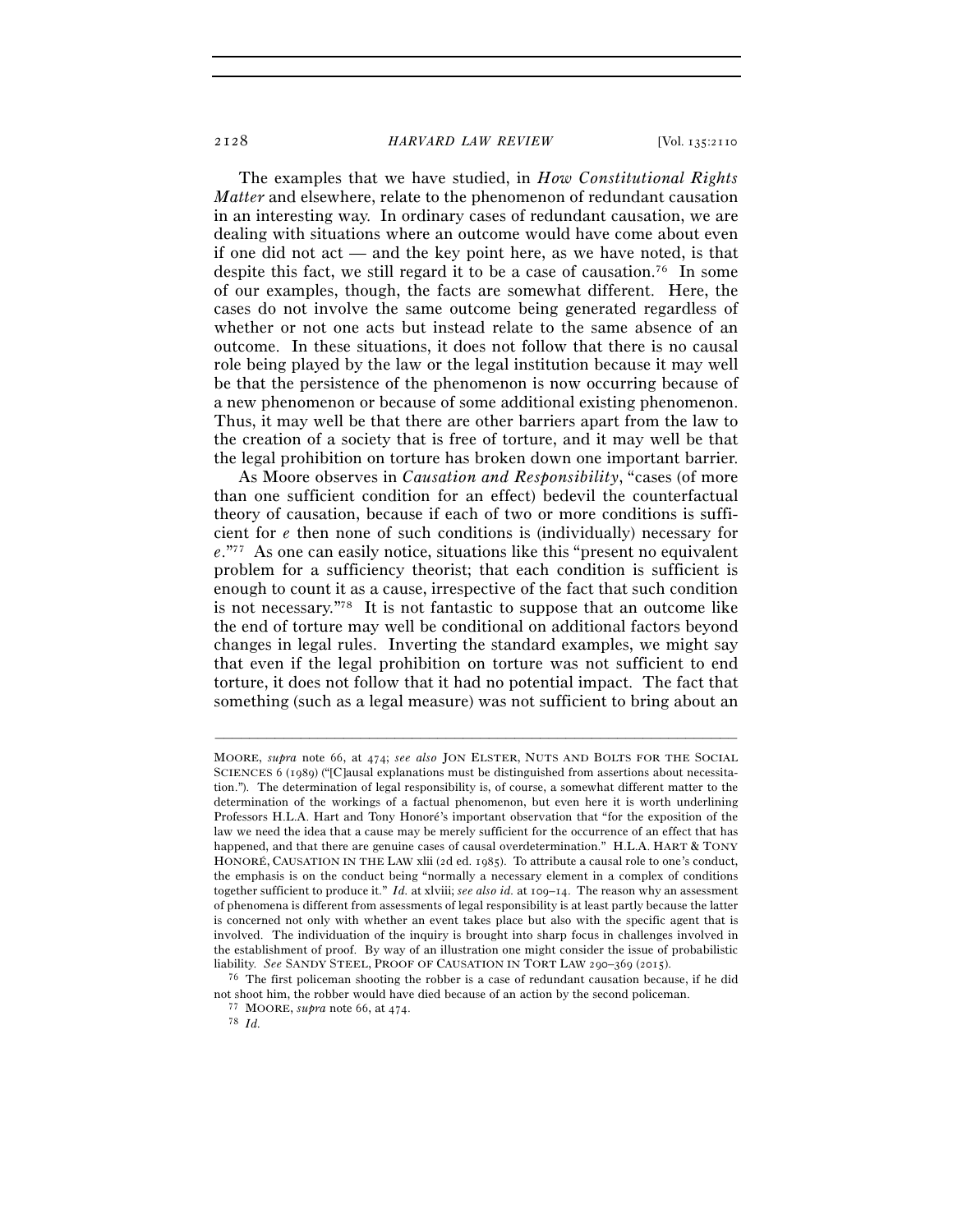outcome is not enough to establish the absence of a causal relationship. Because an act or event was not sufficient to generate a particular outcome, it does not mean that it was not necessary. Thus, it may not be quite right to suggest that because the prohibition on torture did not end the practice of torture, the practice of torture would have persisted in the same way had there been no such prohibition.

What the phenomenon of redundant causation teaches us is that the challenges involved in making causal claims are not limited to those relating to precise measurements. Rather, the problem is that if we have more than one possible cause for an outcome, then however precise our measurements may be (assuming the possibility and accuracy of quantification and the like), we will at some level be *attributing causation*. One might suggest, at this stage, that such a problem could exist for causal studies regardless of whether they are cross-national. This is true. As such, the concern posed by the phenomenon of redundant causation would apply to studies of causality as a general matter. A regression technique may not, by itself, give us an account of the forces and factors necessary to provide particular kinds of causal accounts even in the case of single-country studies. Though this may well be correct, the problem of redundant causation becomes far more difficult to mitigate in the case of large-N comparative constitutional studies. As we have observed, attention to sufficiency rather than necessity encourages us to think carefully about the precise mechanisms by which actions take place.79 We need to understand *how* processes occur — how, for example, the level of torture in practice remains the same even after torture has been legally prohibited (assuming that the identification and measurement of torture is accurate). If we are sensitive to context and pay careful attention to the mechanisms that are interacting with one another in the production of a certain outcome, then we hold some chance of mitigating the concern posed by the phenomenon of redundant causation. But such mitigation is a challenge in the case of large-N studies because, in abstracting away from context, it is hard for us to unpack the factors and forces at play at any given moment. In other words, the extent to which we attribute causation in such studies will be far greater not least because redundancy may well vary across contexts.

One might ask, at this stage, why we would care about how processes take place. Why should it matter to us how torture rates are persisting in practice despite changes on the law books? Should we not concentrate on the outcome that is generated, namely the fact that the rate of torture remains the same? This is a fundamental and worthy question, though it invites a relatively simple response: the reason we value knowledge of the processes by which an outcome comes about is because it is required for us to bring about the outcome that we care about.

<sup>–––––––––––––––––––––––––––––––––––––––––––––––––––––––––––––</sup> <sup>79</sup> On the importance of *mechanisms* rather than *general laws*, see ELSTER, *supra* note 75, at 6– 7 ("[L]aws, even if genuinely causal, might be preempted by other mechanisms.").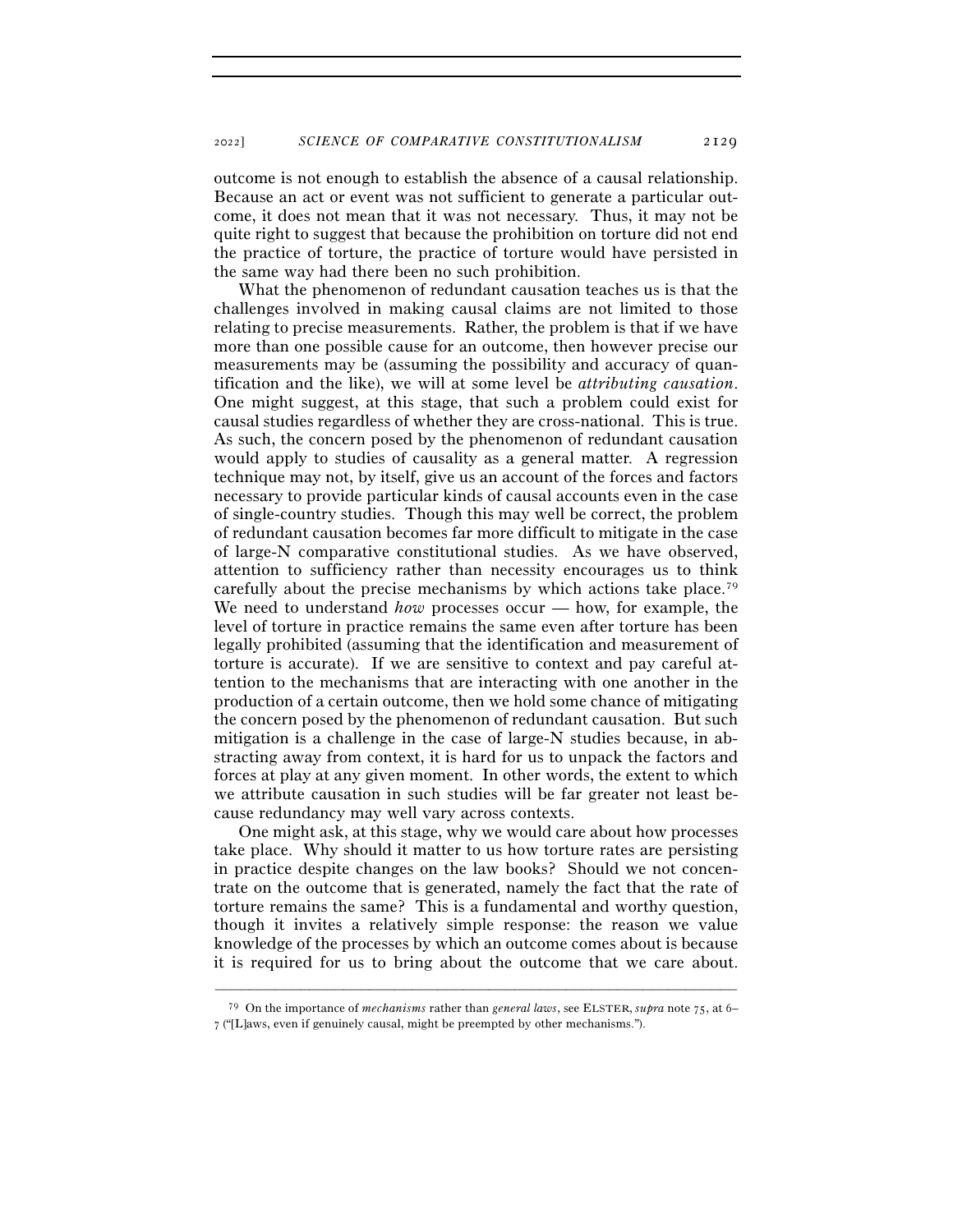Unless we have some understanding of how torture is working in society, and what legal and extralegal forces are involved in its practice, we cannot hope to eliminate torture. So we should care about the processes — the question of *how* — if we actually hope to achieve the outcome that we desire.

#### II. INTERPRETATION

Thus far, our discussion of positivist comparative constitutionalism has largely addressed the problem of causality — how we think about the relationship between inputs and outcomes. In large-scale, cross-national analyses, we are also faced with a further issue: the interpretation of practices in different places. This is an issue to which we shall now turn.

In thinking about issues of collective meaning and shared practices, we may begin with a somewhat different strand of scholarship in positivist comparative constitutionalism. Consider, for example, studies that focus on constitutional texts and the question of how we should read and code constitutions. A valuable illustration of this scholarship is a study by Versteeg and Professor David Law that presents "an empirical account of the global evolution of formal constitutionalism" by using "a comprehensive new data set covering the rights-related content of all national constitutions in the world over the last six decades."80 This study concludes that ninety percent of the difference among constitutions can be explained by two variables: comprehensiveness and ideology.81 In some cases, "constitutions are succinct and tend only to contain relatively generic rights, while others also encompass less commonly encountered, relatively esoteric provisions."82 Secondly, while some constitutions are "relatively libertarian," others are "more statist in character."83 The authors further observe that rights are becoming more pervasive, that the explicit power of judicial review is spreading, and that the character of rights is becoming more generic.<sup>84</sup> Finally, the authors use the data to place constitutions in a relative position to one another.85 Based on the rights and duties that such texts recognize, they can be situated on an ideological spectrum.

The question that arises with this mapping of rights variation  $-\text{in}$ particular, the forming of a relation of content with ideology — is

<sup>–––––––––––––––––––––––––––––––––––––––––––––––––––––––––––––</sup> <sup>80</sup> David S. Law & Mila Versteeg, *The Evolution and Ideology of Global Constitutionalism*, 99 CALIF. L. REV. <sup>1163</sup>, 1170 (<sup>2011</sup>). 81 *Id.* at <sup>1233</sup>. 82 *Id.* at <sup>1170</sup>. 83 *Id.*

<sup>84</sup> *Id.* at 1194–<sup>200</sup>. 85 *Id.* at 1228–32.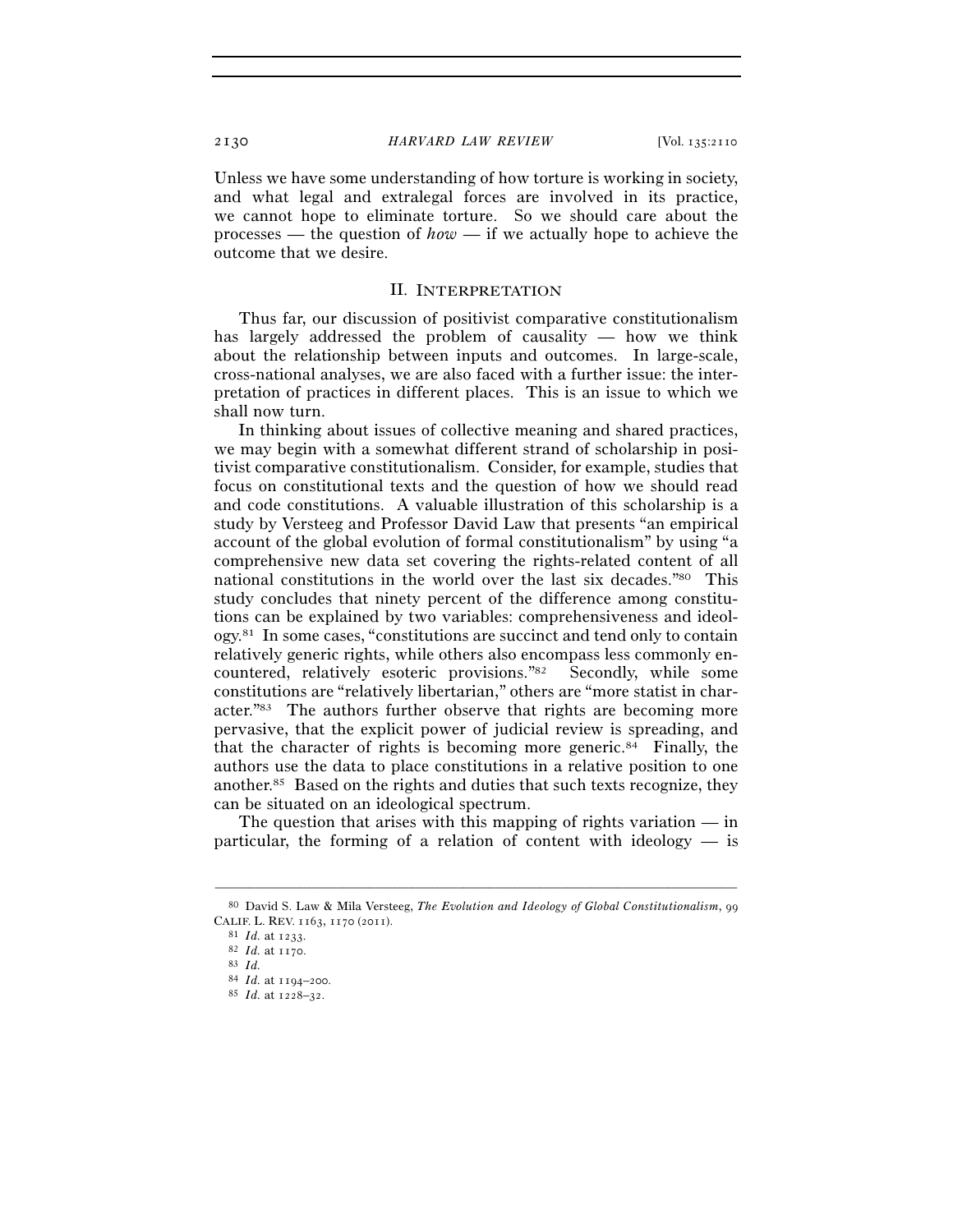whether it can be undertaken without actually interpreting the constitutional text. Is it possible to know what content a right has, the kind of role that it envisages for the state, without interpreting the right? Without knowing what a right means, is it correct to assert that though some constitutions "epitomize a common law tradition of negative liberty," others "presuppose and enshrine a far-reaching role for the state in all aspects of life"?86 The variable used during coding is binary (a constitution either contains a particular right, say the right to free speech, or it does not contain a particular right). Though Law and Versteeg undertake their study with much care, this surface-level analysis of constitutional texts may potentially hide more than it reveals. Constitutions can contain similar — even identical — expressions but radically different rights. Indeed, on certain occasions, the specific intention will be to ensure that expressions that appear similar mean something very different.<sup>87</sup>

This concern is captured by the qualifications in the study. The authors do not code limitation clauses, observing that "[l]imitation clauses that purport to limit the scope of rights in a constitution, often in a boilerplate or blanket manner, were not coded for a variety of reasons."88 In *How Constitutional Rights Matter* as well, Chilton and Versteeg observe that they "did not take account of limitation clauses . . . [as] it is usually impossible to determine the extent to which rights can actually be limited" (p. 82). But limitation clauses — and indeed, the interpretation of limitation clauses — may result in entirely different rights. This dynamic presents a potentially serious concern with such studies: a constitution may grant a right and then contain a range of limitations at both the constitutional and statutory level.89 If the drafters of constitutions engage in the task of constitution-making knowing the context within which the text will operate, then they will naturally reflect on how the provisions that they are writing will be interpreted. The textual similarity on the face of two or more constitutional texts hides crucial

<sup>86</sup> *Id.* at 1170.

<sup>87</sup> For a superb study of constitutional provisions and their meaning in the context of religionstate relations, see Matthew J. Nelson, Aslı Bâli, David Mednicoff & Hanna Lerner, *From Foreign Text to Local Meaning: The Politics of Religious Exclusion in Transnational Constitutional Borrowing*, 45 LAW & SOC. INQUIRY 935 (2020).<br><sup>88</sup> Law & Versteeg, *supra* note 80, at 1189.<br><sup>89</sup> *See, e.g.*, CONSTITUTION OF THE REPUBLIC OF THE UNION OF MYANMAR Sept. 2008,

ch. VIII, § 354; MELISSA CROUCH, THE CONSTITUTION OF MYANMAR: A CONTEXTUAL ANALYSIS 32, 181–83 (2019). To offer a different kind of example, consider the founding of India's Constitution, where the constitutional text was drafted to include a variety of limitation clauses not to limit the scope of rights but rather to define the right. *See* MADHAV KHOSLA, INDIA'S FOUNDING MOMENT: THE CONSTITUTION OF A MOST SURPRISING DEMOCRACY 55-63 (2020). On limitation clauses, see generally GRÉGOIRE C.N. WEBBER, THE NEGOTIABLE CONSTITUTION: ON THE LIMITATION OF RIGHTS (2009).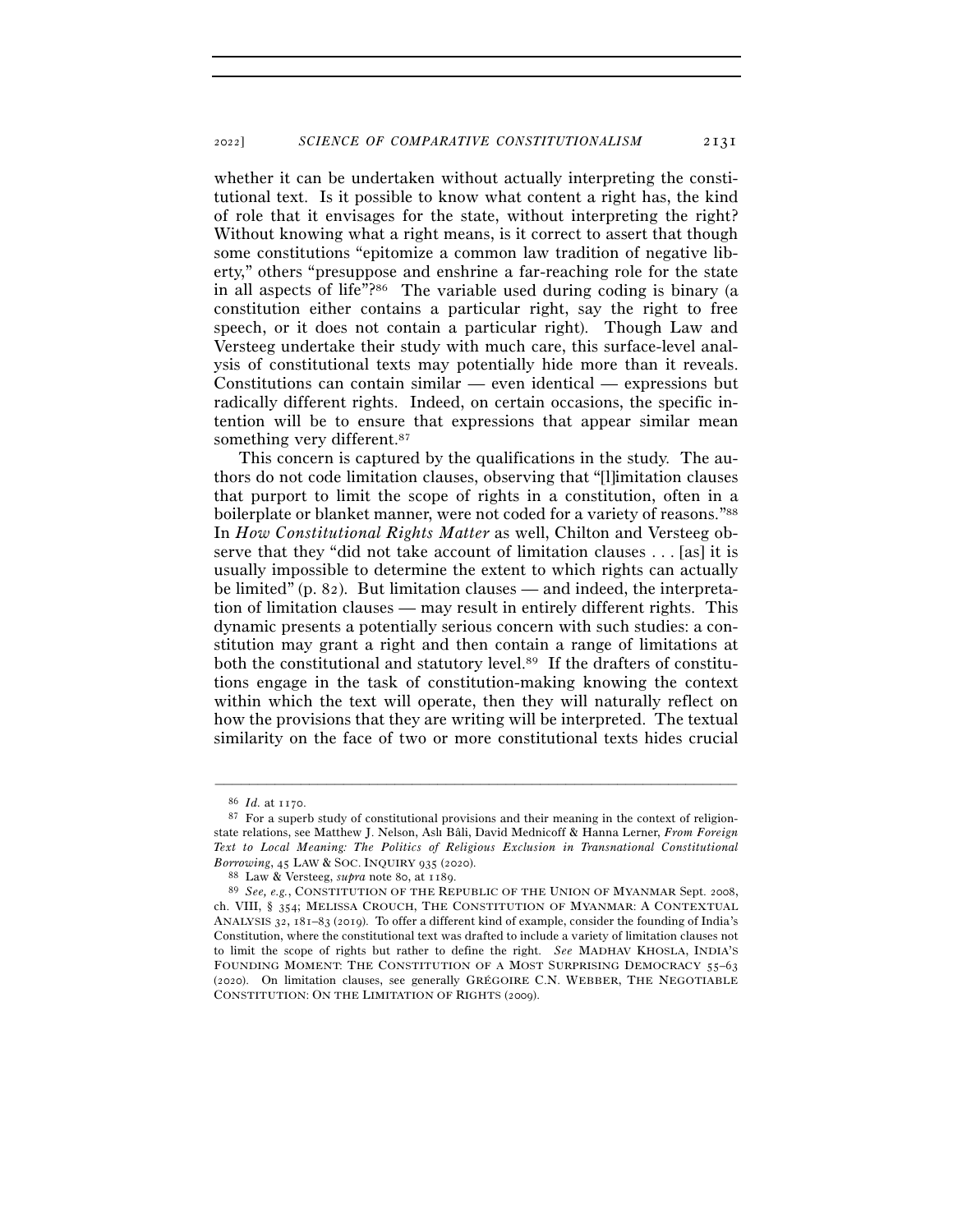differences, differences that are both lost and potentially mischaracterized when reduced to a binary variable. As Tushnet has pointed out with reference to *How Constitutional Rights Matter*: "Ignore limitation clauses and you're not measuring the presence in a constitution of constitutional rights with substantive content but rather the presence in the constitution of certain words."90 Moreover, this aspect of the methodology will also influence the ideological mapping that the study performs. What is ultimately likely to ensue in the characterization of constitutional texts, given that interpretation is not independent of content, is some degree of circularity: how one codes will determine the outcome.

The question of interpretation is thrown into sharp relief by two further studies. The first is a study of "sham constitutions."91 Here, Law and Versteeg proceed from the interesting and important observation that constitutions often guarantee a great deal on paper but deliver very little in practice. Countries can claim several protections and rights in their constitutional texts, but their reality in practice may be hindered by political repression and suppression. Given this fact, can we measure the gap between constitutional guarantees in theory and in practice? The authors draw upon the same dataset in the aforementioned study — one that "covers the rights-related provisions of every constitution in the world over the last sixty years" — and they "assign scores and rankings to countries that reflect the extent to which they actually uphold the rights found in their constitutions."92 Moreover, they "identify the constitutional rights that are most often violated in practice, the regions where sham constitutions are most common, and variables that predict the occurrence of sham constitutionalism."93

As per the study, the interpretation of a constitution is a different matter to the content of a constitution.<sup>94</sup> But to measure "sham constitutions," one needs to know what a constitution says. What the authors appear to miss is that they might well be measuring variances in interpretation rather than gaps in performance. Indeed, a reading of their own data suggests the possibility of such a supposition. In assessing which rights are likely to be violated, they contrast women's rights, the prohibition against torture, the right to a fair trial, and so on, where they find that compliance rates are low, with guarantees such as "a constitutional bar against the death penalty" which were generally honored.95 (To be more specific, the compliance rate of the prohibition of torture in

<sup>90</sup> Tushnet, *supra* note 14.

<sup>91</sup> David S. Law & Mila Versteeg, *Sham Constitutions*, 101 CALIF. L. REV. <sup>863</sup> (<sup>2013</sup>). 92 *Id.* at <sup>871</sup>. 93 *Id*. 94 *See id.* at 875–<sup>76</sup>. 95 *Id.* at 912.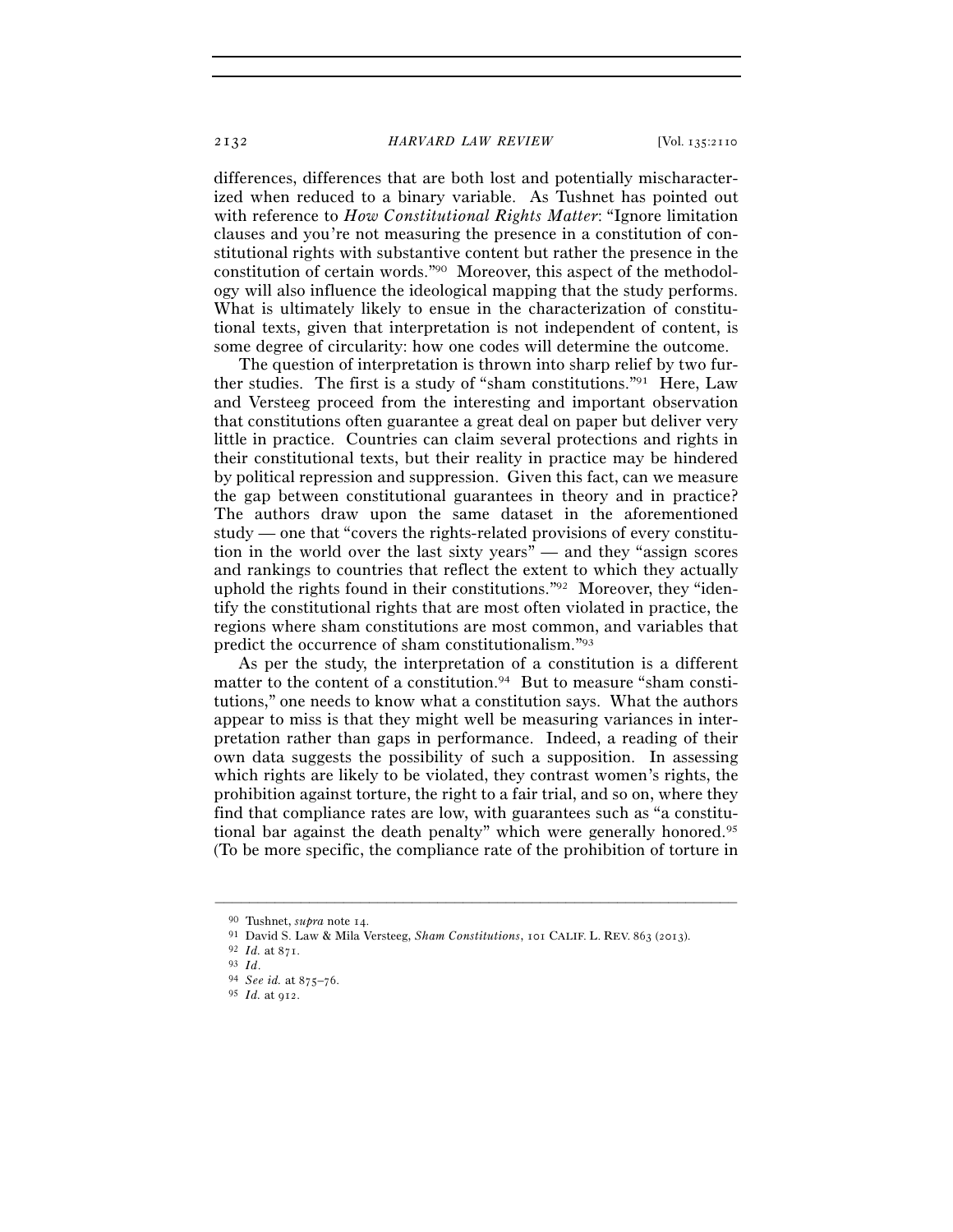countries with the constitutional guarantee is 12.3% whereas the compliance rate of the prohibition of the death penalty in countries with the constitutional guarantee is  $100\%$ .<sup>96</sup>) If we reflect on this data, we may notice that one crucial difference between, say, guarantees against torture and guarantees against the death penalty is that the latter has no interpretive looseness: you are either dead or alive. The fact that the death penalty is an instance of perfect compliance may well indicate that the real problem here is not the gap between theory and practice but rather differences in interpretation. (Of course, what we might also be seeing here are problems with measurement — the measurement of the death penalty is straightforward; that of torture is far more difficult.)

The downplaying of the problem of interpretation is captured even by certain observations in the Law and Versteeg study. Consider the following statement: "In substance, it is clearly a form of sham constitutionalism for a regime to pay lip service to the values of the global community by including the world's most popular rights in its constitution, only to gut those rights of meaning in the name of constitutional interpretation."97 But, here, it is possible the authors may have the matter backwards. The issue in this example may well not be the gutting of rights in the name of interpretation but rather that global practices themselves might have some kind of interpretive looseness. It is possible for there to be genuine disagreement about the meaning of a legal provision.98 To put the point simply, the "values of the global community" are not a social fact.

Interestingly, this issue is brought out by a different study that focuses specifically on interpretation. Observing that there can be divergent understandings over what constitutional documents convey, Melton, Elkins, Ginsburg, and Professor Kalev Leetaru ask: "[T]o what degree do citizens and elites agree about what constitutions say and, assuming some variation, which factors affect relative levels of interpretability?"99 The aim of this study is to measure interpretability, which is defined as "the ability to produce inter-subjective agreement

<sup>96</sup> *Id.* at <sup>915</sup>. 97 *Id.* at 878 (footnote omitted). It is worth pointing out that the word "sham" may not be ideal. There seems to be an assumption that good intentions must lead to their intended outcomes; if not, the intentions lack integrity. But this doesn't seem quite right. It may well be true in certain cases, of course, but in others, state capacity, training, experience, and various other factors may well shape the actual realization of a constitutional ideal. States that are weak and in the process of nation building may have unrealized constitutions, but their foundational texts may not for that reason alone be shams. As we know, rights have costs, and it is not implausible that such costs in low-resource environments will lead to lower enforcement. On the costs of rights, see STEPHEN HOLMES & CASS R. SUNSTEIN, THE COST OF RIGHTS: WHY LIBERTY DEPENDS ON TAXES

<sup>(</sup><sup>1999</sup>). 98 *See generally* JEREMY WALDRON, LAW AND DISAGREEMENT (<sup>1999</sup>). 99 James Melton et al., *On the Interpretability of Law: Lessons from the Decoding of National Constitutions*, 43 BRIT. J. POL. SCI. 399, 400 (2012).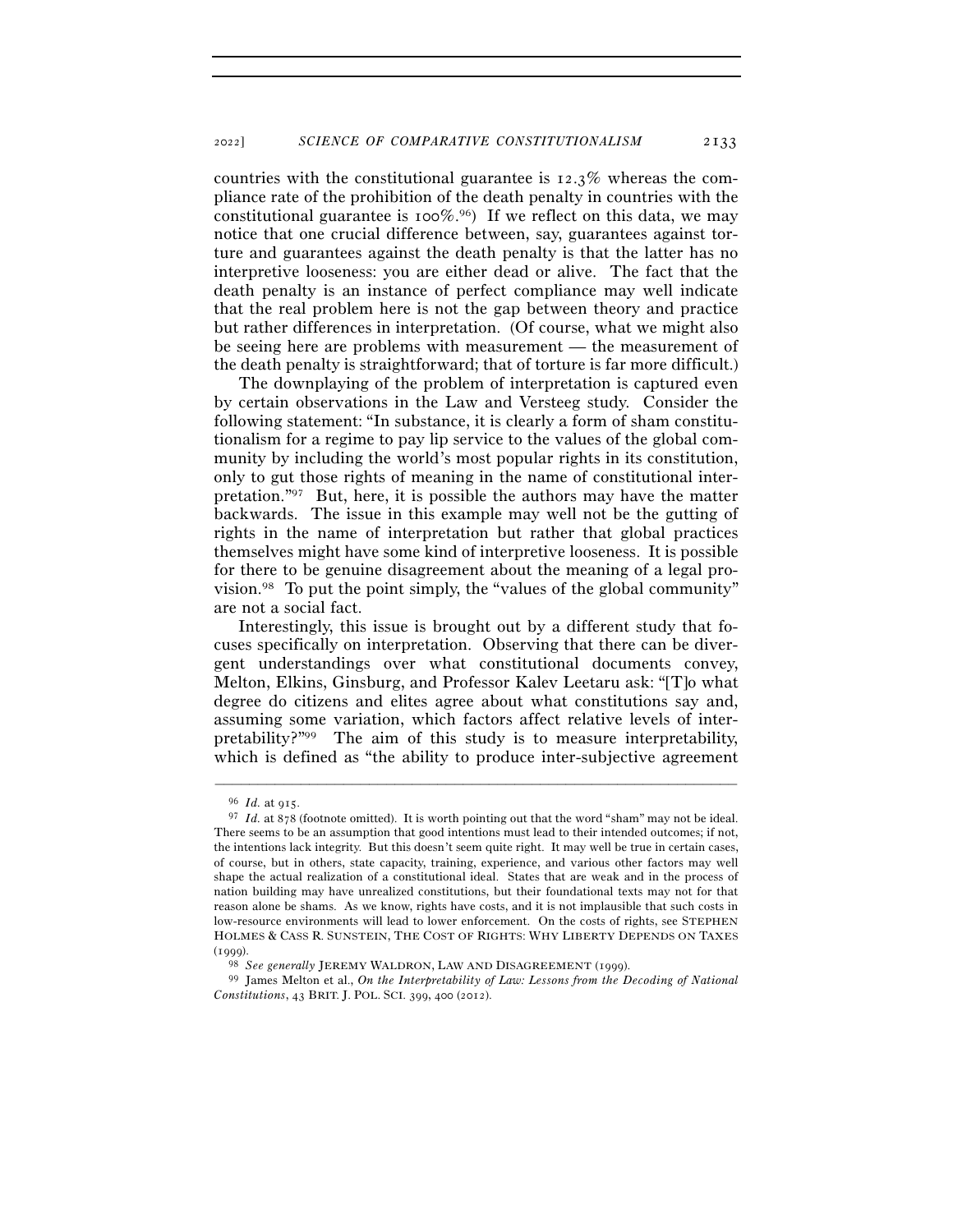about the meaning of a text."100 By making multiple coders read a constitutional text, the authors are able to show that though the interpretability of constitutions does vary, this variance is not context dependent. "Constitutions written in bygone eras, in different languages, or in extremely different cultural milieux are," they observe, "no less interpretable by readers than are those written in closer temporal and cultural proximity."101

The noticeable feature of a study of this kind, a feature revealed by how the authors define interpretability, is that interpretability is taken to be a technical, factual characteristic of a text. But interpretability is not merely the same thing as agreement, which is what is actually being measured. It is substantially different. Interpretability is a hermeneutic enterprise involving an application of mind rather than a fact about a text or the world that is, in some sense, existing in physical space. There is, plainly put, no metric of "correctness" in the interpretation of a constitution. Claims regarding interpretation are often claims about how the consensus over what a text means is incorrect. The framing of this study makes it impossible for there to be broad-ranging agreement on an interpretation of a text that is the wrong interpretation.102 As per the study, it would seem to be the case that the correctness or incorrectness of an interpretation depends on how many people hold that interpretation. Interpretation, however, is not about just following what people think a text means — one comes to one's own interpretation of a text using a range of techniques and methods. In this study, by contrast, the methodology seems to have swallowed the subject of interpretation. The risk would be that the subject matter has been redefined to accommodate the method rather than the other way around.<sup>103</sup>

If we do not attend to constitutional meaning, the potential problem is that we may not know what is being captured. Notice, for instance, that in the study of constitutional amendment rules that we considered previously, we observed that the study does not account for the fact that procedural rules could incorporate cultural attitudes and social norms.

<sup>100</sup> *Id.*<br><sup>101</sup> *Id.* at 401.<br><sup>102</sup> The idea that a majority of people can interpret something wrongly — that many individuals can be in agreement over an incorrect belief — is routinely captured by puzzles and riddles, such as, say, the Monte Hall Problem. *See* Steve Selvin, Letter to the Editor, *A Problem in Probability*, 29 AM. STATISTICIAN 67 (1975). This, of course, is a different question from objectivity in the context of interpretation. On this matter, see generally Ronald Dworkin, *Objectivity and Truth: You'd Better Believe It*, 25 PHIL. & PUB. AFFS. 87 (1996); and Nicos Stavropoulos, *Objectivity*, *in*  THE BLACKWELL GUIDE TO THE PHILOSOPHY OF LAW AND LEGAL THEORY 315, 315–23

<sup>(</sup>Martin P. Golding & William A. Edmundson eds., <sup>2005</sup>). 103 On reading and interpretation, one is reminded of Jorge Luis Borges's *Parable of Cervantes and the* Quixote. *See* JORGE LUIS BORGES, COLLECTED FICTIONS 315 (Andrew Hurley trans., 1998). On the content and meaning of sentences, see PAUL GRICE, STUDIES IN THE WAY OF WORDS (1989).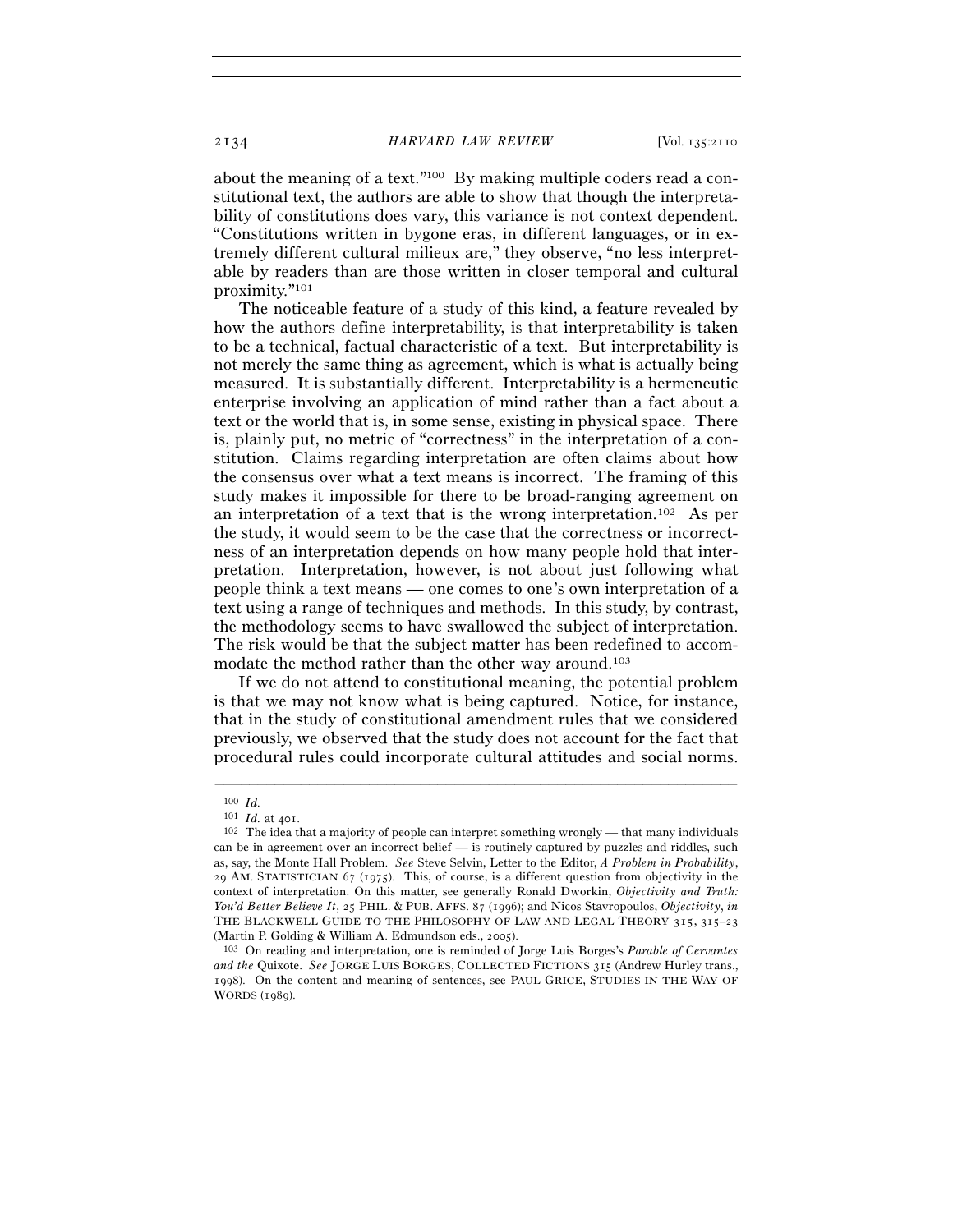It is now possible to see that there might be a further problem with this study, one that underscores how problems relating to causality and interpretation intersect with one another in large-scale, cross-national work — though the study acknowledges that some amendments can involve major changes (a single amendment might replace a great many provisions), the change brought about by an amendment cannot be ascertained by merely seeing the number of provisions that are altered. The problem is not a limitation in the factorial system. We need to understand what the provisions mean. In certain cases, where cultural contexts, philosophical assumptions, and linguistic traditions are sufficiently similar, what these studies might be capturing — to adopt a Rawlsian distinction — are different conceptions of the same concept.104 Here, there may well be some overlap at work, though it would not quite be the kind of overlap that is reducible to a binary variable. (In principle, of course, it is possible to have a continuous variable rather than a binary variable, but assigning precise point values would open up another interpretive can of worms.) In other instances, however, all that these studies might be documenting is something like the counting of letters in a word or the counting of pages in a book — these are efforts that do not inform us about the meaning of the word or the meaning of the book, respectively, even though they capture similarities across some metric. As we can see, the concern here does not relate to a coding error and cannot be resolved by a different coding structure and new coding rules.

With regard to the genre of positivist comparative constitutionalism that we have been considering, it would seem that there are two possibilities. The first is that the work seems to offer us a thin rather than a thick description of some kind of behavior. As Professor Clifford Geertz emphasizes in *The Interpretation of Cultures*, thin descriptions do not allow us to understand human activity.105 The second, potentially more worrisome, critique would be that we are not even arriving at thin descriptions of any kind, because the concepts at work as we understand them in one culture are different from those operating in another culture. How do we know that we are actually comparing torture across two cultures without an assessment of how the cultures understand the infliction of pain and the character of violence? It may well be that we are not comparing different approaches to torture but different things. The use and deployment of controls will not quite address this problem because it is not a problem with the causal account that is being

<sup>104</sup> *See* JOHN RAWLS, <sup>A</sup> THEORY OF JUSTICE <sup>5</sup> (rev. ed. <sup>1999</sup>). 105 *See* CLIFFORD GEERTZ, *Thick Description: Toward an Interpretive Theory of Culture*, *in* THE INTERPRETATION OF CULTURES 3 (1973). Drawing on Professor Gilbert Ryle, Geertz observes that when three boys contract their eyelids, they appear to be engaged in the same activity, though each may be winking, twitching, and parodying the wink respectively. *Id*. at 6–7.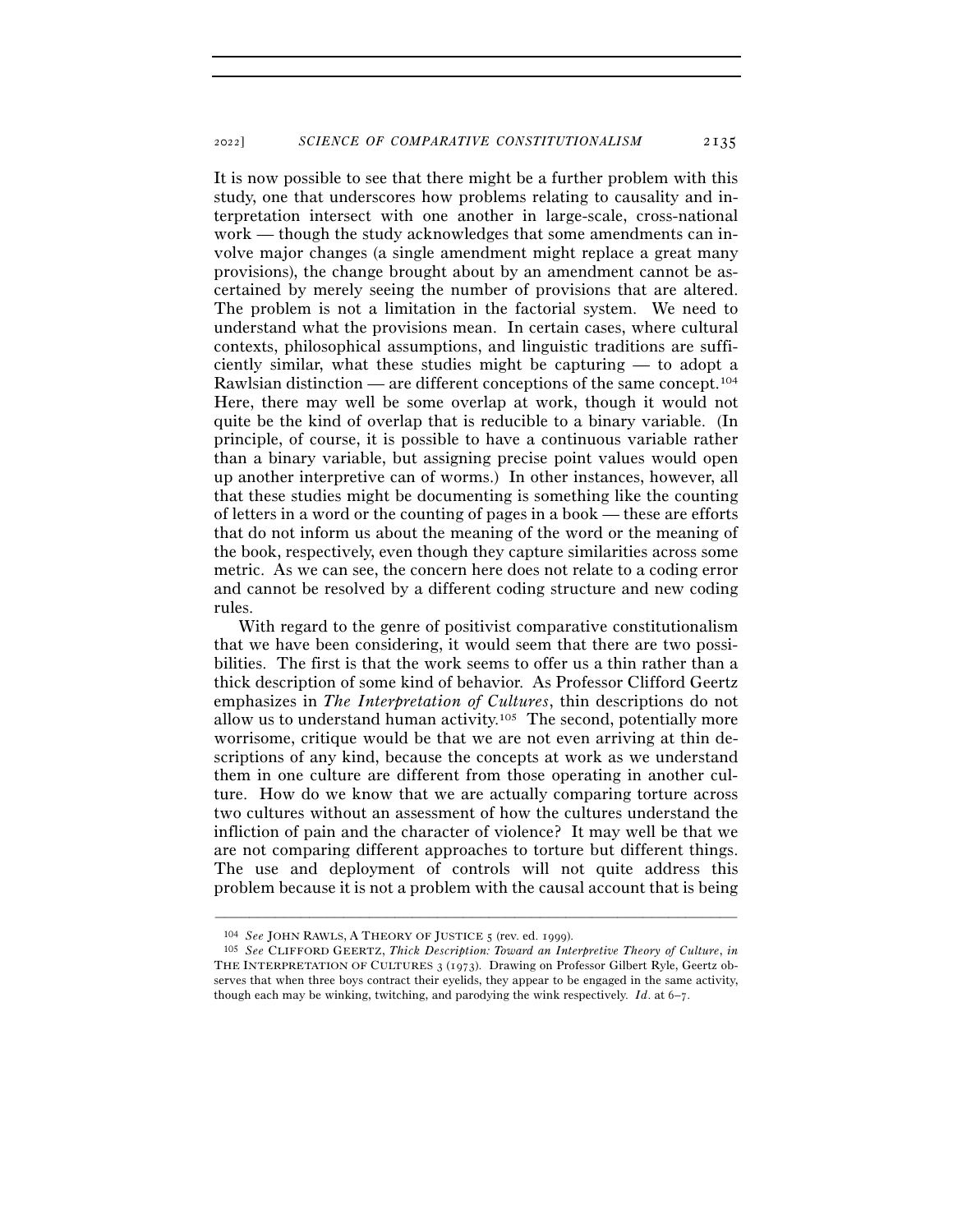offered — the problem, on this occasion, does not relate to how certain factors interfere with the phenomenon that we are interested in studying, but instead relates to whether we are actually studying the phenomenon we are interested in studying.106 In other words, the concern here is not measurement and the subsequent attribution of a causal account but the very identification of something. Of course, as we have just observed, the concerns that relate to causation and interpretation are linked with one another in key ways — we are faced with having both to identify and measure inputs and outcomes, as well as the forces and factors that are interacting with one another within the chain of causality.

We can begin to appreciate the coming together of the problems of causation and interpretation if we notice how the positivist approach is a form of behaviorism and seems — by externally observing behavior — to make a science out of comparative constitutionalism. Whether in attempting to assess the impact of torture prohibitions or in judging the gap between rights-based guarantees and violations, the emphasis is on similarities that can be observed from without. The focus, in other words, is on patterns rather than practices. On occasions, like the study on amendment rules by Ginsburg and Melton, the contributions register their interest in patterns and critique other positivist work for the ways in which patterns have been understood.107 But it is not fully clear whether this approach can resolve matters. The answer to an imperfect correlation may not be a better correlation if something other than a correlation is going on. It may not be a solution if there is a *practice* that is taking place. A practice is not the same as a pattern; it cannot be reconstructed as a correlation. Because the inputs may not correlate to how people actually think, whether the predictive power of our work is high is somewhat beside the point. In focusing on how matters are represented — as brute facts — this kind of positivism carries the risk of reviving Émile Durkheim's pre-hermeneutical world, where people can be studied as objects.<sup>108</sup> It is in this kind of deeper way that positivism makes a *science* out of comparative constitutionalism.

The effort to respond to an imperfect correlation with a better one has its origins in Milton Friedman's suggestion that "theory is to be judged by its predictive power for the class of phenomena which it is intended to 'explain.' . . . [T]he only relevant test of the *validity* of a

<sup>106</sup> *See* MACINTYRE, *supra* note 10, at 266–67.

<sup>107</sup> *See, e.g.*, Ginsburg & Melton, *supra* note 28, at 702–<sup>07</sup>. 108 *See* ÉMILE DURKHEIM, THE RULES OF SOCIOLOGICAL METHOD (Steven Lukes ed., W.D. Halls trans., 1982). Durkheim's own sociological practice diverged in some important respects from his stated methodological position. On his method, see STEVEN LUKES, ÉMILE DURKHEIM: HIS LIFE AND WORK 226–36 (1973).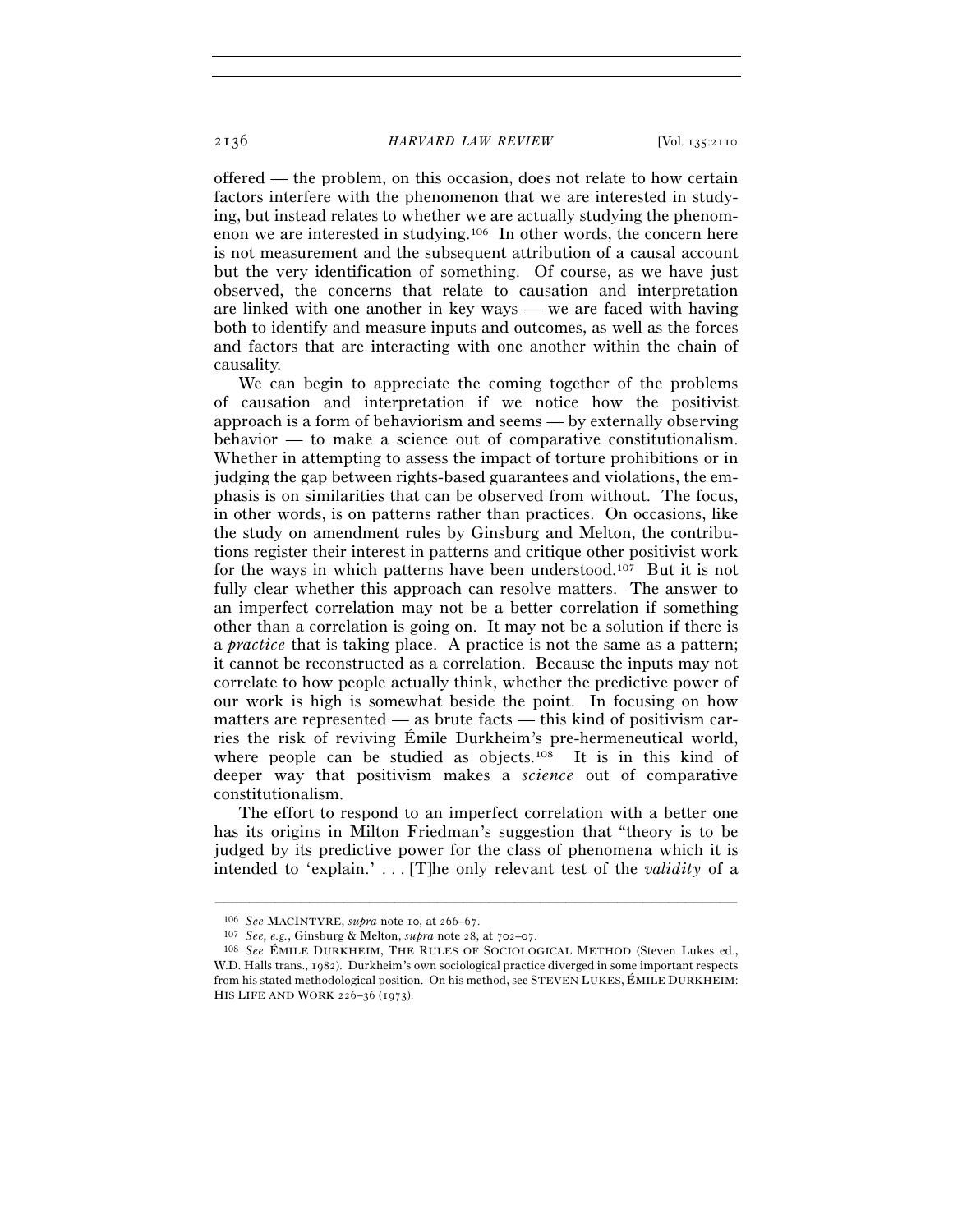hypothesis is comparison of its predictions with experience."<sup>109</sup> For Friedman, in assessing the assumptions behind a theory, one should not attend to whether such assumptions are realistic but rather "see[] whether the theory works, which means whether it yields sufficiently accurate predictions."110 But as philosophers of social science have long argued, the Friedmanite "black-box" approach ignores the mechanism by which outcomes are generated.111 Without attention to the mechanism at work, we cannot have confidence in the results that emerge. What we have is pure induction rather than an *explanation* for what has occurred. The concern with not knowing the internal structure by which a phenomenon unfolds has long troubled scholars of causation.<sup>112</sup> One of the key principles of statistical inference is that a description of a series does not reveal how a series will unfold — a coin toss being an easy and simple example.113 As John Maynard Keynes argues in *A Treatise on Probability*, there is much reason to be careful when assessing the "mere repetition of instances."114 "Pure [i]nduction," Keynes suggests, "can be usefully employed to strengthen an argument if, after a certain number of instances have been examined, we have, from some

<sup>–––––––––––––––––––––––––––––––––––––––––––––––––––––––––––––</sup> 109 MILTON FRIEDMAN, *The Methodology of Positive Economics*, *in* ESSAYS IN POSITIVE ECONOMICS 3, 8–9 (1953); *see also id.* at 3.<br><sup>110</sup> *Id.* at 15.<br><sup>111</sup> On Friedman's essay and some questions that it implicates, see Frank Hahn & Martin Hollis,

*Introduction* to PHILOSOPHY AND ECONOMIC THEORY 1, 2–3 (Frank Hahn & Martin Hollis eds., 1979). For a recent critique of Friedman's approach, see PETER SPIEGLER, BEHIND THE MODEL: <sup>A</sup> CONSTRUCTIVE CRITIQUE OF ECONOMIC MODELING <sup>14</sup>–23 (<sup>2015</sup>). 112 *See* PAUL & HALL, *supra* note 65, at 161–68. This concern has also been a source of interest

for students of probability who have referred to it as the Gambler's Fallacy — where the gambler draws false inferences from prior patterns, disregarding the independence of each instance in a series. On the Gambler's Fallacy, see HACKING, *supra* note 24, at 23–36.<br><sup>113</sup> See IAN HACKING, LOGIC OF STATISTICAL INFERENCE 19–20 (1965).<br><sup>114</sup> JOHN MAYNARD KEYNES, A TREATISE ON PROBABILITY 272 (1921). There is, of co

a wide body of writing that addresses methods of prediction within the law. In the case of criminal justice, see, for example, BERNARD E. HARCOURT, AGAINST PREDICTION: PROFILING, POLICING, AND PUNISHING IN AN ACTUARIAL AGE (2007). There is a fast-growing body of literature on similar themes in the context of new technologies. *See, e.g.*, CATHY O'NEIL, WEAPONS OF MATH DESTRUCTION: HOW BIG DATA INCREASES INEQUALITY AND THREATENS DEMOCRACY (2016); VIRGINIA EUBANKS, AUTOMATING INEQUALITY: HOW HIGH-TECH TOOLS PROFILE, POLICE, AND PUNISH THE POOR (2018). For recent reflections on the moral issues at stake here, see generally Benjamin Eidelson, *Patterned Inequality, Compounding Injustice, and Algorithmic Prediction*, 1 AM. J.L. & EQUAL. 252 (2021); Deborah Hellman, *Big Data and Compounding Injustice*, J. MORAL PHIL. (forthcoming 2022) (on file with the Harvard Law School Library). The idea that one cannot form conclusions on the basis of patterns without certain prior ontological commitments is a well-understood one within the history and philosophy of science. For a classic illustration, one may recall Galileo's study of the Copernican and Ptolemaic systems, where the former could not, in a pre-Kepler world, be defended simply on the patterns of planetary motions. *See* GALILEO GALILEI, DIALOGUE CONCERNING THE TWO CHIEF WORLD SYSTEMS (Stephen J. Gould ed., Stillman Drake trans., Mod. Libr. 2001) (1632).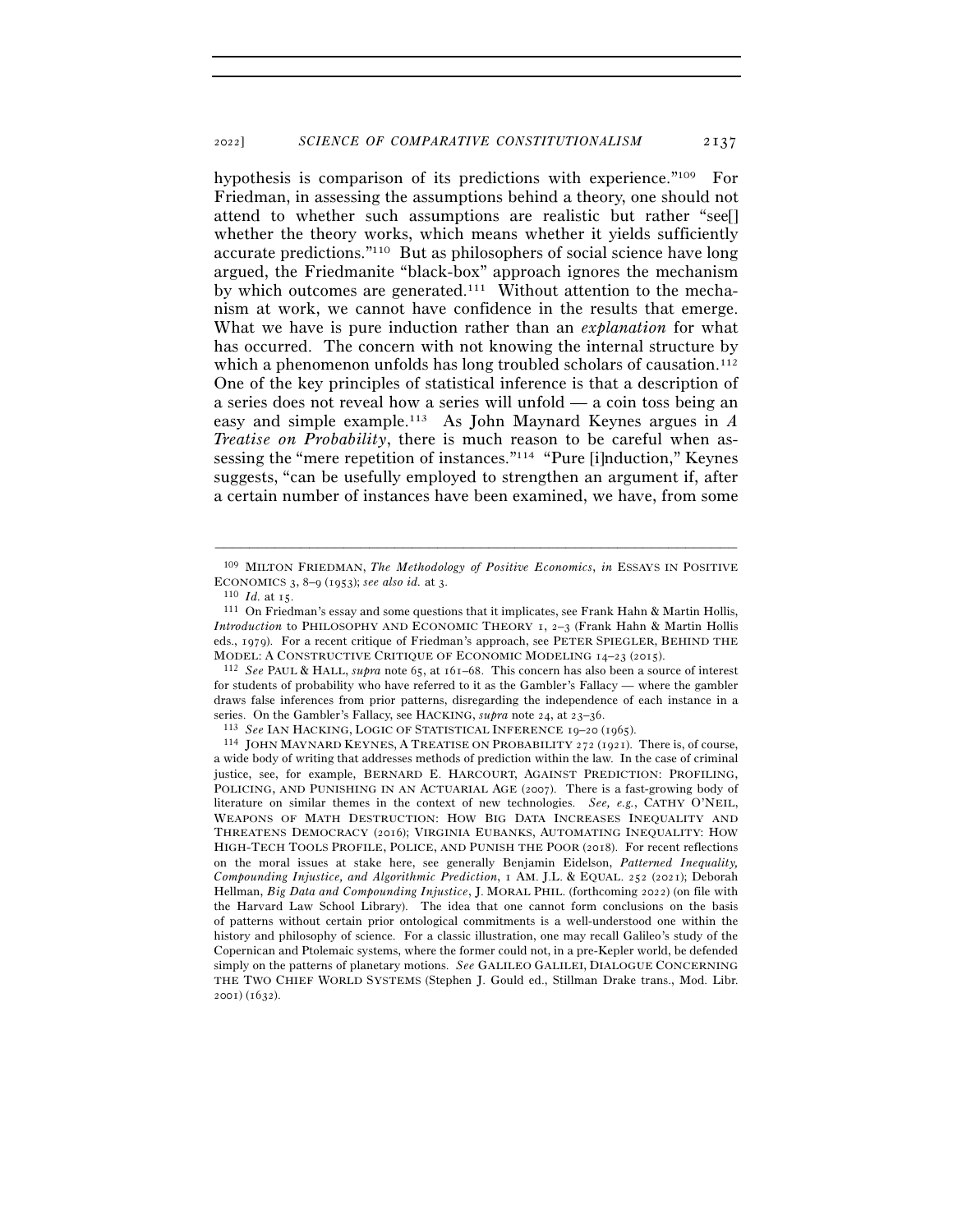other source, a finite probability in favour of the generalization."115 The key emphasis here is on "probabilities, however small, *derived from some other source.*"116 Induction, by itself, cannot do the work for us.

There is now a large body of work that shows that though correlations can observe the regularity of behavior, they cannot capture the internal logic of it. When we think of studying *human* behavior, we are interested in studying the actions of rational creatures capable of thinking and reasoning: creatures who can act. Other creatures sometimes reveal behavioral patterns that might suggest similarities with our patterns, but we view what they are doing differently from what we are doing.117 A behaviorist analysis reveals how a certain action *looks* but not how it *is*. The behaviorist cannot really tell us *what* people are doing. The assessment of social meanings from the outside poses challenges for our work. Unless we have a sense of the underlying forces that are resulting in an outcome that we note, we cannot know whether the model that is being used for the analysis is reliable.118 Without such knowledge, we are trying to interpret social behavior in some way, but we cannot achieve an *understanding* of what is occurring. We cannot come up with an *explanation*, because we cannot locate an event within the actual participants and circumstances that relate to its existence.

By focusing on behavior from the outside, the positivist approach in comparative constitutionalism carries the danger of not seeing human actions as those performed by individual agents who reason and act in a specific context.119 As rational beings, we have some idea of a shared life.120 We live and function within a community; and when we follow rules, we are engaged in a *practice*. 121 When we are outside of the shared agreement that constitutes rule following, it can be very hard to comprehend the behavior of those within the community in question. "If a lion could talk," as Wittgenstein famously observed, "we wouldn't

<sup>&</sup>lt;sup>115</sup> KEYNES, *supra* note 114, at 238.<br><sup>116</sup> *Id*. In the sciences, he felt, the effort was to "dispense as far as possible with the methods of pure induction," for rather than focusing on repetition, the emphasis was on deepening an understanding of the circumstances under which predictions take effect. *Id*. at 241. Indeed, Keynes went so far as to claim that in "advanced science it is a last resort[] — the least satisfactory of the methods." *Id*. 117 *See* JONATHAN BENNETT, RATIONALITY 15, 18 (1989). When we compare human beings

with honey bees, Jonathan Bennett notes: "It does look on the face of it as though we can say of honey-bees that their dancing behaviour is covered by rules, but not that honey-bees have rules according to which they dance. Or in other words although the dancing behaviour of bees is regular, it is not rule-guided. . . . We cannot say that bees have rules unless they somehow manifest an % awareness of their rules as rules." *Id.*<br>
<sup>118</sup> SPIEGLER, *supra* note 111, at 40–42.<br>
<sup>119</sup> See generally GEOFFREY HAWTHORN, PLAUSIBLE WORLDS 18–26, 34–37 (1991).<br>
<sup>120</sup> See LUDWIG WITTGENSTEIN, PHILOSOPHICAL INVESTIG

<sup>154</sup>, 241 (G.E.M. Anscombe et al. trans., rev. 4th ed. 2009); *see also* S. STEPHEN HILMY, THE LATER WITTGENSTEIN <sup>67</sup>–137 (<sup>1987</sup>). 121 WITTGENSTEIN, *supra* note 120, pt. 1, ¶¶ 200–202, 241.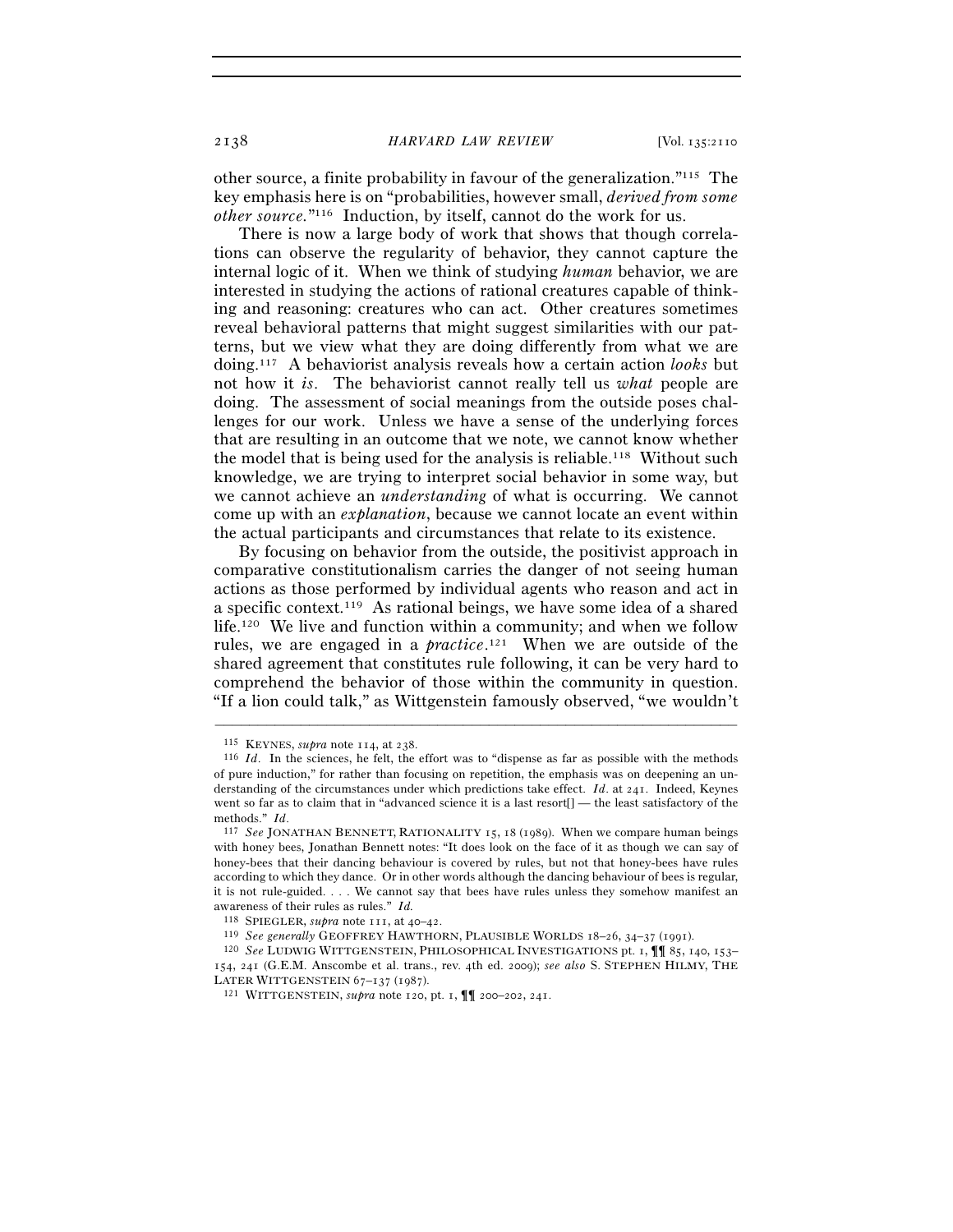be able to understand it."122 There is a kind of argument about what it means to understand a practice; to understand how it has meaning for individuals. This is the reason why one can have the same referent but understand matters in a very different way.123 We cannot do very much with a description of similar patterns without certain background ontological assumptions, and the idea of similarity misses the thought that there can be tremendous behaviorist consensus alongside great disagreement over meaning. Studies in positivist comparative constitutionalism — whether on torture prohibitions, sham constitutions, constitutional interpretability, and the like  $-$  do not seem to fully appreciate how an orbit of shared meaning contains concepts within it. These concepts can be grasped only in relation to other concepts within that orbit, and one needs to be under the same orbit of meaning to understand the concepts. It is only then that we can formulate some sense of the actions that people are engaged in.124

If we do not see actions as having a cognitive content, if we see them as mere behavior, then it is akin to seeing the physical acts that people perform — raising their hand at a faculty meeting or falling down after walking on ice — and forming an opinion of what they are doing or how they are thinking. There is no accounting for the internal reasons that persons have, their forms of deliberation, or their kinds of motivations. As a result, there can be no appreciation for a person's reasons for action in any given instance and thereby no explanation for *their* actions.125 Under such accounts, humans are not conceptualized as agents. They are not seen as beings who have motives and purposes, who form intentions and act on them. In other words, humans are not taken to be *conscious* beings.126 As lawyers, we must be especially attentive to this not least because individual agency is so central to our legal world. It

<sup>122</sup> *Id*. pt. 2, ¶ <sup>327</sup>. 123 *See* WILLARD VAN ORMAN QUINE, WORD AND OBJECT <sup>23</sup>–71 (MIT Press 2013) (1960) (for Professor Quine's well-known "Rabbit" and "Gavagai" example).

<sup>124</sup> *See* PETER WINCH, THE IDEA OF A SOCIAL SCIENCE AND ITS RELATION TO PHILOSOPHY (1958); 2 CHARLES TAYLOR, *Interpretation and the Sciences of Man*, *in* PHILOSOPHY AND THE HUMAN SCIENCES 15 (1985). On the societal construction of individual identity, see JEAN-JACQUES ROUSSEAU, *Discourse on the Origin and the Foundations of Inequality Among Men*, *in* THE *DISCOURSES* AND OTHER EARLY POLITICAL WRITINGS 115

<sup>(</sup>Victor Gourevitch trans. & ed., <sup>2019</sup>). 125 *See* BERNARD WILLIAMS, *Internal and External Reasons*, *in* MORAL LUCK: PHILOSOPHICAL PAPERS 1973-1980, at 101, 106-07, 111 (1981) (discussing the limits of external reasons to explain action).

<sup>126</sup> For a critique along such lines, see generally CHARLES TAYLOR, THE EXPLANATION OF BEHAVIOUR (1964); 1 CHARLES TAYLOR, *What is Human Agency?*, *in* HUMAN AGENCY AND LANGUAGE 15 (1985) [hereinafter TAYLOR, *What is Human Agency*?]. For a recent reflection on respecting persons within the social sciences, see generally Michael L. Frazer, *Respect for Subjects in the Ethics of Causal and Interpretive Social Explanation*, 114 AM. POL. SCI. REV. 1001 (2020).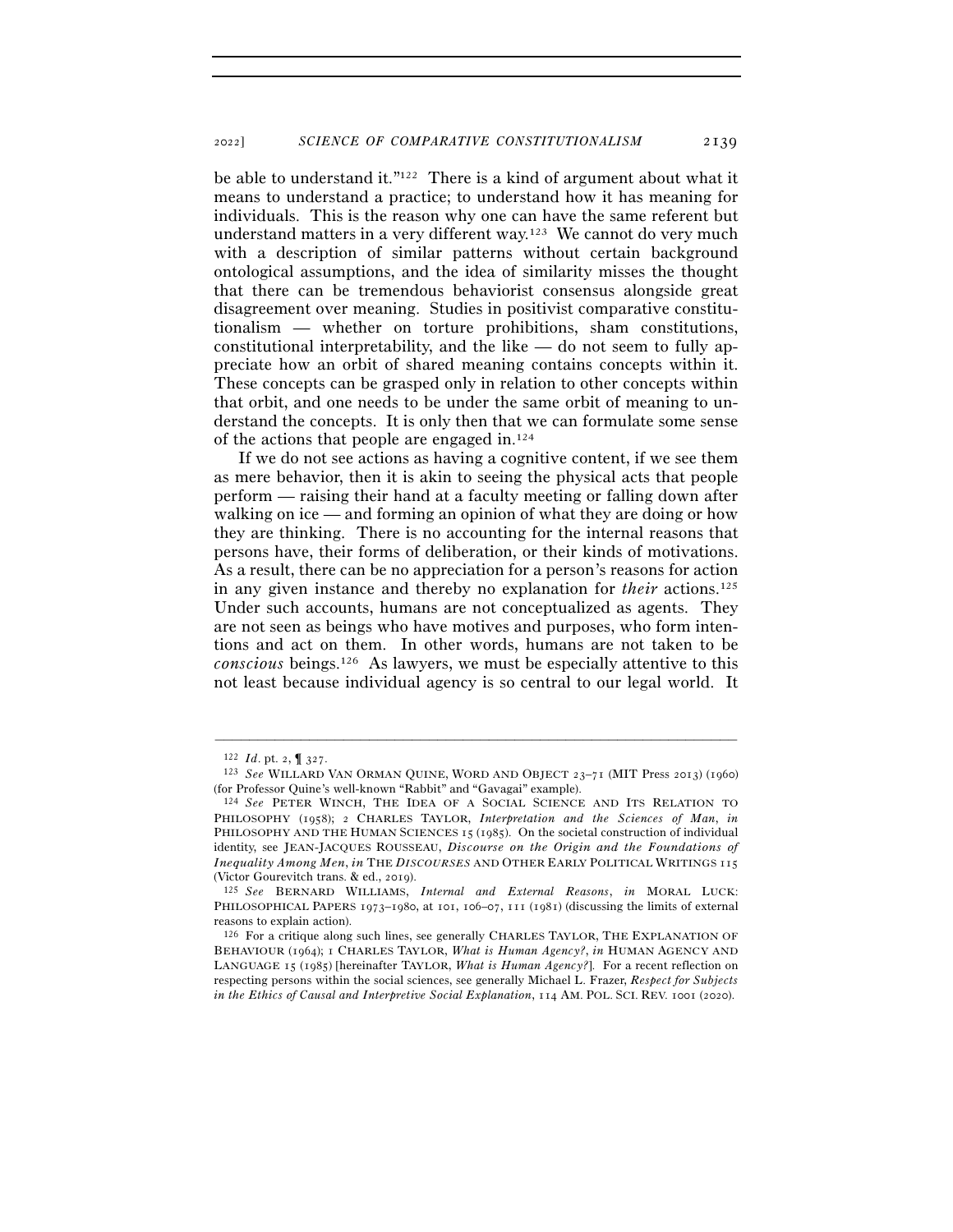is at the heart of our understanding of the rule of law and legal procedures, across their varying conceptions.127 It is an idea that also finds articulation in legal doctrine across a range of areas. When, to offer merely one example from public law, Germany's Federal Constitutional Court refused to permit an aircraft with innocent passengers to be shot down to save other lives, it did so because the impugned law did not take seriously the individuality — the dignity and agency — of the passengers on the aircraft.128 Cases such as these sit uneasily within the positivist vision. For the positivist, the ideas of responsibility and agency are hard to acknowledge because the domain of internal reasons is deemphasized. In reality, however, our behavior cannot be assessed from the outside because it does not exist or operate independently of our understanding. Rules that are made by and that apply to human beings — including legal rules — do not operate in a cognitive vacuum.

#### III. COMPARATIVISM AND CONSTITUTIONALISM

The questions that *How Constitutional Rights Matter* and other positivist scholarship ask are of profound significance. Importantly, however, the reason why such work might concern us is not only because of its methods and findings, but also because it carries fundamental implications for legal rules and institutions in society. One of the key features of the social sciences is that, in studying meaning, we also generate meaning for our own lives.129 The projects we pursue, the surveys we undertake, and the data we decipher are themselves sources of meaning. And, in becoming sources of meaning, they become guides to our conduct. Thus, when we conclude that torture prohibitions do not impact the practice of torture, that conclusion shapes our understanding of the value of such prohibitions. When we believe that the correct or incorrect reading of a constitutional text has nothing to do with interpretation, that belief alters how we understand such texts.

There are two reasons why the social sciences pose a special challenge. The first reason is that the enterprise that is being undertaken the very *doing* of comparative constitutional law — is absorbed into what provides meaning. When torture is being studied in a country, it

<sup>127</sup> *See generally* F.A. HAYEK, THE ROAD TO SERFDOM 91–97 (1944); LON L. FULLER, THE MORALITY OF LAW 33–94 (rev. ed. 1969); JOSEPH RAZ, *The Rule of Law and Its Virtue*, *in* THE AUTHORITY OF LAW 210, 219–23 (1979); DAVID LYONS, ETHICS AND THE RULE OF LAW 194– 208 (1984); T.R.S. Allan, *The Rule of Law*, *in* PHILOSOPHICAL FOUNDATIONS OF CONSTITUTIONAL LAW 201 (David Dyzenhaus & Malcolm Thorburn eds., 2016). The question of agency has recently acquired importance for legal scholars in the context of artificial intelligence. *See* Margaret Jane Radin, Lecture, *The Deformation of Contract in the Information Society*, 37 OXFORD J. LEGAL STUD. 505, 511–13 (<sup>2017</sup>). 128 Bundesverfassungsgericht [BVerfG] [Federal Constitutional Court] Feb. 15, 2006, <sup>115</sup>

Entscheidungen des Bundesverfassungsgerichts [BVerfGE] <sup>118</sup>. 129 *See* TAYLOR, *What is Human Agency?*, *supra* note 126.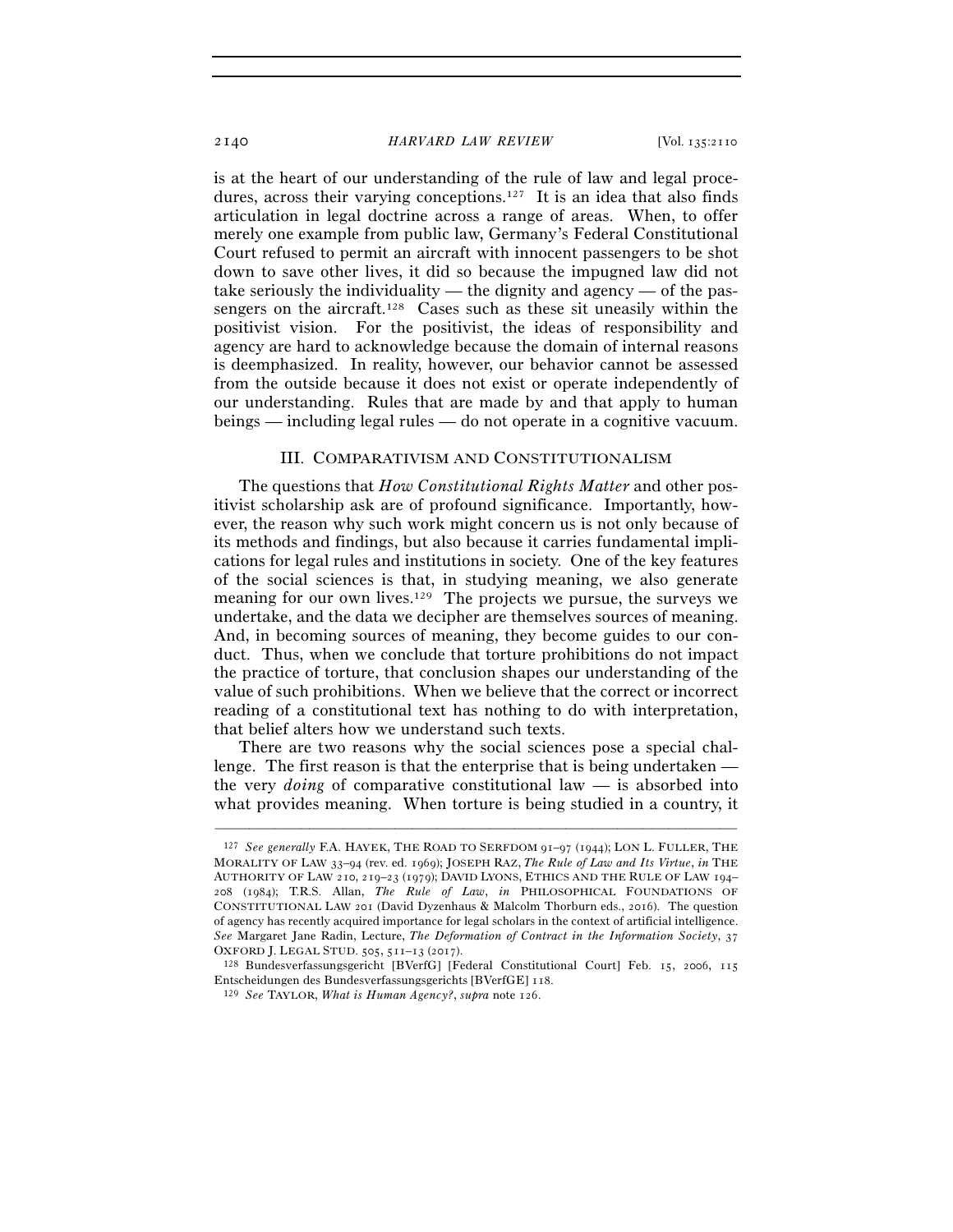means that human beings are studying other human beings. This is the key difference between the physical and social sciences — and one that is crucial to highlight in reflecting on the enterprise of comparative constitutionalism. In the former case, the objects of study do not pick up the methodology and knowledge that is at work.130 In physics, for example, the planets themselves do not incorporate an understanding of science. Because human beings *act* in the world, the principles that they incorporate and the activities that they perform feed into one another.<sup>131</sup>

The second reason is that, as human beings, we can act differently. We ourselves are agents, capable of behaving in ways that are different from the ways in which the people that we study have behaved. Legal theorists have long been attentive to this fact. As Professors H.L.A. Hart and Tony Honoré put it in their seminal work *Causation in the Law*: "The idea that individuals are primarily responsible for the harm which their actions are sufficient to produce without the intervention of others or of extraordinary natural events is important, not merely to law and morality, but to the preservation of something else of great moment in human life."132 Within the law, we acknowledge — across a range of domains — that individuals are separate persons and that they can act distinctly.133 When we think about legal responsibility, we think about how the individual whom we choose to hold responsible exercised their own judgment and performed their own actions.134 The emphasis is true even for constitution makers, who often internalize the legal reality that is present in another country and differentiate it as part of a process that is also mimetic — a fact that is hard to capture if we focus on

<sup>130</sup> *See* WINCH*, supra* note 124, at 113–20. Even those who do not quite embrace Quine's worries about translation emphasize how humans cannot be studied as objects. *See* HILARY PUTNAM, MEANING AND THE MORAL SCIENCES <sup>66</sup>–77 (<sup>1978</sup>). 131 A helpful example of this is Max Weber's study of stock exchanges. *See generally* Max Weber,

*Stock and Commodity Exchanges*, 29 THEORY & SOC'Y <sup>305</sup> (<sup>2000</sup>). 132 HART & HONORÉ, *supra* note <sup>75</sup>, at lxxx. 133 In antidiscrimination law, for example, we care greatly about why a seeming discriminator

treats someone in a certain way, rather than merely how the seeming discriminator treats them. *See* John Gardner, *Discrimination: The Good, the Bad, and the Wrongful*, 118 PROC. ARISTOTELIAN SOC'Y 55, 58 (2018). For a recent reflection on what individualism demands in the context of race, see generally Benjamin Eidelson, *Respect, Individualism, and Colorblindness*, 129 YALE L.J. 1600

<sup>(2020).</sup>  $134$  For a helpful reflection on this in the context of statistical evidence and the burden of proof, see Adrian A.S. Zuckerman, *Law, Fact or Justice?*, 66 B.U. L. REV. 487, 499 (1986) ("As a principle for the imposition of responsibility, corporate punishment is characterized by the assumption that it is justified to hold an entire group responsible for the transgressions of its individual members. Our moral and legal values strongly resist this principle because it fails to acknowledge that the individual is entitled to judgment on their own actions. . . . Judgments based on naked statistical distributions openly acknowledge that the individual defendant may well belong to the innocent minority, and therefore undermine the citizen's confidence that the legal system will protect him from mistaken conviction of crime or mistaken imposition of liability." (footnotes omitted)).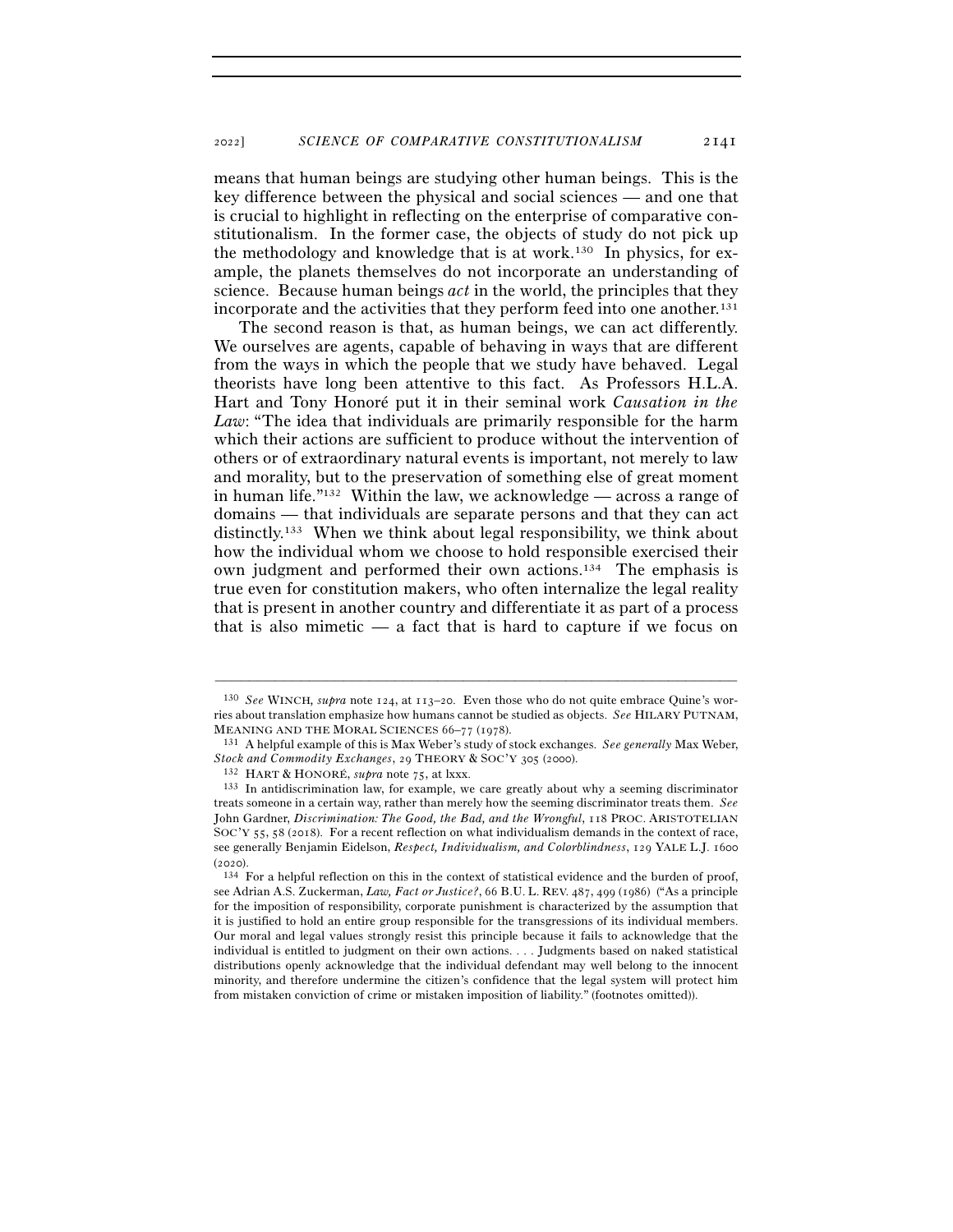behavior and compare patterns, as if legal events in two separate countries are two entirely independent events and are two natural responses to randomly occurring underlying conditions.135

Even those who have been skeptical of the establishment of causal relations have had to confront the reality of human experience. David Hume, who saw that relations of causation had an air of mystery to them, acknowledged that one simply had to accept the limits of philosophy if one needed to acknowledge what it meant to be human. Imagining that we cannot attribute meaning and causal relations to our actions will fill us with "the deepest darkness";136 one will feel "utterly depriv'd of the use of every member and faculty."137 Instead, Hume suggested, one needed to look the other way — "play a game of backgammon" — when one was burdened by trying to explain the world.<sup>138</sup> Hume grasped that even if something cannot be fully explained philosophically, it might still play some role in our life because of some kind of human necessity. Even if we could not quite understand how causal relations work in theory, we would need some account of causation to function in the practical world. Without some kind of an explanation to ourselves about how one event leads to another, we would have no way to live. Because the positivist comparative constitutional lawyer seems to eschew explanations of *how* outcomes emerge, they carry the risk of abandoning the idea of agency.139 But, as Hume pressed upon us, without agency, we would struggle to have an account of how to live our own lives.

The concerns that I have identified may have some validity to them, but they raise the question of what *is possible* within comparative constitutional law. In exploring this, the starting point lies in underscoring the importance of studying societies from within — in moving beyond behavior. If one views external practices and study systems from without, one risks concluding that people are doing the same thing by virtue

<sup>135</sup> In this sense, the methodological questions here are not entirely the same as those that occur with respect to randomized control trials, though important philosophical similarities exist. On such trials, see generally Angus Deaton, *Instruments, Randomization, and Learning About Development*, 48 J. ECON. LITERATURE 424 (2010); Angus Deaton & Nancy Cartwright, *Understanding and Misunderstanding Randomized Controlled Trials*, 210 SOC. SCI. & MED. 2 (2018); Angus Deaton, *Introduction: Randomization in the Tropics Revisited, a Theme and Eleven Variations*, *in* RANDOMIZED CONTROL TRIALS IN THE FIELD OF DEVELOPMENT: A

CRITICAL PERSPECTIVE <sup>29</sup> (Florent Bédécarrats et al. eds., <sup>2020</sup>). 136 DAVID HUME, <sup>A</sup> TREATISE OF HUMAN NATURE <sup>269</sup> (L.A. Selby-Bigge ed., 1978) (<sup>1739</sup>). 137 *Id.*

<sup>138</sup> *Id.*; *see also* F.A. HAYEK, THE CONSTITUTION OF LIBERTY 127 (Ronald Hamowy ed., <sup>2011</sup>) (on the human tendency to presume that our actions have consequences). 139 *See generally* Sanjay G. Reddy, *What Is an Explanation? Statistical Physics and Economics*,

<sup>229</sup> EUR. PHYSICAL J. SPECIAL TOPICS 1645 (2020).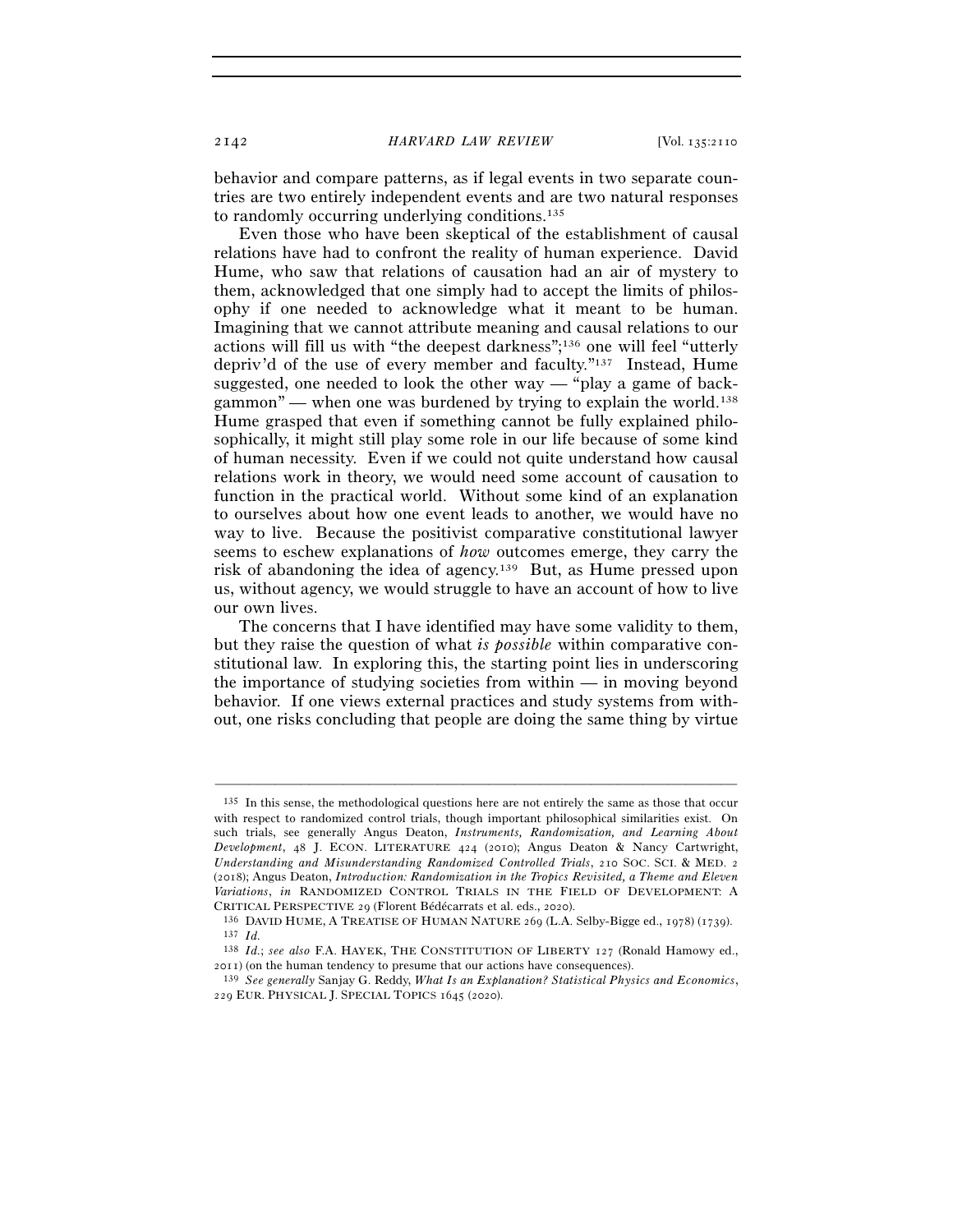of the fact that they might appear to be doing the same thing.140 A turn to context does not only promise us a fuller account of what might be taking place in any country. It also is truer to our commitment to constitutionalism. After all, constitutionalism, in its modern democratic sense, is about finding the legal ways by which we can empower ourselves, exercise agency, and structure our collective life.141 The means by which agency can be enabled — how sovereignty can be expressed; how amendment rules should be written; how the relationship between representation and the people might be framed — is, and rightly so, the central preoccupation of constitutional law scholarship.142 Indeed, the reality of constitutionalism only heightens the importance of context because the practices at work are normative; they are a form of political agency in action. Recall the study of constitutional amendment rules, where we observed how rules might assimilate extralegal norms. We noted how this study illuminates concerns relating to both causality and interpretation, and their relationship with one another. In recognizing how the actors in a constitutional order might incorporate the constitutional culture that exists — procedural rules, we observed, cannot be examined independently of this culture — we can also notice the force of the agency-related argument that we have been emphasizing, and the mutuality between the considerations pertaining to causality, interpretation, and agency. Rules exist in a space where actors think, change, and act. By adopting a behaviorist lens that is bounded in time and space, we risk losing sight of the idea that humans not only are present in the world but also act in it. To appreciate the latter — to see how humans internalize laws — one needs to study how humans think and understand, how they create and form meaning.

In studying societies from within, there are two possible ways in which we might proceed. The first approach adopts a perspective that is internal to a legal system. It usually focuses on doctrinal research, and attends to the inner logic and structure of legal reasoning and legal

<sup>140</sup> The emerging world of comparative constitutional law risks leaving us with a new kind of occasionalism. Occasionalism was an attempt to understand, among other things, the relationship between the mind and the body. How is the mind able to control the body? The supposition was put forth that God is the only spirit that can cross the mind-body distinction, and that therefore explains how our mental intentions (I want to move my arm) and physical actions (I move my arm) can coexist. The explanation of God's role is supported by a clear one-to-one correlation. On occasionalism and its many facets, see generally STEVEN NADLER, OCCASIONALISM: CAUSATION AMONG THE CARTESIANS (<sup>2010</sup>). 141 *See generally* STEPHEN HOLMES, PASSIONS AND CONSTRAINT: ON THE THEORY OF

LIBERAL DEMOCRACY 134–77 (1995); RICHARD TUCK, THE SLEEPING SOVEREIGN: THE INVENTION OF MODERN DEMOCRACY (2016); JEREMY WALDRON, POLITICAL POLITICAL THEORY: ESSAYS ON INSTITUTIONS 23–44 (2016).<br><sup>142</sup> On popular sovereignty and constitutionalism, see generally David Singh Grewal & Jedediah

Purdy, *The Original Theory of Constitutionalism*, 127 YALE L.J. 664 (2018) (reviewing TUCK, *supra* note 141).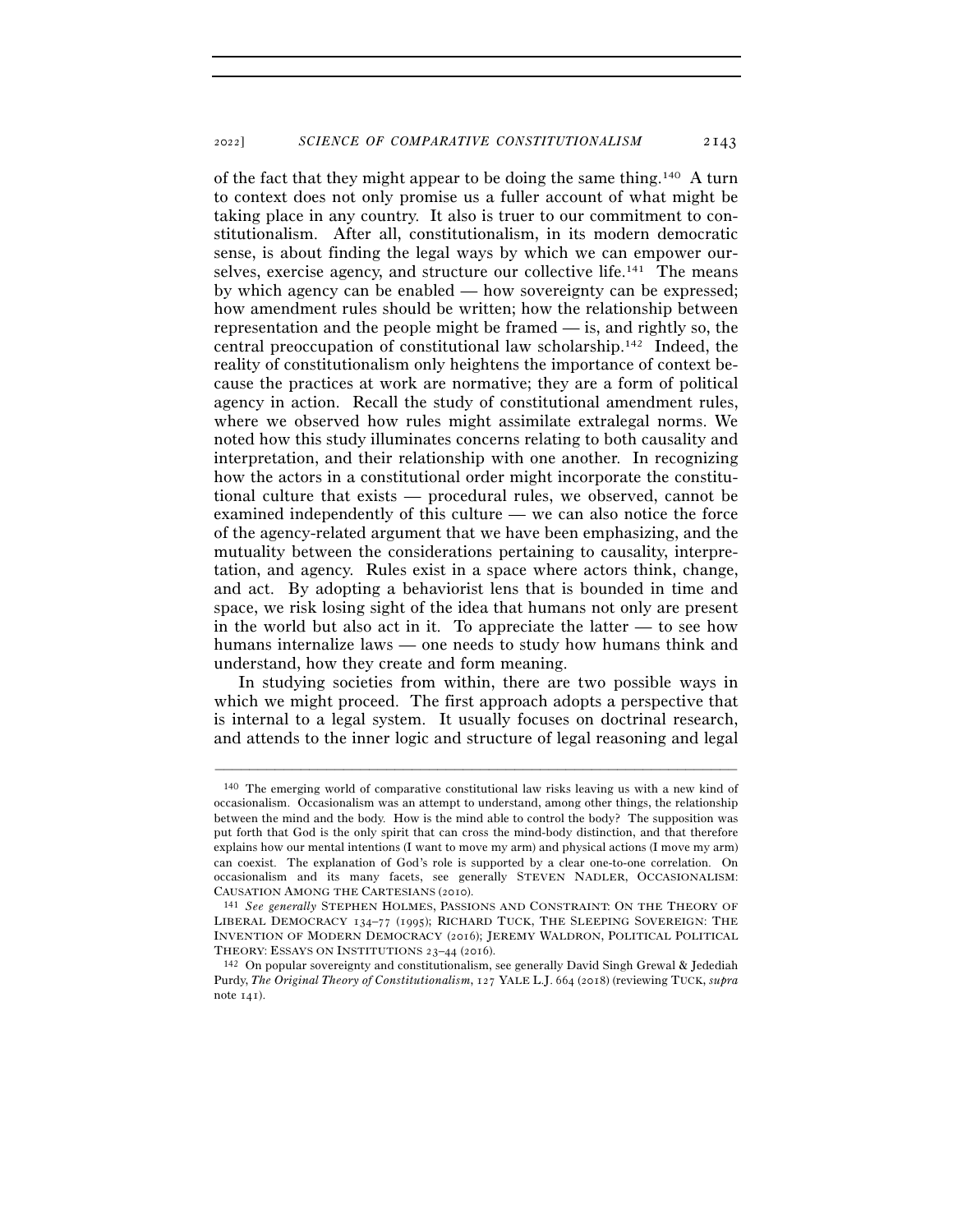systems.143 Here, comparative research proceeds on the basis that two or more countries have sufficiently similar legal rules and modes of legal argument such that it is intelligible and reasonable to contrast them. The goal here is to better understand one's legal system as well as to see how legal doctrine within one's system can evolve. The emphasis in such work is typically on legal interpretation as we traditionally understand it. That is to say, our attention is on how one should understand the meaning of a particular constitutional provision within one's legal system.144 As we know, the judicial invocation of such an approach has not been without controversy, especially in the United States.145 But such critiques are misguided for they see foreign law as extralegal and therefore illegitimate, missing the distinction that Hart once made between sources of law that are mandatory and those that are nonmandatory but nonetheless legitimate.<sup>146</sup> What is important is not whether a court cites a foreign case but rather what reasons it offers to justify that citation. The assessment of those reasons is itself a matter of reasoning; and this is true not merely for the citation of foreign materials but for all nonbinding sources. A wide body of literature has helped us appreciate how doctrinally oriented research might be performed in the context of comparative constitutional law; how judges, lawyers, and scholars might engage with legal materials from legal systems other than their own.147 And in the courtroom, such practices continue to flourish globally.148

A second approach is one that is internal to a particular country or set of countries but external to legal doctrine. This approach begins from the premise that constitutions arise and operate in specific contexts,

<sup>–––––––––––––––––––––––––––––––––––––––––––––––––––––––––––––</sup> 143 On doctrinal research, see generally MÁTYÁS BÓDIG, LEGAL DOCTRINAL SCHOLARSHIP: LEGAL THEORY AND THE INNER WORKINGS OF <sup>A</sup> DOCTRINAL DISCIPLINE (<sup>2021</sup>). 144 *See* Theunis Roux, *Comparative Public Law*, *in* RESEARCHING PUBLIC LAW IN COMMON

LAW LEGAL SYSTEMS (Paul Daly & Joe Tomlinson eds., forthcoming <sup>2022</sup>) (on file with author). 145 *See* Richard A. Posner, *The Supreme Court,* 2004 *Term — Foreword: A Political Court*, <sup>119</sup>

HARV. L. REV. 31, 86 (2005) ("If foreign decisions are freely citable, any judge wanting a supporting citation has only to troll deeply enough in the world's *corpora juris* to find it."). 146 H.L.A. HART, THE CONCEPT OF LAW <sup>294</sup> (2d ed. 1994) (on "'permissive' legal sources").

On such sources, see John Gardner, *Concerning Permissive Sources and Gaps*, 8 OXFORD J. LEGAL STUD. <sup>457</sup> (<sup>1988</sup>). 147 *See generally* Sujit Choudhry, *Globalization in Search of Justification: Toward a Theory* 

*of Comparative Constitutional Interpretation*, 74 IND. L.J. 819 (1999); Vicki C. Jackson, *Constitutional Comparisons: Convergence, Resistance, Engagement*, 119 HARV. L. REV. 109 (2005); Cheryl Saunders, *The Use and Misuse of Comparative Constitutional Law*, 13 IND. J. GLOB. LEGAL STUD. 37 (2006); Rosalind Dixon, *A Democratic Theory of Constitutional Comparison*, 56 AM. J. COMPAR. L. 947 (2008); JEREMY WALDRON, "PARTLY LAWS COMMON TO ALL MANKIND": FOREIGN LAW IN AMERICAN COURTS (<sup>2012</sup>). 148 A noticeable recent example is the Jamaican Supreme Court's engagement with the Indian

Supreme Court's doctrine on the question of data collection and privacy. *See* Julian J. Robinson v. Attorney General of Jamaica, Supreme Court of Judicature of Jamaica, [2019] JMFC Full 04, ¶¶ 328–341.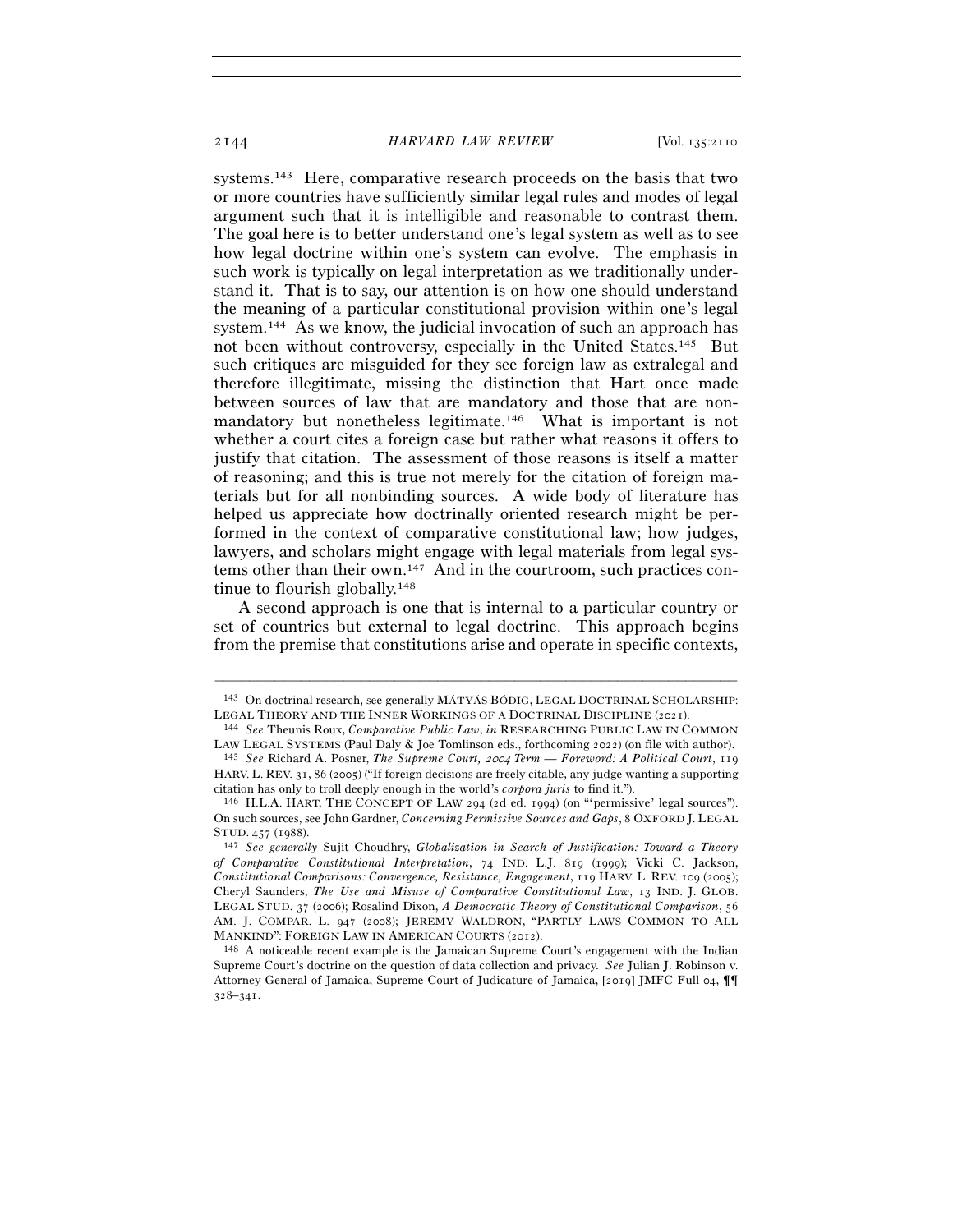and considers the relationship between legal developments and historical, sociological, and political changes.149 Rather than focusing on courts and on case law, such work attends to questions of power and legitimacy, to the role of incentives and ideologies, to the workings of social forces and civil society, and to historical pressures and trends. It will, of course, be important for this work to attend to legal doctrine, though the extent of attention is likely to vary across different studies. Recently, scholars have noted the need to ensure that comparative constitutional *law* is not entirely subsumed within external accounts of legal developments,150 and there is of course a long tradition of thought that explores how any truly explanatory account of the workings of the law in society will have to be sensitive to the internal structure of legal argumentation.151 Although doctrine will play some role in external accounts, the character of legal reasoning and legal developments will usually be understood as a subset of, and/or sharing a dynamic relationship with, the broader realities within a society. Instead of focusing exclusively or even primarily on the inner life of the law, the attempt within this approach will be to unmask what are understood to be the real forces that drive change and shape outcomes. Here, as in the case of doctrinally oriented work, the field of comparative constitutionalism has evolved with both single-country studies — which enable the field to grow through comparative judgments that might be formed by studying these different single-country studies — as well as studies where more than a single jurisdiction is considered. The countries that are contrasted may, as is familiar to social scientists, be similar and different in various ways. The key point is that they are considered to be comparable with reference to a particular metric — one identified based on the question under consideration — and that the study is sensitive to the contexts of the jurisdictions under study.

Though the distinction between studying countries from within and without — the latter being the Martian perspective — is relatively underdeveloped in comparative constitutionalism, the distinction between internal "legal-interpretive" approaches and external "causalexplanatory" accounts is well established in the field.152 Each approach

<sup>149</sup> *See* HIRSCHL, *supra* note 7, at 6 ("The future of comparative constitutional inquiry as a field of study . . . lies in relaxing the sharp divide between constitutional law and the social sciences, in order to enrich both.")

<sup>150</sup> *See* Gardbaum, *supra* note 7, at 116–19; Roux, *supra* note 7, at 131–<sup>34</sup>. 151 *See* RONALD DWORKIN, LAW'S EMPIRE <sup>11</sup>–15 (1986).

<sup>152</sup> On the distinction between internal "legal-interpretive" approaches and external "causalexplanatory" accounts in the context of comparative constitutionalism, see Roux, *supra* note 7, at 124–34. *See also* Gardbaum, *supra* note 7, at 111 (distinguishing between "constitutional law" and "constitutional politics"). On the internal-external distinction in the study of law, see generally Richard L. Schwartz, *Internal and External Method in the Study of Law*, 11 LAW & PHIL. 179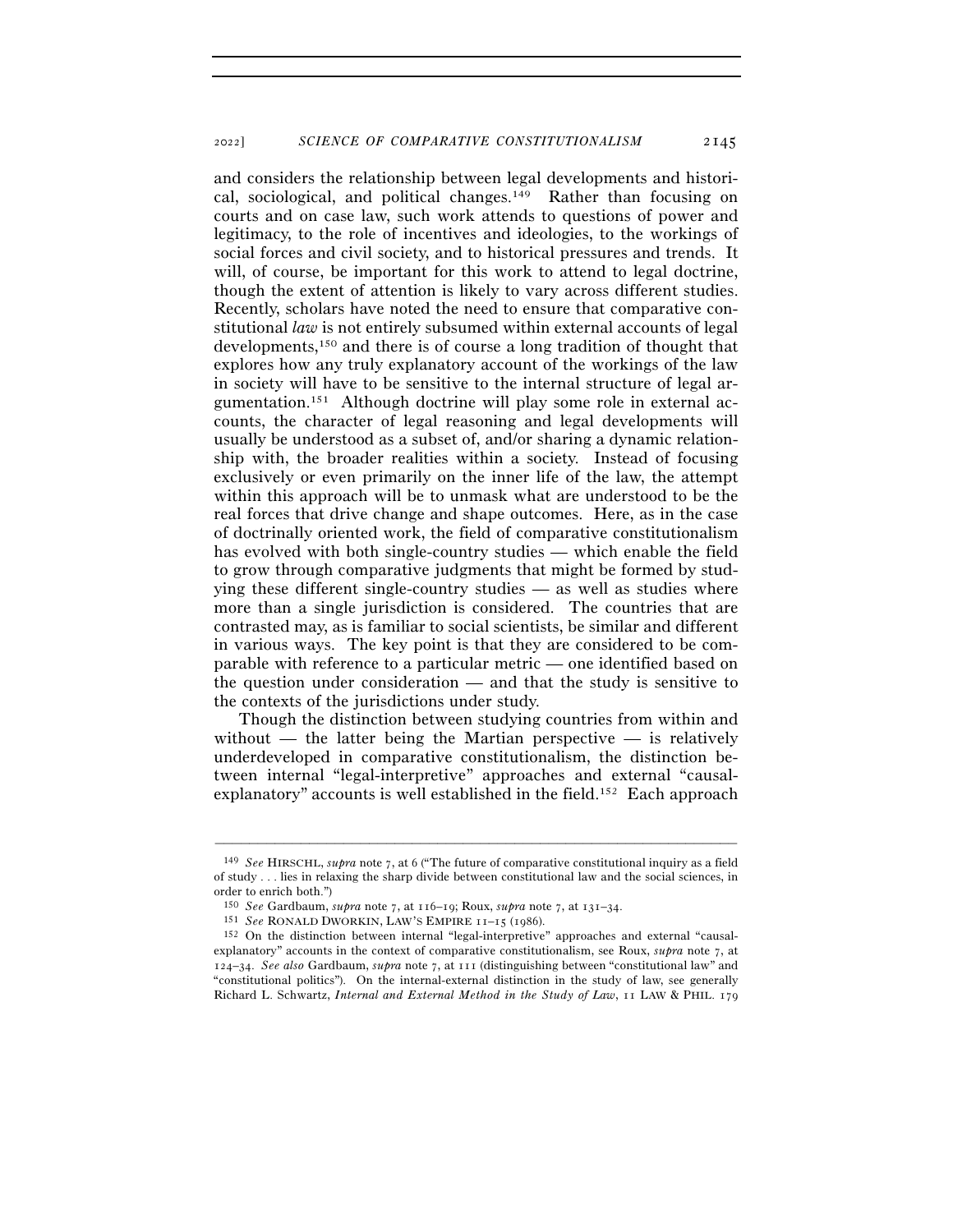has a long and venerable tradition. With regard to the former approach, the practice of foreign engagement in doctrinal contexts — as Professor Vicki Jackson once reminded us — goes back in the United States to at least the late nineteenth century.153 In studying this practice, we hold the promise of furthering our understanding of how participants behave within a legal system. As regards the latter approach, the comparativist turn in the nineteenth century offers us a range of examples stretching from Henry Maine to James Bryce who compared legal systems and governance structures in different historical and institutional ways.154 There are various means by which external "causal-explanatory" accounts might be developed, and these include the use of empirical, statistical, and quantitative methodologies. What is crucial is not whether one brings, say, an ethnographic or a historical or a statistical approach — each of these will have something to add and each of them will carry their own shortcomings. Similarly, what is important is not whether the research focuses on how nonlegal actors approach the law or on whether one tries to explain social and institutional changes over time. Rather, what is key to such accounts is the effort to understand a country within its context.155 Consider, for example, four books on judicial power that are each crucial contributions to our comparative understanding of courts: Ginsburg's *Judicial Review in New Democracies*, Professor Ran Hirschl's *Towards Juristocracy,* Professor Samuel Issacharoff's *Fragile Democracies*, and Professor Theunis Roux's *The Politico-Legal Dynamics of Judicial Review*. 156 Each work presents an account of the growth and workings of judicial power in different terms — crudely put, Ginsburg and Hirschl focus more on the overall power dynamics in society, whereas Issacharoff and Roux pay more attention to legal practices. We might find the arguments in one work more persuasive than the arguments in another, and we might find each work persuasive and unpersuasive in different ways. What is noteworthy, however, is that each of these works takes the idea of a *case study* seriously, even when the works offer multiple case studies.

<sup>–––––––––––––––––––––––––––––––––––––––––––––––––––––––––––––</sup> (1992); Brian Z. Tamanaha, *The Internal/External Distinction and the Notion of a "Practice" in*

*Legal Theory and Sociolegal Studies*, 30 LAW & SOC'Y REV. 163 (1996).<br><sup>153</sup> Jackson, *supra* note 147, at 109.<br><sup>154</sup> *See* STEFAN COLLINI ET AL., THAT NOBLE SCIENCE OF POLITICS: A STUDY IN<br>NINETEENTH-CENTURY INTELLECTUAL

<sup>&</sup>lt;sup>155</sup> On contextualism, see generally Tushnet, *supra* note 7.<br><sup>156</sup> TOM GINSBURG, JUDICIAL REVIEW IN NEW DEMOCRACIES: CONSTITUTIONAL COURTS IN ASIAN CASES (2003); RAN HIRSCHL, TOWARDS JURISTOCRACY: THE ORIGINS AND CONSEQUENCES OF THE NEW CONSTITUTIONALISM (2004); SAMUEL ISSACHAROFF, FRAGILE DEMOCRACIES: CONTESTED POWER IN THE ERA OF CONSTITUTIONAL COURTS (2015); THEUNIS ROUX, THE POLITICO-LEGAL DYNAMICS OF JUDICIAL REVIEW: A COMPARATIVE ANALYSIS (2018).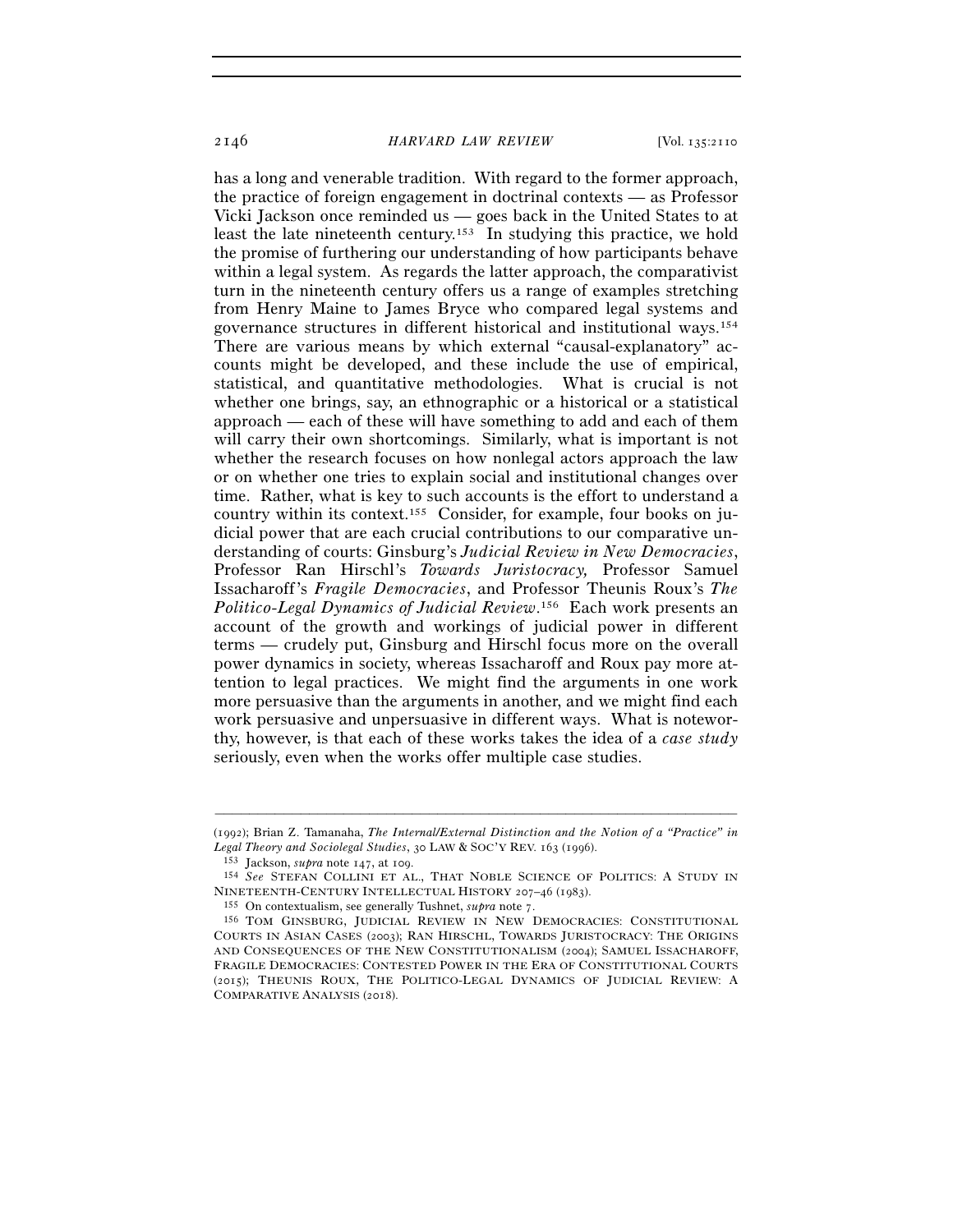The two approaches — the "legal-interpretive" and the "causalexplanatory" — are not without their methodological concerns and limitations. Those who favor the former will often worry that the latter pays insufficient attention to what people are actually doing when they are making legal claims and delivering legal judgments. Those who are partial to the latter will usually emphasize the importance of seeing the law as a product of its broader sociopolitical context. When it comes to comparative constitutionalism, in particular, scholars must not only negotiate the truths on either side of these approaches but also confront the problem of comparison as a more general conceptual challenge.157 Comparative constitutionalism is a difficult enterprise because it is not always clear that the modes of interpretation in one jurisdiction have similarity with those of another. There are several concrete particularities — cultural, hermeneutic, institutional, and so on — that are often idiosyncratic to a particular system.158 This poses challenges for both the identification of a practice and the establishment of causality. But the difficulty of the enterprise need not call on us to deny all possibilities of comparative constitutionalism. If we move away from abstraction and try to understand countries from within, we hold the prospect of forming enough learning that we can exercise a certain interpretive charity, make certain comparisons between countries, and come to certain judgments.159 There is no objective metric, of course, to determine when one arrives at the confidence necessary to undertake a certain kind of analysis, when one feels satisfied with the account that one is providing.160 Indeed, judgment calls of such kinds are central to the very enterprise of scholarship. The possible methodologies that we may use include, of course, ones that are quantitative and ones that involve more than a single country. What is required is not perfection in these endeavors, but rather an engagement with the material in ways that are

<sup>157</sup> The struggle over comparisons has been central to several philosophical debates, perhaps most notably in the context of utilitarianism. For an early challenge to the idea of comparability, see JOHN GROTE, AN EXAMINATION OF THE UTILITARIAN PHILOSOPHY 47–56 (1870). *See generally* Barry Stroud, *Mind, Meaning, and Practice*, *in* THE CAMBRIDGE COMPANION TO WITTGENSTEIN 281, 291–304 (Hans Sluga & David G. Stern eds., 2d ed. 2018) (for a reflection on the philosophical challenge at hand). Most recently, the question has arisen in debates over justice. *See* AMARTYA SEN, THE IDEA OF JUSTICE (2009); Eric Beerbohm, *The Conceptual Priority of Injustice*, 5 JURISPRUDENCE 329 (2014) (on the relationship between transcendental and comparative approaches).

<sup>158</sup> This has sometimes led to a rather extreme position that raises concerns for all kinds of comparative work. *See, e.g.*, PIERRE LEGRAND, FRAGMENTS ON LAW-AS-CULTURE (1999); Pierre Legrand, *Econocentrism*, 59 UNIV. TORONTO L.J. 215 (2009).

<sup>159</sup> On interpretive charity, see QUINE, *supra* note 123, at 52–<sup>55</sup>. 160 One is reminded in this context of Professor Herbert Simon's idea of satisficing. *See* HERBERT A. SIMON, ADMINISTRATIVE BEHAVIOR: A STUDY OF DECISION-MAKING PROCESSES IN ADMINISTRATIVE ORGANIZATION, at xxiv–xxvii (2d ed. 1957); HERBERT A. SIMON, MODELS OF MAN: SOCIAL AND RATIONAL; MATHEMATICAL ESSAYS ON RATIONAL HUMAN BEHAVIOR IN SOCIETY SETTING 204–06 (1957).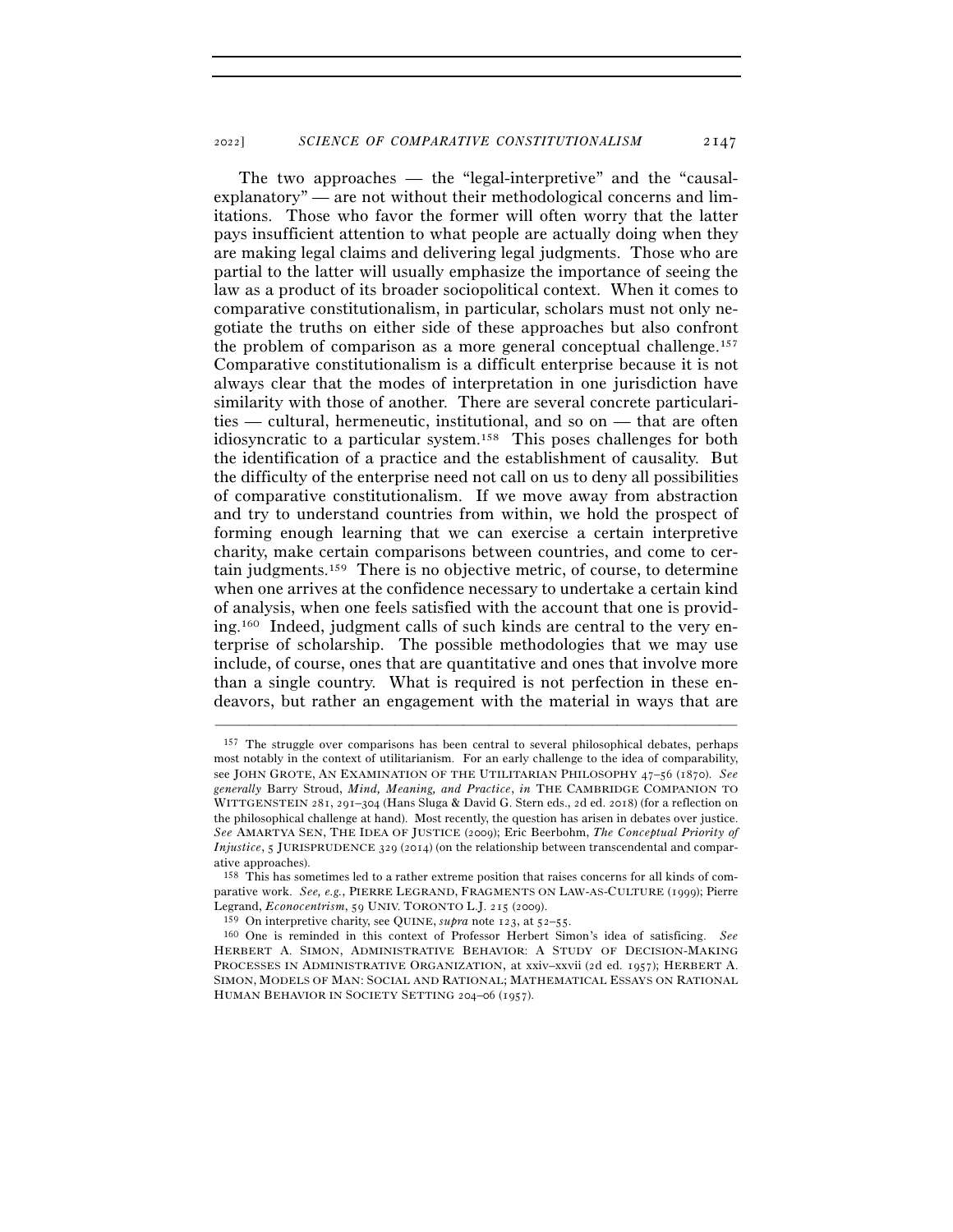sensitive to specific contexts and an appreciation of which kinds of questions might work for which kinds of methodologies. As Professor Angus Deaton observes: "Context is always important, and we must adapt our methods to the problem at hand."161

Moving beyond the Martian standpoint will not fully resolve concerns relating to causation, interpretation, and agency. However, the closer our attention to context, the greater is our chance of mitigating some of the problems that these concerns pose. If we are to take the task of such mitigation seriously, there seem to be real challenges with "large-N" analyses that involve an abstraction from context. In principle, "large-N" work is possible when all the data points are generated from the same data-generating process. We can estimate with greater precision when we have a greater "N." The problem of comparability, however, makes such work hard. We cannot satisfy the assumption that the data under study is produced through the same process, and the requirement that the variables are the same.162 The countries across the world vary in ways that, however precise our controls might be, make it hard to identify shared practices and attribute causation with reasonable confidence from without — our assumptions and ascriptions are simply too great. Given cross-national differences, it is not entirely clear that a larger sample is better than a smaller one: by entering new countries into the sample, we increase the potential comparability challenges. Every new country brings with it a new context. If we do believe that legal rules, cultural forces, and interpretive practices vary across the world, then "large-N" work may not be all that different from gluing together different sample sets. Perhaps the most compelling argument in favor of large-N work is that by broadening the inquiry, such work can help us in moving beyond selection biases.<sup>163</sup> Though "large-N" work may well help to reduce selection biases, a better answer to such a concern might lie in separate analyses for different parts.

Though the "large- $N$ " approach — the "primary method" (p. 102) deployed — in *How Constitutional Rights Matter* may not quite be successful, the book has many virtues. As we can see, it broadens the methodological conversation within comparative constitutionalism. The use of statistical analyses, in particular, has been relatively underdeveloped in contrast with other approaches in the field, and *How Constitutional Rights Matter* will encourage us to reflect on the uses of such

<sup>–––––––––––––––––––––––––––––––––––––––––––––––––––––––––––––</sup> 161 Deaton, *Introduction: Randomization in the Tropics Revisited: A Theme and Eleven Variations*, *supra* note 135, at 29.<br><sup>162</sup> Debates around such matters are familiar in the social sciences. For a superb reflection on

related themes, see RETHINKING SOCIAL INQUIRY: DIVERSE TOOLS, SHARED STANDARDS (Henry E. Brady & David Collier eds., <sup>2004</sup>). 163 *See* HIRSCHL, *supra* note 7, at 231.